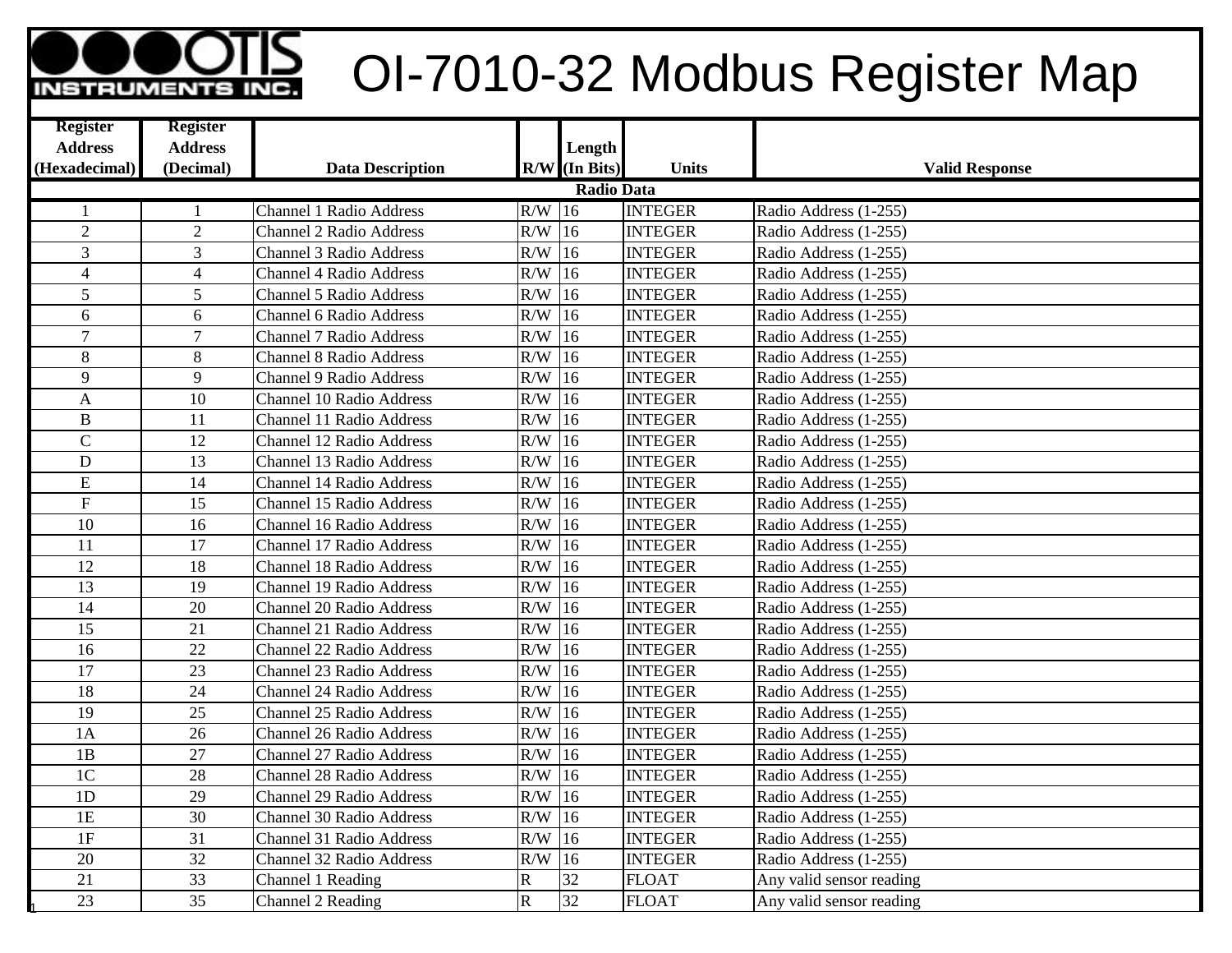| 25              | 37  | Channel 3 Reading  | $\mathbf R$             | 32 | <b>FLOAT</b> | Any valid sensor reading                          |
|-----------------|-----|--------------------|-------------------------|----|--------------|---------------------------------------------------|
| 27              | 39  | Channel 4 Reading  | R                       | 32 | <b>FLOAT</b> | Any valid sensor reading                          |
| 29              | 41  | Channel 5 Reading  | $\mathsf{R}% _{T}$      | 32 | <b>FLOAT</b> | Any valid sensor reading                          |
| 2B              | 43  | Channel 6 Reading  | ${\bf R}$               | 32 | <b>FLOAT</b> | Any valid sensor reading                          |
| 2D              | 45  | Channel 7 Reading  | $\mathbf R$             | 32 | <b>FLOAT</b> | Any valid sensor reading                          |
| 2F              | 47  | Channel 8 Reading  | $\mathbf R$             | 32 | <b>FLOAT</b> | Any valid sensor reading                          |
| 31              | 49  | Channel 9 Reading  | $\mathbf R$             | 32 | <b>FLOAT</b> | Any valid sensor reading                          |
| 33              | 51  | Channel 10 Reading | ${\bf R}$               | 32 | <b>FLOAT</b> | Any valid sensor reading                          |
| 35              | 53  | Channel 11 Reading | ${\bf R}$               | 32 | <b>FLOAT</b> | Any valid sensor reading                          |
| $\overline{37}$ | 55  | Channel 12 Reading | $\mathbf R$             | 32 | <b>FLOAT</b> | Any valid sensor reading                          |
| 39              | 57  | Channel 13 Reading | R                       | 32 | <b>FLOAT</b> | Any valid sensor reading                          |
| 3B              | 59  | Channel 14 Reading | ${\bf R}$               | 32 | <b>FLOAT</b> | Any valid sensor reading                          |
| 3D              | 61  | Channel 15 Reading | $\mathbf R$             | 32 | <b>FLOAT</b> | Any valid sensor reading                          |
| 3F              | 63  | Channel 16 Reading | $\mathbf R$             | 32 | <b>FLOAT</b> | Any valid sensor reading                          |
| 41              | 65  | Channel 17 Reading | $\mathsf{R}% _{T}$      | 32 | <b>FLOAT</b> | Any valid sensor reading                          |
| 43              | 67  | Channel 18 Reading | ${\bf R}$               | 32 | <b>FLOAT</b> | Any valid sensor reading                          |
| 45              | 69  | Channel 19 Reading | ${\bf R}$               | 32 | <b>FLOAT</b> | Any valid sensor reading                          |
| 47              | 71  | Channel 20 Reading | ${\bf R}$               | 32 | <b>FLOAT</b> | Any valid sensor reading                          |
| 49              | 73  | Channel 21 Reading | ${\bf R}$               | 32 | <b>FLOAT</b> | Any valid sensor reading                          |
| 4B              | 75  | Channel 22 Reading | $\overline{\mathsf{R}}$ | 32 | <b>FLOAT</b> | Any valid sensor reading                          |
| 4D              | 77  | Channel 23 Reading | ${\bf R}$               | 32 | <b>FLOAT</b> | Any valid sensor reading                          |
| $4F$            | 79  | Channel 24 Reading | R                       | 32 | <b>FLOAT</b> | Any valid sensor reading                          |
| 51              | 81  | Channel 25 Reading | R                       | 32 | <b>FLOAT</b> | Any valid sensor reading                          |
| 53              | 83  | Channel 26 Reading | $\mathsf{R}% _{T}$      | 32 | <b>FLOAT</b> | Any valid sensor reading                          |
| 55              | 85  | Channel 27 Reading | ${\bf R}$               | 32 | <b>FLOAT</b> | Any valid sensor reading                          |
| 57              | 87  | Channel 28 Reading | R                       | 32 | <b>FLOAT</b> | Any valid sensor reading                          |
| 59              | 89  | Channel 29 Reading | $\mathbf R$             | 32 | <b>FLOAT</b> | Any valid sensor reading                          |
| 5B              | 91  | Channel 30 Reading | ${\bf R}$               | 32 | <b>FLOAT</b> | Any valid sensor reading                          |
| 5D              | 93  | Channel 31 Reading | ${\bf R}$               | 32 | <b>FLOAT</b> | Any valid sensor reading                          |
| 5F              | 95  | Channel 32 Reading | ${\bf R}$               | 32 | <b>FLOAT</b> | Any valid sensor reading                          |
| 61              | 97  | Channel 1 Mode     | $\mathbf R$             | 16 |              | <b>ENUMERATION 0-7 See Mode Enumeration Below</b> |
| 62              | 98  | Channel 2 Mode     | $\mathsf{R}% _{T}$      | 16 |              | <b>ENUMERATION 0-7 See Mode Enumeration Below</b> |
| 63              | 99  | Channel 3 Mode     | $\mathbf R$             | 16 |              | <b>ENUMERATION 0-7 See Mode Enumeration Below</b> |
| 64              | 100 | Channel 4 Mode     | R                       | 16 |              | <b>ENUMERATION 0-7 See Mode Enumeration Below</b> |
| 65              | 101 | Channel 5 Mode     | $\overline{\mathsf{R}}$ | 16 |              | <b>ENUMERATION 0-7 See Mode Enumeration Below</b> |
| 66              | 102 | Channel 6 Mode     | ${\bf R}$               | 16 |              | <b>ENUMERATION 0-7 See Mode Enumeration Below</b> |
| 67              | 103 | Channel 7 Mode     | $\mathbf R$             | 16 |              | <b>ENUMERATION 0-7 See Mode Enumeration Below</b> |
| 68              | 104 | Channel 8 Mode     | $\mathbf R$             | 16 |              | <b>ENUMERATION 0-7 See Mode Enumeration Below</b> |
| 69              | 105 | Channel 9 Mode     | $\mathbf R$             | 16 |              | <b>ENUMERATION 0-7 See Mode Enumeration Below</b> |
| 6A              | 106 | Channel 10 Mode    | R                       | 16 |              | <b>ENUMERATION 0-7 See Mode Enumeration Below</b> |
| 6B              | 107 | Channel 11 Mode    | $\mathbf R$             | 16 |              | <b>ENUMERATION 0-7 See Mode Enumeration Below</b> |
| $6C$            | 108 | Channel 12 Mode    | $\mathbf R$             | 16 |              | <b>ENUMERATION 0-7 See Mode Enumeration Below</b> |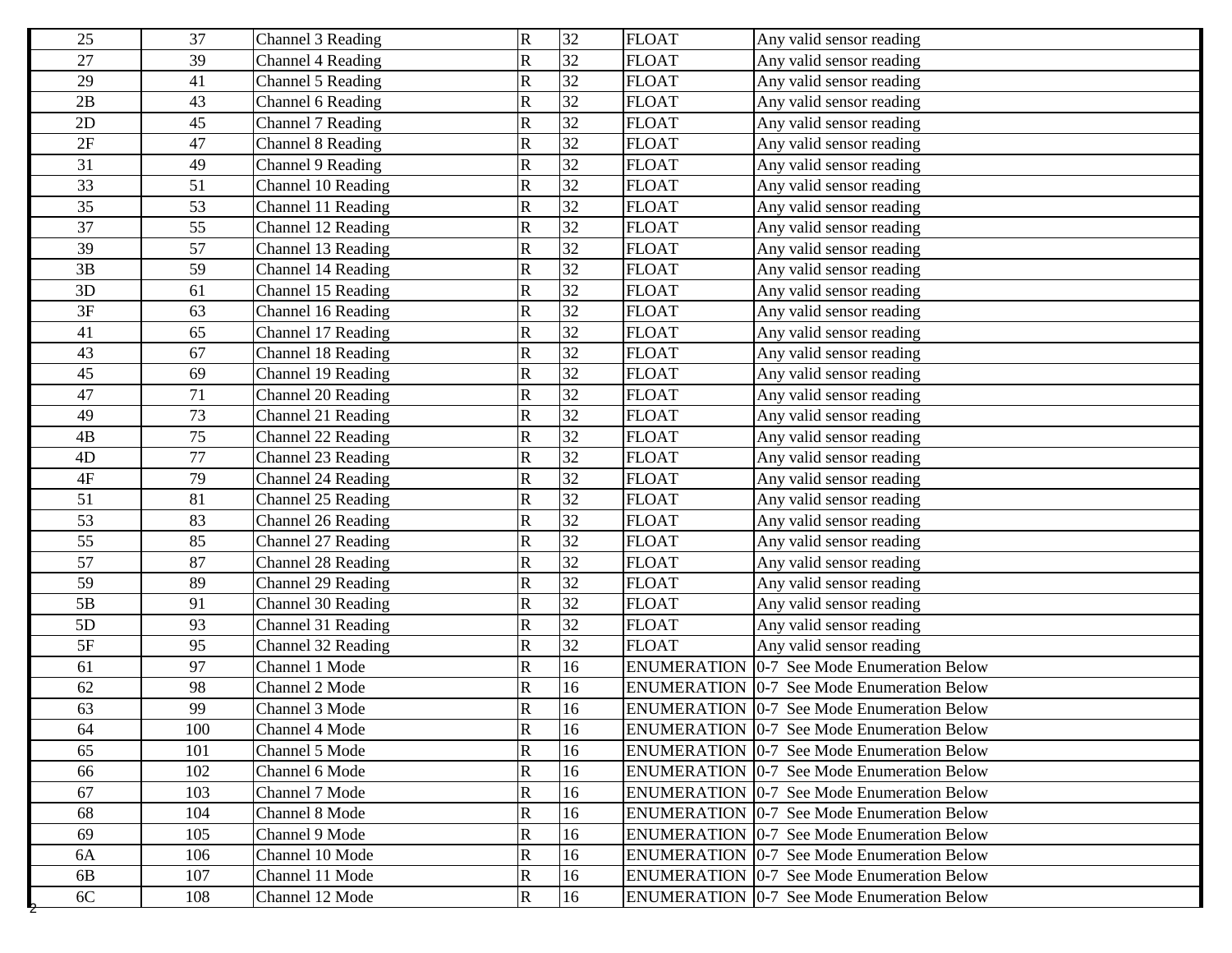| R<br>16<br><b>ENUMERATION 0-7 See Mode Enumeration Below</b><br>6E<br>110<br>Channel 14 Mode<br>6F<br>R<br>16<br><b>ENUMERATION 0-7 See Mode Enumeration Below</b><br>111<br>Channel 15 Mode<br>70<br>R<br>16<br>112<br>Channel 16 Mode<br><b>ENUMERATION 0-7 See Mode Enumeration Below</b><br>R<br>71<br>16<br><b>ENUMERATION 0-7 See Mode Enumeration Below</b><br>113<br>Channel 17 Mode<br>$72\,$<br>R<br>16<br>ENUMERATION 0-7 See Mode Enumeration Below<br>114<br>Channel 18 Mode<br>73<br>R<br>16<br><b>ENUMERATION</b> 0-7 See Mode Enumeration Below<br>115<br>Channel 19 Mode<br>74<br>R<br>16<br>116<br>Channel 20 Mode<br><b>ENUMERATION 0-7 See Mode Enumeration Below</b><br>75<br>R<br>16<br>117<br><b>ENUMERATION 0-7 See Mode Enumeration Below</b><br>Channel 21 Mode<br>$\overline{76}$<br>$\mathbf R$<br>16<br>118<br>Channel 22 Mode<br><b>ENUMERATION 0-7 See Mode Enumeration Below</b><br>77<br>$\mathbf R$<br>16<br><b>ENUMERATION 0-7 See Mode Enumeration Below</b><br>119<br>Channel 23 Mode<br>78<br>$\mathbf R$<br>Channel 24 Mode<br>16<br><b>ENUMERATION 0-7 See Mode Enumeration Below</b><br>120<br>79<br>${\bf R}$<br>16<br>ENUMERATION 0-7 See Mode Enumeration Below<br>121<br>Channel 25 Mode<br>7A<br>$\mathbf R$<br>Channel 26 Mode<br>16<br><b>ENUMERATION 0-7 See Mode Enumeration Below</b><br>122<br>$\mathbf R$<br>7B<br>16<br>123<br>Channel 27 Mode<br><b>ENUMERATION 0-7 See Mode Enumeration Below</b><br>$7\mathrm{C}$<br>R<br>124<br>Channel 28 Mode<br>16<br><b>ENUMERATION 0-7 See Mode Enumeration Below</b><br>$\mathbf R$<br>16<br>7D<br>125<br>Channel 29 Mode<br><b>ENUMERATION 0-7 See Mode Enumeration Below</b><br>$7\mathrm{E}$<br>${\bf R}$<br>Channel 30 Mode<br>16<br><b>ENUMERATION 0-7 See Mode Enumeration Below</b><br>126<br>$7\mathrm{F}$<br>$\mathbf R$<br>16<br>Channel 31 Mode<br><b>ENUMERATION 0-7 See Mode Enumeration Below</b><br>127<br>80<br>${\bf R}$<br>16<br>128<br>Channel 32 Mode<br><b>ENUMERATION 0-7 See Mode Enumeration Below</b><br>$\mathbf R$<br>32<br>81<br>129<br><b>FLOAT</b><br>Channel 1 Battery<br>Sensor Input Voltage( $\ge$ = 0.0)<br> 32 <br>83<br>${\bf R}$<br><b>FLOAT</b><br>131<br>Channel 2 Battery<br>Sensor Input Voltage( $\ge$ = 0.0)<br>85<br> 32 <br>R<br>133<br>Channel 3 Battery<br><b>FLOAT</b><br>Sensor Input Voltage( $\ge$ = 0.0)<br>32<br>87<br>R<br><b>FLOAT</b><br>135<br><b>Channel 4 Battery</b><br>Sensor Input Voltage $(>=0.0)$<br>32<br>89<br>R<br>137<br><b>FLOAT</b><br>Channel 5 Battery<br>Sensor Input Voltage( $>= 0.0$ )<br>32<br>$8\mathrm{B}$<br>R<br><b>FLOAT</b><br>139<br>Channel 6 Battery<br>Sensor Input Voltage( $\ge$ = 0.0)<br>32<br>8D<br>$\mathbf R$<br><b>Channel 7 Battery</b><br><b>FLOAT</b><br>Sensor Input Voltage( $\ge$ = 0.0)<br>141<br>32<br>$8F$<br>R<br><b>Channel 8 Battery</b><br><b>FLOAT</b><br>Sensor Input Voltage( $>= 0.0$ )<br>143<br>32<br>R<br>91<br><b>FLOAT</b><br><b>Channel 9 Battery</b><br>Sensor Input Voltage( $>= 0.0$ )<br>145<br>R<br>32<br>93<br><b>FLOAT</b><br>147<br>Channel 10 Battery<br>Sensor Input Voltage( $\ge$ = 0.0)<br>32<br>95<br>R<br>Channel 11 Battery<br><b>FLOAT</b><br>Sensor Input Voltage( $\ge$ = 0.0)<br>149<br>32<br>97<br>R<br><b>FLOAT</b><br>Sensor Input Voltage $(>=0.0)$<br>151<br>Channel 12 Battery<br>32<br>99<br>$\mathbf R$<br><b>FLOAT</b><br>153<br>Channel 13 Battery<br>Sensor Input Voltage( $>= 0.0$ )<br>32<br>$\overline{R}$<br><b>FLOAT</b><br>Channel 14 Battery<br>Sensor Input Voltage( $>= 0.0$ )<br>$9B$<br>155<br>$\overline{32}$<br>R<br>9 <sub>D</sub><br><b>FLOAT</b><br>157<br>Channel 15 Battery<br>Sensor Input Voltage( $>= 0.0$ )<br>$9F$<br>${\bf R}$<br>32<br><b>FLOAT</b><br>Sensor Input Voltage( $>= 0.0$ )<br>159<br>Channel 16 Battery<br>R<br>32<br>A1<br><b>FLOAT</b><br>Sensor Input Voltage( $>= 0.0$ )<br>161<br>Channel 17 Battery<br>$\overline{32}$<br>${\bf R}$<br>A3<br><b>FLOAT</b><br>Sensor Input Voltage( $>= 0.0$ )<br>163<br>Channel 18 Battery<br>$\mathbf R$<br>32<br>A5<br>Channel 19 Battery<br><b>FLOAT</b><br>Sensor Input Voltage( $\geq 0.0$ )<br>165<br>$\rm A7$<br>${\bf R}$<br>32<br><b>FLOAT</b><br>Sensor Input Voltage( $>= 0.0$ )<br>167<br>Channel 20 Battery<br>$\mathbf R$<br>32<br><b>FLOAT</b><br>Sensor Input Voltage( $>= 0.0$ )<br>A9<br>Channel 21 Battery<br>169<br>$\mathbf R$<br>32<br><b>FLOAT</b><br>Sensor Input Voltage( $>= 0.0$ )<br>$\mathbf{A}\mathbf{B}$<br>171<br>Channel 22 Battery | 6D | 109 | Channel 13 Mode | $\mathbf R$ | 16 | <b>ENUMERATION 0-7 See Mode Enumeration Below</b> |
|---------------------------------------------------------------------------------------------------------------------------------------------------------------------------------------------------------------------------------------------------------------------------------------------------------------------------------------------------------------------------------------------------------------------------------------------------------------------------------------------------------------------------------------------------------------------------------------------------------------------------------------------------------------------------------------------------------------------------------------------------------------------------------------------------------------------------------------------------------------------------------------------------------------------------------------------------------------------------------------------------------------------------------------------------------------------------------------------------------------------------------------------------------------------------------------------------------------------------------------------------------------------------------------------------------------------------------------------------------------------------------------------------------------------------------------------------------------------------------------------------------------------------------------------------------------------------------------------------------------------------------------------------------------------------------------------------------------------------------------------------------------------------------------------------------------------------------------------------------------------------------------------------------------------------------------------------------------------------------------------------------------------------------------------------------------------------------------------------------------------------------------------------------------------------------------------------------------------------------------------------------------------------------------------------------------------------------------------------------------------------------------------------------------------------------------------------------------------------------------------------------------------------------------------------------------------------------------------------------------------------------------------------------------------------------------------------------------------------------------------------------------------------------------------------------------------------------------------------------------------------------------------------------------------------------------------------------------------------------------------------------------------------------------------------------------------------------------------------------------------------------------------------------------------------------------------------------------------------------------------------------------------------------------------------------------------------------------------------------------------------------------------------------------------------------------------------------------------------------------------------------------------------------------------------------------------------------------------------------------------------------------------------------------------------------------------------------------------------------------------------------------------------------------------------------------------------------------------------------------------------------------------------------------------------------------------------------------------------------------------------------------------------------------------------------------------------------------------------------------------------------------------------------------------------------------------------------------------------------------------------------------------------------------------------------------------------------------------------------------------------------------------------------------------------------------------------------------------------------------------------------|----|-----|-----------------|-------------|----|---------------------------------------------------|
|                                                                                                                                                                                                                                                                                                                                                                                                                                                                                                                                                                                                                                                                                                                                                                                                                                                                                                                                                                                                                                                                                                                                                                                                                                                                                                                                                                                                                                                                                                                                                                                                                                                                                                                                                                                                                                                                                                                                                                                                                                                                                                                                                                                                                                                                                                                                                                                                                                                                                                                                                                                                                                                                                                                                                                                                                                                                                                                                                                                                                                                                                                                                                                                                                                                                                                                                                                                                                                                                                                                                                                                                                                                                                                                                                                                                                                                                                                                                                                                                                                                                                                                                                                                                                                                                                                                                                                                                                                                                                                         |    |     |                 |             |    |                                                   |
|                                                                                                                                                                                                                                                                                                                                                                                                                                                                                                                                                                                                                                                                                                                                                                                                                                                                                                                                                                                                                                                                                                                                                                                                                                                                                                                                                                                                                                                                                                                                                                                                                                                                                                                                                                                                                                                                                                                                                                                                                                                                                                                                                                                                                                                                                                                                                                                                                                                                                                                                                                                                                                                                                                                                                                                                                                                                                                                                                                                                                                                                                                                                                                                                                                                                                                                                                                                                                                                                                                                                                                                                                                                                                                                                                                                                                                                                                                                                                                                                                                                                                                                                                                                                                                                                                                                                                                                                                                                                                                         |    |     |                 |             |    |                                                   |
|                                                                                                                                                                                                                                                                                                                                                                                                                                                                                                                                                                                                                                                                                                                                                                                                                                                                                                                                                                                                                                                                                                                                                                                                                                                                                                                                                                                                                                                                                                                                                                                                                                                                                                                                                                                                                                                                                                                                                                                                                                                                                                                                                                                                                                                                                                                                                                                                                                                                                                                                                                                                                                                                                                                                                                                                                                                                                                                                                                                                                                                                                                                                                                                                                                                                                                                                                                                                                                                                                                                                                                                                                                                                                                                                                                                                                                                                                                                                                                                                                                                                                                                                                                                                                                                                                                                                                                                                                                                                                                         |    |     |                 |             |    |                                                   |
|                                                                                                                                                                                                                                                                                                                                                                                                                                                                                                                                                                                                                                                                                                                                                                                                                                                                                                                                                                                                                                                                                                                                                                                                                                                                                                                                                                                                                                                                                                                                                                                                                                                                                                                                                                                                                                                                                                                                                                                                                                                                                                                                                                                                                                                                                                                                                                                                                                                                                                                                                                                                                                                                                                                                                                                                                                                                                                                                                                                                                                                                                                                                                                                                                                                                                                                                                                                                                                                                                                                                                                                                                                                                                                                                                                                                                                                                                                                                                                                                                                                                                                                                                                                                                                                                                                                                                                                                                                                                                                         |    |     |                 |             |    |                                                   |
|                                                                                                                                                                                                                                                                                                                                                                                                                                                                                                                                                                                                                                                                                                                                                                                                                                                                                                                                                                                                                                                                                                                                                                                                                                                                                                                                                                                                                                                                                                                                                                                                                                                                                                                                                                                                                                                                                                                                                                                                                                                                                                                                                                                                                                                                                                                                                                                                                                                                                                                                                                                                                                                                                                                                                                                                                                                                                                                                                                                                                                                                                                                                                                                                                                                                                                                                                                                                                                                                                                                                                                                                                                                                                                                                                                                                                                                                                                                                                                                                                                                                                                                                                                                                                                                                                                                                                                                                                                                                                                         |    |     |                 |             |    |                                                   |
|                                                                                                                                                                                                                                                                                                                                                                                                                                                                                                                                                                                                                                                                                                                                                                                                                                                                                                                                                                                                                                                                                                                                                                                                                                                                                                                                                                                                                                                                                                                                                                                                                                                                                                                                                                                                                                                                                                                                                                                                                                                                                                                                                                                                                                                                                                                                                                                                                                                                                                                                                                                                                                                                                                                                                                                                                                                                                                                                                                                                                                                                                                                                                                                                                                                                                                                                                                                                                                                                                                                                                                                                                                                                                                                                                                                                                                                                                                                                                                                                                                                                                                                                                                                                                                                                                                                                                                                                                                                                                                         |    |     |                 |             |    |                                                   |
|                                                                                                                                                                                                                                                                                                                                                                                                                                                                                                                                                                                                                                                                                                                                                                                                                                                                                                                                                                                                                                                                                                                                                                                                                                                                                                                                                                                                                                                                                                                                                                                                                                                                                                                                                                                                                                                                                                                                                                                                                                                                                                                                                                                                                                                                                                                                                                                                                                                                                                                                                                                                                                                                                                                                                                                                                                                                                                                                                                                                                                                                                                                                                                                                                                                                                                                                                                                                                                                                                                                                                                                                                                                                                                                                                                                                                                                                                                                                                                                                                                                                                                                                                                                                                                                                                                                                                                                                                                                                                                         |    |     |                 |             |    |                                                   |
|                                                                                                                                                                                                                                                                                                                                                                                                                                                                                                                                                                                                                                                                                                                                                                                                                                                                                                                                                                                                                                                                                                                                                                                                                                                                                                                                                                                                                                                                                                                                                                                                                                                                                                                                                                                                                                                                                                                                                                                                                                                                                                                                                                                                                                                                                                                                                                                                                                                                                                                                                                                                                                                                                                                                                                                                                                                                                                                                                                                                                                                                                                                                                                                                                                                                                                                                                                                                                                                                                                                                                                                                                                                                                                                                                                                                                                                                                                                                                                                                                                                                                                                                                                                                                                                                                                                                                                                                                                                                                                         |    |     |                 |             |    |                                                   |
|                                                                                                                                                                                                                                                                                                                                                                                                                                                                                                                                                                                                                                                                                                                                                                                                                                                                                                                                                                                                                                                                                                                                                                                                                                                                                                                                                                                                                                                                                                                                                                                                                                                                                                                                                                                                                                                                                                                                                                                                                                                                                                                                                                                                                                                                                                                                                                                                                                                                                                                                                                                                                                                                                                                                                                                                                                                                                                                                                                                                                                                                                                                                                                                                                                                                                                                                                                                                                                                                                                                                                                                                                                                                                                                                                                                                                                                                                                                                                                                                                                                                                                                                                                                                                                                                                                                                                                                                                                                                                                         |    |     |                 |             |    |                                                   |
|                                                                                                                                                                                                                                                                                                                                                                                                                                                                                                                                                                                                                                                                                                                                                                                                                                                                                                                                                                                                                                                                                                                                                                                                                                                                                                                                                                                                                                                                                                                                                                                                                                                                                                                                                                                                                                                                                                                                                                                                                                                                                                                                                                                                                                                                                                                                                                                                                                                                                                                                                                                                                                                                                                                                                                                                                                                                                                                                                                                                                                                                                                                                                                                                                                                                                                                                                                                                                                                                                                                                                                                                                                                                                                                                                                                                                                                                                                                                                                                                                                                                                                                                                                                                                                                                                                                                                                                                                                                                                                         |    |     |                 |             |    |                                                   |
|                                                                                                                                                                                                                                                                                                                                                                                                                                                                                                                                                                                                                                                                                                                                                                                                                                                                                                                                                                                                                                                                                                                                                                                                                                                                                                                                                                                                                                                                                                                                                                                                                                                                                                                                                                                                                                                                                                                                                                                                                                                                                                                                                                                                                                                                                                                                                                                                                                                                                                                                                                                                                                                                                                                                                                                                                                                                                                                                                                                                                                                                                                                                                                                                                                                                                                                                                                                                                                                                                                                                                                                                                                                                                                                                                                                                                                                                                                                                                                                                                                                                                                                                                                                                                                                                                                                                                                                                                                                                                                         |    |     |                 |             |    |                                                   |
|                                                                                                                                                                                                                                                                                                                                                                                                                                                                                                                                                                                                                                                                                                                                                                                                                                                                                                                                                                                                                                                                                                                                                                                                                                                                                                                                                                                                                                                                                                                                                                                                                                                                                                                                                                                                                                                                                                                                                                                                                                                                                                                                                                                                                                                                                                                                                                                                                                                                                                                                                                                                                                                                                                                                                                                                                                                                                                                                                                                                                                                                                                                                                                                                                                                                                                                                                                                                                                                                                                                                                                                                                                                                                                                                                                                                                                                                                                                                                                                                                                                                                                                                                                                                                                                                                                                                                                                                                                                                                                         |    |     |                 |             |    |                                                   |
|                                                                                                                                                                                                                                                                                                                                                                                                                                                                                                                                                                                                                                                                                                                                                                                                                                                                                                                                                                                                                                                                                                                                                                                                                                                                                                                                                                                                                                                                                                                                                                                                                                                                                                                                                                                                                                                                                                                                                                                                                                                                                                                                                                                                                                                                                                                                                                                                                                                                                                                                                                                                                                                                                                                                                                                                                                                                                                                                                                                                                                                                                                                                                                                                                                                                                                                                                                                                                                                                                                                                                                                                                                                                                                                                                                                                                                                                                                                                                                                                                                                                                                                                                                                                                                                                                                                                                                                                                                                                                                         |    |     |                 |             |    |                                                   |
|                                                                                                                                                                                                                                                                                                                                                                                                                                                                                                                                                                                                                                                                                                                                                                                                                                                                                                                                                                                                                                                                                                                                                                                                                                                                                                                                                                                                                                                                                                                                                                                                                                                                                                                                                                                                                                                                                                                                                                                                                                                                                                                                                                                                                                                                                                                                                                                                                                                                                                                                                                                                                                                                                                                                                                                                                                                                                                                                                                                                                                                                                                                                                                                                                                                                                                                                                                                                                                                                                                                                                                                                                                                                                                                                                                                                                                                                                                                                                                                                                                                                                                                                                                                                                                                                                                                                                                                                                                                                                                         |    |     |                 |             |    |                                                   |
|                                                                                                                                                                                                                                                                                                                                                                                                                                                                                                                                                                                                                                                                                                                                                                                                                                                                                                                                                                                                                                                                                                                                                                                                                                                                                                                                                                                                                                                                                                                                                                                                                                                                                                                                                                                                                                                                                                                                                                                                                                                                                                                                                                                                                                                                                                                                                                                                                                                                                                                                                                                                                                                                                                                                                                                                                                                                                                                                                                                                                                                                                                                                                                                                                                                                                                                                                                                                                                                                                                                                                                                                                                                                                                                                                                                                                                                                                                                                                                                                                                                                                                                                                                                                                                                                                                                                                                                                                                                                                                         |    |     |                 |             |    |                                                   |
|                                                                                                                                                                                                                                                                                                                                                                                                                                                                                                                                                                                                                                                                                                                                                                                                                                                                                                                                                                                                                                                                                                                                                                                                                                                                                                                                                                                                                                                                                                                                                                                                                                                                                                                                                                                                                                                                                                                                                                                                                                                                                                                                                                                                                                                                                                                                                                                                                                                                                                                                                                                                                                                                                                                                                                                                                                                                                                                                                                                                                                                                                                                                                                                                                                                                                                                                                                                                                                                                                                                                                                                                                                                                                                                                                                                                                                                                                                                                                                                                                                                                                                                                                                                                                                                                                                                                                                                                                                                                                                         |    |     |                 |             |    |                                                   |
|                                                                                                                                                                                                                                                                                                                                                                                                                                                                                                                                                                                                                                                                                                                                                                                                                                                                                                                                                                                                                                                                                                                                                                                                                                                                                                                                                                                                                                                                                                                                                                                                                                                                                                                                                                                                                                                                                                                                                                                                                                                                                                                                                                                                                                                                                                                                                                                                                                                                                                                                                                                                                                                                                                                                                                                                                                                                                                                                                                                                                                                                                                                                                                                                                                                                                                                                                                                                                                                                                                                                                                                                                                                                                                                                                                                                                                                                                                                                                                                                                                                                                                                                                                                                                                                                                                                                                                                                                                                                                                         |    |     |                 |             |    |                                                   |
|                                                                                                                                                                                                                                                                                                                                                                                                                                                                                                                                                                                                                                                                                                                                                                                                                                                                                                                                                                                                                                                                                                                                                                                                                                                                                                                                                                                                                                                                                                                                                                                                                                                                                                                                                                                                                                                                                                                                                                                                                                                                                                                                                                                                                                                                                                                                                                                                                                                                                                                                                                                                                                                                                                                                                                                                                                                                                                                                                                                                                                                                                                                                                                                                                                                                                                                                                                                                                                                                                                                                                                                                                                                                                                                                                                                                                                                                                                                                                                                                                                                                                                                                                                                                                                                                                                                                                                                                                                                                                                         |    |     |                 |             |    |                                                   |
|                                                                                                                                                                                                                                                                                                                                                                                                                                                                                                                                                                                                                                                                                                                                                                                                                                                                                                                                                                                                                                                                                                                                                                                                                                                                                                                                                                                                                                                                                                                                                                                                                                                                                                                                                                                                                                                                                                                                                                                                                                                                                                                                                                                                                                                                                                                                                                                                                                                                                                                                                                                                                                                                                                                                                                                                                                                                                                                                                                                                                                                                                                                                                                                                                                                                                                                                                                                                                                                                                                                                                                                                                                                                                                                                                                                                                                                                                                                                                                                                                                                                                                                                                                                                                                                                                                                                                                                                                                                                                                         |    |     |                 |             |    |                                                   |
|                                                                                                                                                                                                                                                                                                                                                                                                                                                                                                                                                                                                                                                                                                                                                                                                                                                                                                                                                                                                                                                                                                                                                                                                                                                                                                                                                                                                                                                                                                                                                                                                                                                                                                                                                                                                                                                                                                                                                                                                                                                                                                                                                                                                                                                                                                                                                                                                                                                                                                                                                                                                                                                                                                                                                                                                                                                                                                                                                                                                                                                                                                                                                                                                                                                                                                                                                                                                                                                                                                                                                                                                                                                                                                                                                                                                                                                                                                                                                                                                                                                                                                                                                                                                                                                                                                                                                                                                                                                                                                         |    |     |                 |             |    |                                                   |
|                                                                                                                                                                                                                                                                                                                                                                                                                                                                                                                                                                                                                                                                                                                                                                                                                                                                                                                                                                                                                                                                                                                                                                                                                                                                                                                                                                                                                                                                                                                                                                                                                                                                                                                                                                                                                                                                                                                                                                                                                                                                                                                                                                                                                                                                                                                                                                                                                                                                                                                                                                                                                                                                                                                                                                                                                                                                                                                                                                                                                                                                                                                                                                                                                                                                                                                                                                                                                                                                                                                                                                                                                                                                                                                                                                                                                                                                                                                                                                                                                                                                                                                                                                                                                                                                                                                                                                                                                                                                                                         |    |     |                 |             |    |                                                   |
|                                                                                                                                                                                                                                                                                                                                                                                                                                                                                                                                                                                                                                                                                                                                                                                                                                                                                                                                                                                                                                                                                                                                                                                                                                                                                                                                                                                                                                                                                                                                                                                                                                                                                                                                                                                                                                                                                                                                                                                                                                                                                                                                                                                                                                                                                                                                                                                                                                                                                                                                                                                                                                                                                                                                                                                                                                                                                                                                                                                                                                                                                                                                                                                                                                                                                                                                                                                                                                                                                                                                                                                                                                                                                                                                                                                                                                                                                                                                                                                                                                                                                                                                                                                                                                                                                                                                                                                                                                                                                                         |    |     |                 |             |    |                                                   |
|                                                                                                                                                                                                                                                                                                                                                                                                                                                                                                                                                                                                                                                                                                                                                                                                                                                                                                                                                                                                                                                                                                                                                                                                                                                                                                                                                                                                                                                                                                                                                                                                                                                                                                                                                                                                                                                                                                                                                                                                                                                                                                                                                                                                                                                                                                                                                                                                                                                                                                                                                                                                                                                                                                                                                                                                                                                                                                                                                                                                                                                                                                                                                                                                                                                                                                                                                                                                                                                                                                                                                                                                                                                                                                                                                                                                                                                                                                                                                                                                                                                                                                                                                                                                                                                                                                                                                                                                                                                                                                         |    |     |                 |             |    |                                                   |
|                                                                                                                                                                                                                                                                                                                                                                                                                                                                                                                                                                                                                                                                                                                                                                                                                                                                                                                                                                                                                                                                                                                                                                                                                                                                                                                                                                                                                                                                                                                                                                                                                                                                                                                                                                                                                                                                                                                                                                                                                                                                                                                                                                                                                                                                                                                                                                                                                                                                                                                                                                                                                                                                                                                                                                                                                                                                                                                                                                                                                                                                                                                                                                                                                                                                                                                                                                                                                                                                                                                                                                                                                                                                                                                                                                                                                                                                                                                                                                                                                                                                                                                                                                                                                                                                                                                                                                                                                                                                                                         |    |     |                 |             |    |                                                   |
|                                                                                                                                                                                                                                                                                                                                                                                                                                                                                                                                                                                                                                                                                                                                                                                                                                                                                                                                                                                                                                                                                                                                                                                                                                                                                                                                                                                                                                                                                                                                                                                                                                                                                                                                                                                                                                                                                                                                                                                                                                                                                                                                                                                                                                                                                                                                                                                                                                                                                                                                                                                                                                                                                                                                                                                                                                                                                                                                                                                                                                                                                                                                                                                                                                                                                                                                                                                                                                                                                                                                                                                                                                                                                                                                                                                                                                                                                                                                                                                                                                                                                                                                                                                                                                                                                                                                                                                                                                                                                                         |    |     |                 |             |    |                                                   |
|                                                                                                                                                                                                                                                                                                                                                                                                                                                                                                                                                                                                                                                                                                                                                                                                                                                                                                                                                                                                                                                                                                                                                                                                                                                                                                                                                                                                                                                                                                                                                                                                                                                                                                                                                                                                                                                                                                                                                                                                                                                                                                                                                                                                                                                                                                                                                                                                                                                                                                                                                                                                                                                                                                                                                                                                                                                                                                                                                                                                                                                                                                                                                                                                                                                                                                                                                                                                                                                                                                                                                                                                                                                                                                                                                                                                                                                                                                                                                                                                                                                                                                                                                                                                                                                                                                                                                                                                                                                                                                         |    |     |                 |             |    |                                                   |
|                                                                                                                                                                                                                                                                                                                                                                                                                                                                                                                                                                                                                                                                                                                                                                                                                                                                                                                                                                                                                                                                                                                                                                                                                                                                                                                                                                                                                                                                                                                                                                                                                                                                                                                                                                                                                                                                                                                                                                                                                                                                                                                                                                                                                                                                                                                                                                                                                                                                                                                                                                                                                                                                                                                                                                                                                                                                                                                                                                                                                                                                                                                                                                                                                                                                                                                                                                                                                                                                                                                                                                                                                                                                                                                                                                                                                                                                                                                                                                                                                                                                                                                                                                                                                                                                                                                                                                                                                                                                                                         |    |     |                 |             |    |                                                   |
|                                                                                                                                                                                                                                                                                                                                                                                                                                                                                                                                                                                                                                                                                                                                                                                                                                                                                                                                                                                                                                                                                                                                                                                                                                                                                                                                                                                                                                                                                                                                                                                                                                                                                                                                                                                                                                                                                                                                                                                                                                                                                                                                                                                                                                                                                                                                                                                                                                                                                                                                                                                                                                                                                                                                                                                                                                                                                                                                                                                                                                                                                                                                                                                                                                                                                                                                                                                                                                                                                                                                                                                                                                                                                                                                                                                                                                                                                                                                                                                                                                                                                                                                                                                                                                                                                                                                                                                                                                                                                                         |    |     |                 |             |    |                                                   |
|                                                                                                                                                                                                                                                                                                                                                                                                                                                                                                                                                                                                                                                                                                                                                                                                                                                                                                                                                                                                                                                                                                                                                                                                                                                                                                                                                                                                                                                                                                                                                                                                                                                                                                                                                                                                                                                                                                                                                                                                                                                                                                                                                                                                                                                                                                                                                                                                                                                                                                                                                                                                                                                                                                                                                                                                                                                                                                                                                                                                                                                                                                                                                                                                                                                                                                                                                                                                                                                                                                                                                                                                                                                                                                                                                                                                                                                                                                                                                                                                                                                                                                                                                                                                                                                                                                                                                                                                                                                                                                         |    |     |                 |             |    |                                                   |
|                                                                                                                                                                                                                                                                                                                                                                                                                                                                                                                                                                                                                                                                                                                                                                                                                                                                                                                                                                                                                                                                                                                                                                                                                                                                                                                                                                                                                                                                                                                                                                                                                                                                                                                                                                                                                                                                                                                                                                                                                                                                                                                                                                                                                                                                                                                                                                                                                                                                                                                                                                                                                                                                                                                                                                                                                                                                                                                                                                                                                                                                                                                                                                                                                                                                                                                                                                                                                                                                                                                                                                                                                                                                                                                                                                                                                                                                                                                                                                                                                                                                                                                                                                                                                                                                                                                                                                                                                                                                                                         |    |     |                 |             |    |                                                   |
|                                                                                                                                                                                                                                                                                                                                                                                                                                                                                                                                                                                                                                                                                                                                                                                                                                                                                                                                                                                                                                                                                                                                                                                                                                                                                                                                                                                                                                                                                                                                                                                                                                                                                                                                                                                                                                                                                                                                                                                                                                                                                                                                                                                                                                                                                                                                                                                                                                                                                                                                                                                                                                                                                                                                                                                                                                                                                                                                                                                                                                                                                                                                                                                                                                                                                                                                                                                                                                                                                                                                                                                                                                                                                                                                                                                                                                                                                                                                                                                                                                                                                                                                                                                                                                                                                                                                                                                                                                                                                                         |    |     |                 |             |    |                                                   |
|                                                                                                                                                                                                                                                                                                                                                                                                                                                                                                                                                                                                                                                                                                                                                                                                                                                                                                                                                                                                                                                                                                                                                                                                                                                                                                                                                                                                                                                                                                                                                                                                                                                                                                                                                                                                                                                                                                                                                                                                                                                                                                                                                                                                                                                                                                                                                                                                                                                                                                                                                                                                                                                                                                                                                                                                                                                                                                                                                                                                                                                                                                                                                                                                                                                                                                                                                                                                                                                                                                                                                                                                                                                                                                                                                                                                                                                                                                                                                                                                                                                                                                                                                                                                                                                                                                                                                                                                                                                                                                         |    |     |                 |             |    |                                                   |
|                                                                                                                                                                                                                                                                                                                                                                                                                                                                                                                                                                                                                                                                                                                                                                                                                                                                                                                                                                                                                                                                                                                                                                                                                                                                                                                                                                                                                                                                                                                                                                                                                                                                                                                                                                                                                                                                                                                                                                                                                                                                                                                                                                                                                                                                                                                                                                                                                                                                                                                                                                                                                                                                                                                                                                                                                                                                                                                                                                                                                                                                                                                                                                                                                                                                                                                                                                                                                                                                                                                                                                                                                                                                                                                                                                                                                                                                                                                                                                                                                                                                                                                                                                                                                                                                                                                                                                                                                                                                                                         |    |     |                 |             |    |                                                   |
|                                                                                                                                                                                                                                                                                                                                                                                                                                                                                                                                                                                                                                                                                                                                                                                                                                                                                                                                                                                                                                                                                                                                                                                                                                                                                                                                                                                                                                                                                                                                                                                                                                                                                                                                                                                                                                                                                                                                                                                                                                                                                                                                                                                                                                                                                                                                                                                                                                                                                                                                                                                                                                                                                                                                                                                                                                                                                                                                                                                                                                                                                                                                                                                                                                                                                                                                                                                                                                                                                                                                                                                                                                                                                                                                                                                                                                                                                                                                                                                                                                                                                                                                                                                                                                                                                                                                                                                                                                                                                                         |    |     |                 |             |    |                                                   |
|                                                                                                                                                                                                                                                                                                                                                                                                                                                                                                                                                                                                                                                                                                                                                                                                                                                                                                                                                                                                                                                                                                                                                                                                                                                                                                                                                                                                                                                                                                                                                                                                                                                                                                                                                                                                                                                                                                                                                                                                                                                                                                                                                                                                                                                                                                                                                                                                                                                                                                                                                                                                                                                                                                                                                                                                                                                                                                                                                                                                                                                                                                                                                                                                                                                                                                                                                                                                                                                                                                                                                                                                                                                                                                                                                                                                                                                                                                                                                                                                                                                                                                                                                                                                                                                                                                                                                                                                                                                                                                         |    |     |                 |             |    |                                                   |
|                                                                                                                                                                                                                                                                                                                                                                                                                                                                                                                                                                                                                                                                                                                                                                                                                                                                                                                                                                                                                                                                                                                                                                                                                                                                                                                                                                                                                                                                                                                                                                                                                                                                                                                                                                                                                                                                                                                                                                                                                                                                                                                                                                                                                                                                                                                                                                                                                                                                                                                                                                                                                                                                                                                                                                                                                                                                                                                                                                                                                                                                                                                                                                                                                                                                                                                                                                                                                                                                                                                                                                                                                                                                                                                                                                                                                                                                                                                                                                                                                                                                                                                                                                                                                                                                                                                                                                                                                                                                                                         |    |     |                 |             |    |                                                   |
|                                                                                                                                                                                                                                                                                                                                                                                                                                                                                                                                                                                                                                                                                                                                                                                                                                                                                                                                                                                                                                                                                                                                                                                                                                                                                                                                                                                                                                                                                                                                                                                                                                                                                                                                                                                                                                                                                                                                                                                                                                                                                                                                                                                                                                                                                                                                                                                                                                                                                                                                                                                                                                                                                                                                                                                                                                                                                                                                                                                                                                                                                                                                                                                                                                                                                                                                                                                                                                                                                                                                                                                                                                                                                                                                                                                                                                                                                                                                                                                                                                                                                                                                                                                                                                                                                                                                                                                                                                                                                                         |    |     |                 |             |    |                                                   |
|                                                                                                                                                                                                                                                                                                                                                                                                                                                                                                                                                                                                                                                                                                                                                                                                                                                                                                                                                                                                                                                                                                                                                                                                                                                                                                                                                                                                                                                                                                                                                                                                                                                                                                                                                                                                                                                                                                                                                                                                                                                                                                                                                                                                                                                                                                                                                                                                                                                                                                                                                                                                                                                                                                                                                                                                                                                                                                                                                                                                                                                                                                                                                                                                                                                                                                                                                                                                                                                                                                                                                                                                                                                                                                                                                                                                                                                                                                                                                                                                                                                                                                                                                                                                                                                                                                                                                                                                                                                                                                         |    |     |                 |             |    |                                                   |
|                                                                                                                                                                                                                                                                                                                                                                                                                                                                                                                                                                                                                                                                                                                                                                                                                                                                                                                                                                                                                                                                                                                                                                                                                                                                                                                                                                                                                                                                                                                                                                                                                                                                                                                                                                                                                                                                                                                                                                                                                                                                                                                                                                                                                                                                                                                                                                                                                                                                                                                                                                                                                                                                                                                                                                                                                                                                                                                                                                                                                                                                                                                                                                                                                                                                                                                                                                                                                                                                                                                                                                                                                                                                                                                                                                                                                                                                                                                                                                                                                                                                                                                                                                                                                                                                                                                                                                                                                                                                                                         |    |     |                 |             |    |                                                   |
|                                                                                                                                                                                                                                                                                                                                                                                                                                                                                                                                                                                                                                                                                                                                                                                                                                                                                                                                                                                                                                                                                                                                                                                                                                                                                                                                                                                                                                                                                                                                                                                                                                                                                                                                                                                                                                                                                                                                                                                                                                                                                                                                                                                                                                                                                                                                                                                                                                                                                                                                                                                                                                                                                                                                                                                                                                                                                                                                                                                                                                                                                                                                                                                                                                                                                                                                                                                                                                                                                                                                                                                                                                                                                                                                                                                                                                                                                                                                                                                                                                                                                                                                                                                                                                                                                                                                                                                                                                                                                                         |    |     |                 |             |    |                                                   |
|                                                                                                                                                                                                                                                                                                                                                                                                                                                                                                                                                                                                                                                                                                                                                                                                                                                                                                                                                                                                                                                                                                                                                                                                                                                                                                                                                                                                                                                                                                                                                                                                                                                                                                                                                                                                                                                                                                                                                                                                                                                                                                                                                                                                                                                                                                                                                                                                                                                                                                                                                                                                                                                                                                                                                                                                                                                                                                                                                                                                                                                                                                                                                                                                                                                                                                                                                                                                                                                                                                                                                                                                                                                                                                                                                                                                                                                                                                                                                                                                                                                                                                                                                                                                                                                                                                                                                                                                                                                                                                         |    |     |                 |             |    |                                                   |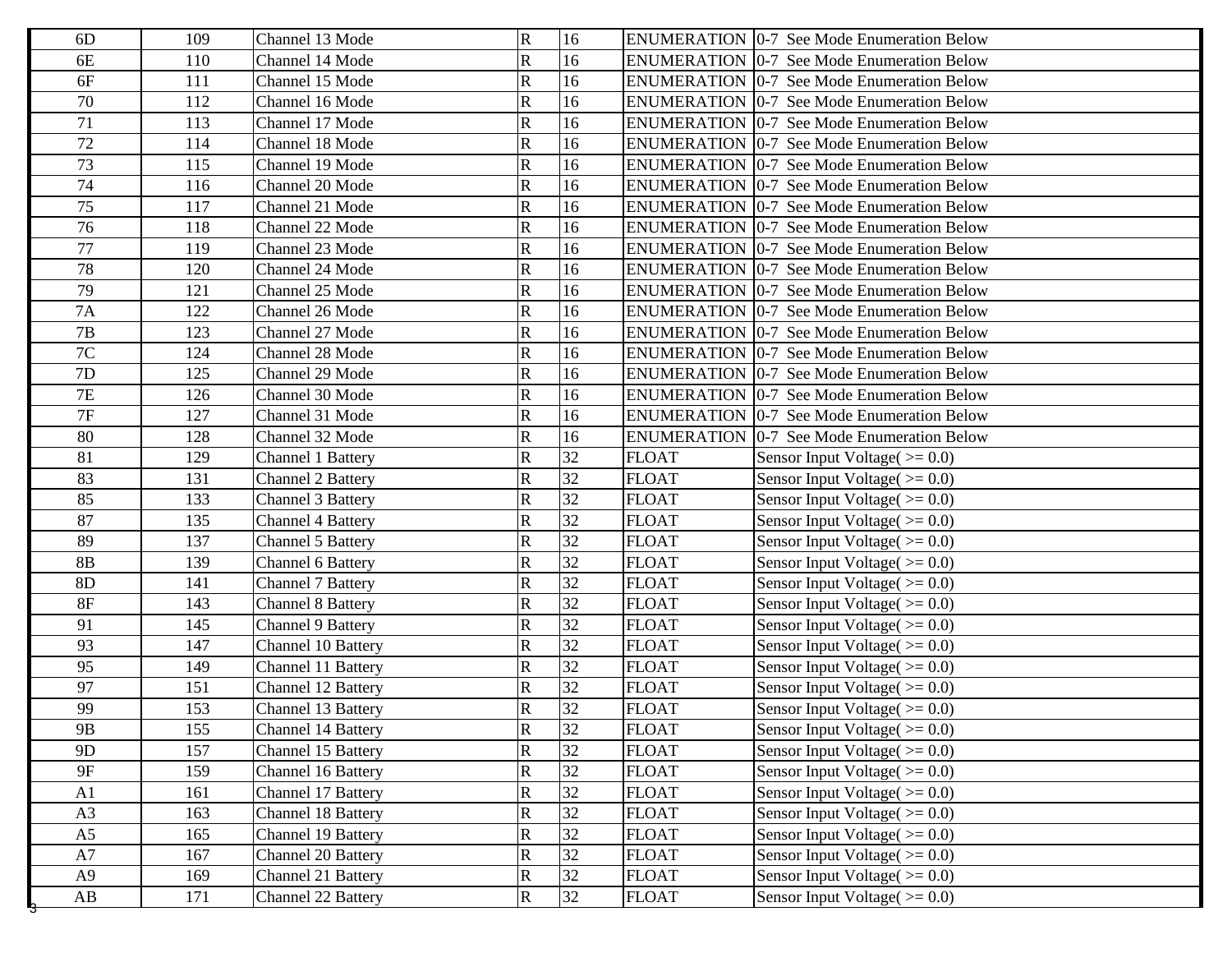| AD              | 173 | Channel 23 Battery                       | $\mathbf R$             | 32              | <b>FLOAT</b>   | Sensor Input Voltage( $>= 0.0$ )                                   |
|-----------------|-----|------------------------------------------|-------------------------|-----------------|----------------|--------------------------------------------------------------------|
| AF              | 175 | <b>Channel 24 Battery</b>                | $\mathbf R$             | 32              | <b>FLOAT</b>   | Sensor Input Voltage $(>= 0.0)$                                    |
| B1              | 177 | Channel 25 Battery                       | ${\bf R}$               | 32              | <b>FLOAT</b>   | Sensor Input Voltage( $>= 0.0$ )                                   |
| B <sub>3</sub>  | 179 | Channel 26 Battery                       | $\mathbf R$             | 32              | <b>FLOAT</b>   | Sensor Input Voltage( $\ge$ = 0.0)                                 |
| B <sub>5</sub>  | 181 | Channel 27 Battery                       | $\mathbf R$             | 32              | <b>FLOAT</b>   | Sensor Input Voltage( $\ge$ = 0.0)                                 |
| B7              | 183 | <b>Channel 28 Battery</b>                | $\mathbf R$             | 32              | <b>FLOAT</b>   | Sensor Input Voltage( $\ge$ = 0.0)                                 |
| <b>B9</b>       | 185 | Channel 29 Battery                       | $\mathbf R$             | 32              | <b>FLOAT</b>   | Sensor Input Voltage $(>= 0.0)$                                    |
| BB              | 187 | Channel 30 Battery                       | $\mathbf R$             | 32              | <b>FLOAT</b>   | Sensor Input Voltage( $>= 0.0$ )                                   |
| ${\rm BD}$      | 189 | Channel 31 Battery                       | $\mathbf R$             | 32              | <b>FLOAT</b>   | Sensor Input Voltage( $>= 0.0$ )                                   |
| BF              | 191 | Channel 32 Battery                       | $\mathbf R$             | 32              | <b>FLOAT</b>   | Sensor Input Voltage( $\ge$ = 0.0)                                 |
| C <sub>1</sub>  | 193 | Channel 1 Sec Since Last Message         | $\mathbf R$             | 16              | <b>INTEGER</b> | $-1-32768$ Seconds, $-1 =$ no transmissions. Staying $0 =$ timeout |
| C <sub>2</sub>  | 194 | <b>Channel 2 Sec Since Last Message</b>  | $\mathbf R$             | 16              | <b>INTEGER</b> | $-1-32768$ Seconds, $-1 =$ no transmissions. Staying $0 =$ timeout |
| C <sub>3</sub>  | 195 | <b>Channel 3 Sec Since Last Message</b>  | $\mathbf R$             | 16              | <b>INTEGER</b> | $-1-32768$ Seconds, $-1 =$ no transmissions. Staying $0 =$ timeout |
| C <sub>4</sub>  | 196 | <b>Channel 4 Sec Since Last Message</b>  | $\mathbf R$             | 16              | <b>INTEGER</b> | $-1-32768$ Seconds, $-1 =$ no transmissions. Staying $0 =$ timeout |
| C <sub>5</sub>  | 197 | Channel 5 Sec Since Last Message         | $\mathbf R$             | 16              | <b>INTEGER</b> | $-1-32768$ Seconds, $-1 =$ no transmissions. Staying $0 =$ timeout |
| C6              | 198 | <b>Channel 6 Sec Since Last Message</b>  | $\mathbf R$             | 16              | <b>INTEGER</b> | $-1-32768$ Seconds, $-1 =$ no transmissions. Staying $0 =$ timeout |
| $\overline{C7}$ | 199 | <b>Channel 7 Sec Since Last Message</b>  | $\mathbf R$             | 16              | <b>INTEGER</b> | $-1-32768$ Seconds, $-1 =$ no transmissions. Staying $0 =$ timeout |
| C8              | 200 | <b>Channel 8 Sec Since Last Message</b>  | $\mathbf R$             | 16              | <b>INTEGER</b> | $-1-32768$ Seconds, $-1 =$ no transmissions. Staying $0 =$ timeout |
| C9              | 201 | Channel 9 Sec Since Last Message         | $\mathbf R$             | 16              | <b>INTEGER</b> | $-1-32768$ Seconds, $-1 =$ no transmissions. Staying $0 =$ timeout |
| CA              | 202 | <b>Channel 10 Sec Since Last Message</b> | R                       | 16              | <b>INTEGER</b> | $-1-32768$ Seconds, $-1 =$ no transmissions. Staying $0 =$ timeout |
| CB              | 203 | Channel 11 Sec Since Last Message        | $\mathbf R$             | 16              | <b>INTEGER</b> | $-1-32768$ Seconds, $-1 =$ no transmissions. Staying $0 =$ timeout |
| CC              | 204 | Channel 12 Sec Since Last Message        | $\mathbf R$             | 16              | <b>INTEGER</b> | $-1-32768$ Seconds, $-1 =$ no transmissions. Staying $0 =$ timeout |
| CD              | 205 | Channel 13 Sec Since Last Message        | $\mathbf R$             | 16              | <b>INTEGER</b> | $-1-32768$ Seconds, $-1 =$ no transmissions. Staying $0 =$ timeout |
| CE              | 206 | Channel 14 Sec Since Last Message        | R                       | 16              | <b>INTEGER</b> | $-1-32768$ Seconds, $-1 =$ no transmissions. Staying $0 =$ timeout |
| $\mathrm{CF}$   | 207 | Channel 15 Sec Since Last Message        | R                       | 16              | <b>INTEGER</b> | $-1-32768$ Seconds, $-1 =$ no transmissions. Staying $0 =$ timeout |
| D <sub>0</sub>  | 208 | Channel 16 Sec Since Last Message        | $\mathbf R$             | 16              | <b>INTEGER</b> | $-1-32768$ Seconds, $-1 =$ no transmissions. Staying $0 =$ timeout |
| D1              | 209 | <b>Channel 17 Sec Since Last Message</b> | $\mathbf R$             | 16              | <b>INTEGER</b> | $-1-32768$ Seconds, $-1 =$ no transmissions. Staying $0 =$ timeout |
| D2              | 210 | Channel 18 Sec Since Last Message        | ${\bf R}$               | 16              | <b>INTEGER</b> | $-1-32768$ Seconds, $-1 =$ no transmissions. Staying $0 =$ timeout |
| D <sub>3</sub>  | 211 | Channel 19 Sec Since Last Message        | $\mathbf R$             | 16              | <b>INTEGER</b> | $-1-32768$ Seconds, $-1 =$ no transmissions. Staying $0 =$ timeout |
| D <sub>4</sub>  | 212 | Channel 20 Sec Since Last Message        | $\mathbf R$             | 16              | <b>INTEGER</b> | $-1-32768$ Seconds, $-1 =$ no transmissions. Staying $0 =$ timeout |
| D <sub>5</sub>  | 213 | <b>Channel 21 Sec Since Last Message</b> | $\mathbf R$             | 16              | <b>INTEGER</b> | $-1-32768$ Seconds, $-1 =$ no transmissions. Staying $0 =$ timeout |
| D <sub>6</sub>  | 214 | Channel 22 Sec Since Last Message        | $\mathbf R$             | 16              | <b>INTEGER</b> | $-1-32768$ Seconds, $-1 =$ no transmissions. Staying $0 =$ timeout |
| D7              | 215 | Channel 23 Sec Since Last Message        | $\overline{\mathbf{R}}$ | 16              | <b>INTEGER</b> | $-1-32768$ Seconds, $-1 =$ no transmissions. Staying $0 =$ timeout |
| D <sub>8</sub>  | 216 | Channel 24 Sec Since Last Message        | $\overline{R}$          | $\overline{16}$ | <b>INTEGER</b> | $-1-32768$ Seconds, $-1 =$ no transmissions. Staying $0 =$ timeout |
| D <sub>9</sub>  | 217 | Channel 25 Sec Since Last Message        | $\mathbf R$             | 16              | <b>INTEGER</b> | $-1-32768$ Seconds, $-1 =$ no transmissions. Staying $0 =$ timeout |
| DA              | 218 | Channel 26 Sec Since Last Message        | $\mathbf R$             | 16              | <b>INTEGER</b> | $-1-32768$ Seconds, $-1 =$ no transmissions. Staying $0 =$ timeout |
| DB              | 219 | Channel 27 Sec Since Last Message        | $\mathbf R$             | 16              | <b>INTEGER</b> | $-1-32768$ Seconds, $-1 =$ no transmissions. Staying $0 =$ timeout |
| $\rm DC$        | 220 | Channel 28 Sec Since Last Message        | $\mathbf R$             | 16              | <b>INTEGER</b> | $-1-32768$ Seconds, $-1 =$ no transmissions. Staying $0 =$ timeout |
| DD              | 221 | Channel 29 Sec Since Last Message        | $\mathbf R$             | 16              | <b>INTEGER</b> | $-1-32768$ Seconds, $-1 =$ no transmissions. Staying $0 =$ timeout |
| DE              | 222 | Channel 30 Sec Since Last Message        | $\mathbf R$             | 16              | <b>INTEGER</b> | $-1-32768$ Seconds, $-1 =$ no transmissions. Staying $0 =$ timeout |
| DF              | 223 | Channel 31 Sec Since Last Message        | $\mathbf R$             | 16              | <b>INTEGER</b> | $-1-32768$ Seconds, $-1 =$ no transmissions. Staying $0 =$ timeout |
| E0              | 224 | Channel 32 Sec Since Last Message        | $\mathbf R$             | 16              | <b>INTEGER</b> | $-1-32768$ Seconds, $-1 =$ no transmissions. Staying $0 =$ timeout |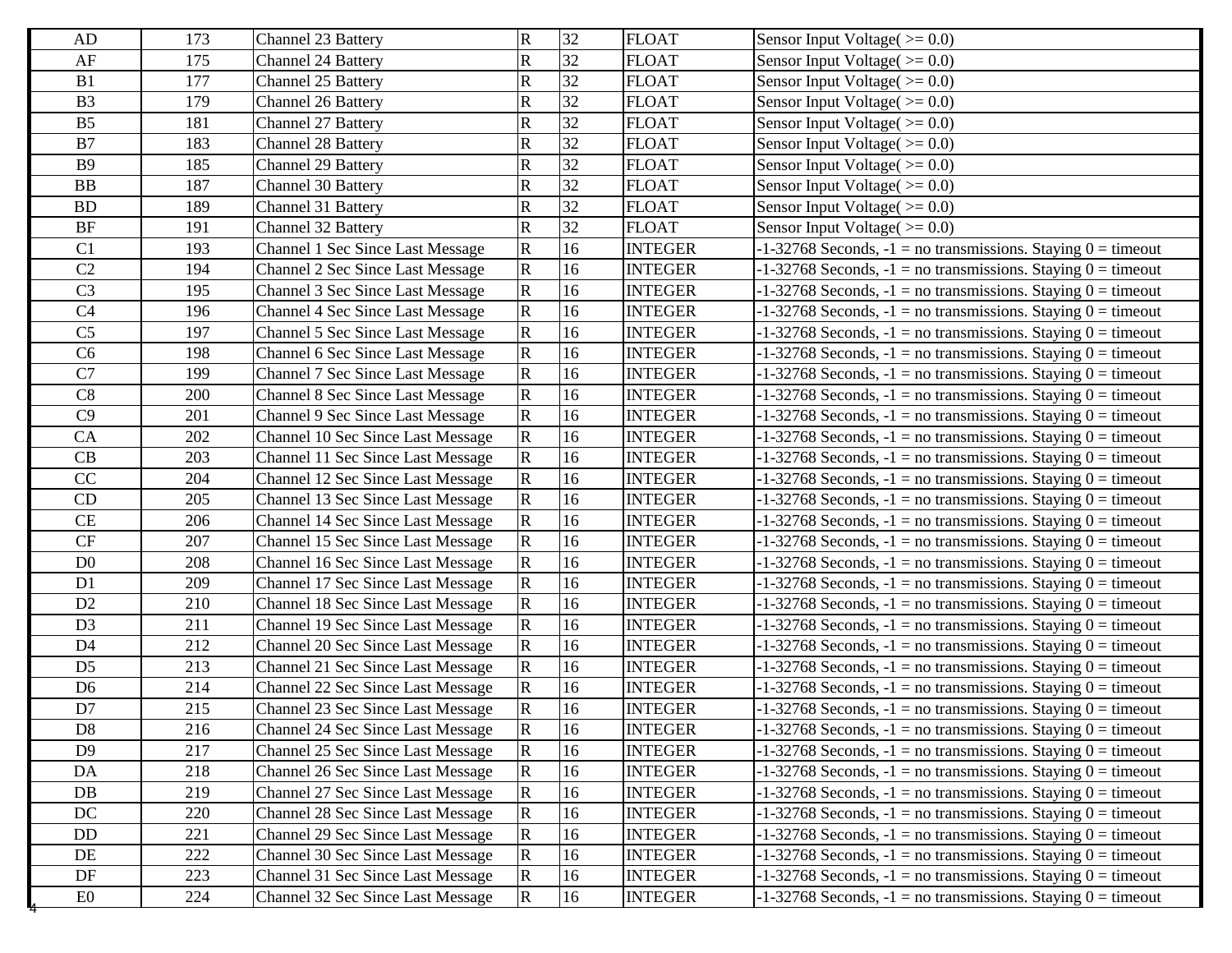| E2<br>$\mathbf R$<br>16<br>226<br>Channel 2 Sensor Type<br><b>ENUMERATION</b> [0-31 See Sensor Type Enumeration Below<br>E3<br>R<br>227<br>16<br>Channel 3 Sensor Type<br>ENUMERATION 0-31 See Sensor Type Enumeration Below<br>E4<br>R<br>16<br>228<br><b>ENUMERATION</b> 0-31 See Sensor Type Enumeration Below<br>Channel 4 Sensor Type<br>E <sub>5</sub><br>R<br>16<br>229<br><b>ENUMERATION</b> 0-31 See Sensor Type Enumeration Below<br>Channel 5 Sensor Type<br>E <sub>6</sub><br>R<br>16<br>230<br>Channel 6 Sensor Type<br><b>ENUMERATION</b> [0-31 See Sensor Type Enumeration Below<br>$\rm E7$<br>R<br>16<br>231<br>Channel 7 Sensor Type<br><b>ENUMERATION</b> 0-31 See Sensor Type Enumeration Below<br>$\mathop{\hbox{\rm E}} 8$<br>232<br>R<br>16<br><b>ENUMERATION</b> 0-31 See Sensor Type Enumeration Below<br>Channel 8 Sensor Type<br>E <sub>9</sub><br>233<br>R<br>16<br>Channel 9 Sensor Type<br><b>ENUMERATION</b> 0-31 See Sensor Type Enumeration Below<br>$\mathop{\text{EA}}$<br>R<br>16<br>234<br>Channel 10 Sensor Type<br>ENUMERATION 0-31 See Sensor Type Enumeration Below<br>R<br>16<br>$\mathbf{E}\mathbf{B}$<br>235<br>Channel 11 Sensor Type<br><b>ENUMERATION</b> 0-31 See Sensor Type Enumeration Below<br>$\rm EC$<br>R<br>16<br>236<br>Channel 12 Sensor Type<br>ENUMERATION   0-31 See Sensor Type Enumeration Below<br>R<br>16<br>$\mathop{\rm ED}\nolimits$<br>237<br>Channel 13 Sensor Type<br><b>ENUMERATION</b> 0-31 See Sensor Type Enumeration Below<br>EE<br>R<br>16<br>238<br>Channel 14 Sensor Type<br>ENUMERATION   0-31 See Sensor Type Enumeration Below<br>$\rm EF$<br>R<br>16<br>239<br>Channel 15 Sensor Type<br>ENUMERATION 0-31 See Sensor Type Enumeration Below<br>${\rm F0}$<br>$\overline{\mathsf{R}}$<br>16<br>240<br>Channel 16 Sensor Type<br>ENUMERATION 0-31 See Sensor Type Enumeration Below<br>F1<br>16<br>R<br>241<br>Channel 17 Sensor Type<br>ENUMERATION 0-31 See Sensor Type Enumeration Below<br>F2<br>R<br>16<br>242<br>Channel 18 Sensor Type<br><b>ENUMERATION</b> 0-31 See Sensor Type Enumeration Below<br>F3<br>$\mathbf R$<br>16<br>243<br>Channel 19 Sensor Type<br>ENUMERATION 0-31 See Sensor Type Enumeration Below<br>${\rm F4}$<br>R<br>244<br>16<br>ENUMERATION 0-31 See Sensor Type Enumeration Below<br>Channel 20 Sensor Type<br>${\rm F}5$<br>16<br>245<br>$\mathbf R$<br><b>ENUMERATION</b> 0-31 See Sensor Type Enumeration Below<br>Channel 21 Sensor Type<br>F <sub>6</sub><br>R<br>16<br>246<br>Channel 22 Sensor Type<br><b>ENUMERATION</b> 0-31 See Sensor Type Enumeration Below<br>${\rm F}7$<br>R<br>16<br>247<br>Channel 23 Sensor Type<br><b>ENUMERATION</b> 0-31 See Sensor Type Enumeration Below<br>${\rm F}8$<br>R<br>248<br>16<br>ENUMERATION 0-31 See Sensor Type Enumeration Below<br>Channel 24 Sensor Type<br>F <sub>9</sub><br>16<br>$\mathbf R$<br>249<br><b>ENUMERATION</b> 0-31 See Sensor Type Enumeration Below<br>Channel 25 Sensor Type<br>FA<br>16<br>$\mathbf R$<br>250<br>Channel 26 Sensor Type<br>ENUMERATION 0-31 See Sensor Type Enumeration Below<br>$\mathbf R$<br>FB<br>16<br>251<br>Channel 27 Sensor Type<br><b>ENUMERATION</b> 0-31 See Sensor Type Enumeration Below<br>${\rm FC}$<br>R<br>16<br>252<br>ENUMERATION 0-31 See Sensor Type Enumeration Below<br>Channel 28 Sensor Type<br>$\mathbf R$<br>16<br>253<br><b>FD</b><br>Channel 29 Sensor Type<br><b>ENUMERATION</b> 0-31 See Sensor Type Enumeration Below<br>16<br>FE<br>254<br>R<br>Channel 30 Sensor Type<br><b>ENUMERATION</b> [0-31 See Sensor Type Enumeration Below<br>$\rm FF$<br>R<br>16<br>255<br>Channel 31 Sensor Type<br><b>ENUMERATION</b> 0-31 See Sensor Type Enumeration Below<br>16<br>100<br>R<br>256<br>Channel 32 Sensor Type<br><b>ENUMERATION</b> 0-31 See Sensor Type Enumeration Below<br>257<br>$\mathbf R$<br>16<br>101<br>ENUMERATION   0-127 See Gas Enumeration below<br>Channel 1 Gas Type<br>16<br>$\mathbf R$<br>102<br>258<br>Channel 2 Gas Type<br>ENUMERATION 0-127 See Gas Enumeration below<br>$\overline{\mathsf{R}}$<br>103<br>16<br>259<br>Channel 3 Gas Type<br><b>ENUMERATION 0-127 See Gas Enumeration below</b><br>R<br>104<br>260<br>Channel 4 Gas Type<br>16<br><b>ENUMERATION</b> 0-127 See Gas Enumeration below<br>R<br>16<br>105<br>261<br>Channel 5 Gas Type<br><b>ENUMERATION</b> 0-127 See Gas Enumeration below<br>R<br>16<br>106<br>262<br><b>ENUMERATION</b> 0-127 See Gas Enumeration below<br>Channel 6 Gas Type<br>R<br>107<br>263<br>Channel 7 Gas Type<br>16<br><b>ENUMERATION 0-127 See Gas Enumeration below</b> | E1  | 225 | Channel 1 Sensor Type | $\mathbf R$ | 16 | <b>ENUMERATION</b> 0-31 See Sensor Type Enumeration Below |
|----------------------------------------------------------------------------------------------------------------------------------------------------------------------------------------------------------------------------------------------------------------------------------------------------------------------------------------------------------------------------------------------------------------------------------------------------------------------------------------------------------------------------------------------------------------------------------------------------------------------------------------------------------------------------------------------------------------------------------------------------------------------------------------------------------------------------------------------------------------------------------------------------------------------------------------------------------------------------------------------------------------------------------------------------------------------------------------------------------------------------------------------------------------------------------------------------------------------------------------------------------------------------------------------------------------------------------------------------------------------------------------------------------------------------------------------------------------------------------------------------------------------------------------------------------------------------------------------------------------------------------------------------------------------------------------------------------------------------------------------------------------------------------------------------------------------------------------------------------------------------------------------------------------------------------------------------------------------------------------------------------------------------------------------------------------------------------------------------------------------------------------------------------------------------------------------------------------------------------------------------------------------------------------------------------------------------------------------------------------------------------------------------------------------------------------------------------------------------------------------------------------------------------------------------------------------------------------------------------------------------------------------------------------------------------------------------------------------------------------------------------------------------------------------------------------------------------------------------------------------------------------------------------------------------------------------------------------------------------------------------------------------------------------------------------------------------------------------------------------------------------------------------------------------------------------------------------------------------------------------------------------------------------------------------------------------------------------------------------------------------------------------------------------------------------------------------------------------------------------------------------------------------------------------------------------------------------------------------------------------------------------------------------------------------------------------------------------------------------------------------------------------------------------------------------------------------------------------------------------------------------------------------------------------------------------------------------------------------------------------------------------------------------------------------------------------------------------------------------------------------------------------------------------------------------------------------------------------------------------------------------------------------------------------------------------------------------------------------------------------------------------------------------------------------------------------------------------------------------------------------------------------------------------------------------------------------------------|-----|-----|-----------------------|-------------|----|-----------------------------------------------------------|
|                                                                                                                                                                                                                                                                                                                                                                                                                                                                                                                                                                                                                                                                                                                                                                                                                                                                                                                                                                                                                                                                                                                                                                                                                                                                                                                                                                                                                                                                                                                                                                                                                                                                                                                                                                                                                                                                                                                                                                                                                                                                                                                                                                                                                                                                                                                                                                                                                                                                                                                                                                                                                                                                                                                                                                                                                                                                                                                                                                                                                                                                                                                                                                                                                                                                                                                                                                                                                                                                                                                                                                                                                                                                                                                                                                                                                                                                                                                                                                                                                                                                                                                                                                                                                                                                                                                                                                                                                                                                                                                                                                                        |     |     |                       |             |    |                                                           |
|                                                                                                                                                                                                                                                                                                                                                                                                                                                                                                                                                                                                                                                                                                                                                                                                                                                                                                                                                                                                                                                                                                                                                                                                                                                                                                                                                                                                                                                                                                                                                                                                                                                                                                                                                                                                                                                                                                                                                                                                                                                                                                                                                                                                                                                                                                                                                                                                                                                                                                                                                                                                                                                                                                                                                                                                                                                                                                                                                                                                                                                                                                                                                                                                                                                                                                                                                                                                                                                                                                                                                                                                                                                                                                                                                                                                                                                                                                                                                                                                                                                                                                                                                                                                                                                                                                                                                                                                                                                                                                                                                                                        |     |     |                       |             |    |                                                           |
|                                                                                                                                                                                                                                                                                                                                                                                                                                                                                                                                                                                                                                                                                                                                                                                                                                                                                                                                                                                                                                                                                                                                                                                                                                                                                                                                                                                                                                                                                                                                                                                                                                                                                                                                                                                                                                                                                                                                                                                                                                                                                                                                                                                                                                                                                                                                                                                                                                                                                                                                                                                                                                                                                                                                                                                                                                                                                                                                                                                                                                                                                                                                                                                                                                                                                                                                                                                                                                                                                                                                                                                                                                                                                                                                                                                                                                                                                                                                                                                                                                                                                                                                                                                                                                                                                                                                                                                                                                                                                                                                                                                        |     |     |                       |             |    |                                                           |
|                                                                                                                                                                                                                                                                                                                                                                                                                                                                                                                                                                                                                                                                                                                                                                                                                                                                                                                                                                                                                                                                                                                                                                                                                                                                                                                                                                                                                                                                                                                                                                                                                                                                                                                                                                                                                                                                                                                                                                                                                                                                                                                                                                                                                                                                                                                                                                                                                                                                                                                                                                                                                                                                                                                                                                                                                                                                                                                                                                                                                                                                                                                                                                                                                                                                                                                                                                                                                                                                                                                                                                                                                                                                                                                                                                                                                                                                                                                                                                                                                                                                                                                                                                                                                                                                                                                                                                                                                                                                                                                                                                                        |     |     |                       |             |    |                                                           |
|                                                                                                                                                                                                                                                                                                                                                                                                                                                                                                                                                                                                                                                                                                                                                                                                                                                                                                                                                                                                                                                                                                                                                                                                                                                                                                                                                                                                                                                                                                                                                                                                                                                                                                                                                                                                                                                                                                                                                                                                                                                                                                                                                                                                                                                                                                                                                                                                                                                                                                                                                                                                                                                                                                                                                                                                                                                                                                                                                                                                                                                                                                                                                                                                                                                                                                                                                                                                                                                                                                                                                                                                                                                                                                                                                                                                                                                                                                                                                                                                                                                                                                                                                                                                                                                                                                                                                                                                                                                                                                                                                                                        |     |     |                       |             |    |                                                           |
|                                                                                                                                                                                                                                                                                                                                                                                                                                                                                                                                                                                                                                                                                                                                                                                                                                                                                                                                                                                                                                                                                                                                                                                                                                                                                                                                                                                                                                                                                                                                                                                                                                                                                                                                                                                                                                                                                                                                                                                                                                                                                                                                                                                                                                                                                                                                                                                                                                                                                                                                                                                                                                                                                                                                                                                                                                                                                                                                                                                                                                                                                                                                                                                                                                                                                                                                                                                                                                                                                                                                                                                                                                                                                                                                                                                                                                                                                                                                                                                                                                                                                                                                                                                                                                                                                                                                                                                                                                                                                                                                                                                        |     |     |                       |             |    |                                                           |
|                                                                                                                                                                                                                                                                                                                                                                                                                                                                                                                                                                                                                                                                                                                                                                                                                                                                                                                                                                                                                                                                                                                                                                                                                                                                                                                                                                                                                                                                                                                                                                                                                                                                                                                                                                                                                                                                                                                                                                                                                                                                                                                                                                                                                                                                                                                                                                                                                                                                                                                                                                                                                                                                                                                                                                                                                                                                                                                                                                                                                                                                                                                                                                                                                                                                                                                                                                                                                                                                                                                                                                                                                                                                                                                                                                                                                                                                                                                                                                                                                                                                                                                                                                                                                                                                                                                                                                                                                                                                                                                                                                                        |     |     |                       |             |    |                                                           |
|                                                                                                                                                                                                                                                                                                                                                                                                                                                                                                                                                                                                                                                                                                                                                                                                                                                                                                                                                                                                                                                                                                                                                                                                                                                                                                                                                                                                                                                                                                                                                                                                                                                                                                                                                                                                                                                                                                                                                                                                                                                                                                                                                                                                                                                                                                                                                                                                                                                                                                                                                                                                                                                                                                                                                                                                                                                                                                                                                                                                                                                                                                                                                                                                                                                                                                                                                                                                                                                                                                                                                                                                                                                                                                                                                                                                                                                                                                                                                                                                                                                                                                                                                                                                                                                                                                                                                                                                                                                                                                                                                                                        |     |     |                       |             |    |                                                           |
|                                                                                                                                                                                                                                                                                                                                                                                                                                                                                                                                                                                                                                                                                                                                                                                                                                                                                                                                                                                                                                                                                                                                                                                                                                                                                                                                                                                                                                                                                                                                                                                                                                                                                                                                                                                                                                                                                                                                                                                                                                                                                                                                                                                                                                                                                                                                                                                                                                                                                                                                                                                                                                                                                                                                                                                                                                                                                                                                                                                                                                                                                                                                                                                                                                                                                                                                                                                                                                                                                                                                                                                                                                                                                                                                                                                                                                                                                                                                                                                                                                                                                                                                                                                                                                                                                                                                                                                                                                                                                                                                                                                        |     |     |                       |             |    |                                                           |
|                                                                                                                                                                                                                                                                                                                                                                                                                                                                                                                                                                                                                                                                                                                                                                                                                                                                                                                                                                                                                                                                                                                                                                                                                                                                                                                                                                                                                                                                                                                                                                                                                                                                                                                                                                                                                                                                                                                                                                                                                                                                                                                                                                                                                                                                                                                                                                                                                                                                                                                                                                                                                                                                                                                                                                                                                                                                                                                                                                                                                                                                                                                                                                                                                                                                                                                                                                                                                                                                                                                                                                                                                                                                                                                                                                                                                                                                                                                                                                                                                                                                                                                                                                                                                                                                                                                                                                                                                                                                                                                                                                                        |     |     |                       |             |    |                                                           |
|                                                                                                                                                                                                                                                                                                                                                                                                                                                                                                                                                                                                                                                                                                                                                                                                                                                                                                                                                                                                                                                                                                                                                                                                                                                                                                                                                                                                                                                                                                                                                                                                                                                                                                                                                                                                                                                                                                                                                                                                                                                                                                                                                                                                                                                                                                                                                                                                                                                                                                                                                                                                                                                                                                                                                                                                                                                                                                                                                                                                                                                                                                                                                                                                                                                                                                                                                                                                                                                                                                                                                                                                                                                                                                                                                                                                                                                                                                                                                                                                                                                                                                                                                                                                                                                                                                                                                                                                                                                                                                                                                                                        |     |     |                       |             |    |                                                           |
|                                                                                                                                                                                                                                                                                                                                                                                                                                                                                                                                                                                                                                                                                                                                                                                                                                                                                                                                                                                                                                                                                                                                                                                                                                                                                                                                                                                                                                                                                                                                                                                                                                                                                                                                                                                                                                                                                                                                                                                                                                                                                                                                                                                                                                                                                                                                                                                                                                                                                                                                                                                                                                                                                                                                                                                                                                                                                                                                                                                                                                                                                                                                                                                                                                                                                                                                                                                                                                                                                                                                                                                                                                                                                                                                                                                                                                                                                                                                                                                                                                                                                                                                                                                                                                                                                                                                                                                                                                                                                                                                                                                        |     |     |                       |             |    |                                                           |
|                                                                                                                                                                                                                                                                                                                                                                                                                                                                                                                                                                                                                                                                                                                                                                                                                                                                                                                                                                                                                                                                                                                                                                                                                                                                                                                                                                                                                                                                                                                                                                                                                                                                                                                                                                                                                                                                                                                                                                                                                                                                                                                                                                                                                                                                                                                                                                                                                                                                                                                                                                                                                                                                                                                                                                                                                                                                                                                                                                                                                                                                                                                                                                                                                                                                                                                                                                                                                                                                                                                                                                                                                                                                                                                                                                                                                                                                                                                                                                                                                                                                                                                                                                                                                                                                                                                                                                                                                                                                                                                                                                                        |     |     |                       |             |    |                                                           |
|                                                                                                                                                                                                                                                                                                                                                                                                                                                                                                                                                                                                                                                                                                                                                                                                                                                                                                                                                                                                                                                                                                                                                                                                                                                                                                                                                                                                                                                                                                                                                                                                                                                                                                                                                                                                                                                                                                                                                                                                                                                                                                                                                                                                                                                                                                                                                                                                                                                                                                                                                                                                                                                                                                                                                                                                                                                                                                                                                                                                                                                                                                                                                                                                                                                                                                                                                                                                                                                                                                                                                                                                                                                                                                                                                                                                                                                                                                                                                                                                                                                                                                                                                                                                                                                                                                                                                                                                                                                                                                                                                                                        |     |     |                       |             |    |                                                           |
|                                                                                                                                                                                                                                                                                                                                                                                                                                                                                                                                                                                                                                                                                                                                                                                                                                                                                                                                                                                                                                                                                                                                                                                                                                                                                                                                                                                                                                                                                                                                                                                                                                                                                                                                                                                                                                                                                                                                                                                                                                                                                                                                                                                                                                                                                                                                                                                                                                                                                                                                                                                                                                                                                                                                                                                                                                                                                                                                                                                                                                                                                                                                                                                                                                                                                                                                                                                                                                                                                                                                                                                                                                                                                                                                                                                                                                                                                                                                                                                                                                                                                                                                                                                                                                                                                                                                                                                                                                                                                                                                                                                        |     |     |                       |             |    |                                                           |
|                                                                                                                                                                                                                                                                                                                                                                                                                                                                                                                                                                                                                                                                                                                                                                                                                                                                                                                                                                                                                                                                                                                                                                                                                                                                                                                                                                                                                                                                                                                                                                                                                                                                                                                                                                                                                                                                                                                                                                                                                                                                                                                                                                                                                                                                                                                                                                                                                                                                                                                                                                                                                                                                                                                                                                                                                                                                                                                                                                                                                                                                                                                                                                                                                                                                                                                                                                                                                                                                                                                                                                                                                                                                                                                                                                                                                                                                                                                                                                                                                                                                                                                                                                                                                                                                                                                                                                                                                                                                                                                                                                                        |     |     |                       |             |    |                                                           |
|                                                                                                                                                                                                                                                                                                                                                                                                                                                                                                                                                                                                                                                                                                                                                                                                                                                                                                                                                                                                                                                                                                                                                                                                                                                                                                                                                                                                                                                                                                                                                                                                                                                                                                                                                                                                                                                                                                                                                                                                                                                                                                                                                                                                                                                                                                                                                                                                                                                                                                                                                                                                                                                                                                                                                                                                                                                                                                                                                                                                                                                                                                                                                                                                                                                                                                                                                                                                                                                                                                                                                                                                                                                                                                                                                                                                                                                                                                                                                                                                                                                                                                                                                                                                                                                                                                                                                                                                                                                                                                                                                                                        |     |     |                       |             |    |                                                           |
|                                                                                                                                                                                                                                                                                                                                                                                                                                                                                                                                                                                                                                                                                                                                                                                                                                                                                                                                                                                                                                                                                                                                                                                                                                                                                                                                                                                                                                                                                                                                                                                                                                                                                                                                                                                                                                                                                                                                                                                                                                                                                                                                                                                                                                                                                                                                                                                                                                                                                                                                                                                                                                                                                                                                                                                                                                                                                                                                                                                                                                                                                                                                                                                                                                                                                                                                                                                                                                                                                                                                                                                                                                                                                                                                                                                                                                                                                                                                                                                                                                                                                                                                                                                                                                                                                                                                                                                                                                                                                                                                                                                        |     |     |                       |             |    |                                                           |
|                                                                                                                                                                                                                                                                                                                                                                                                                                                                                                                                                                                                                                                                                                                                                                                                                                                                                                                                                                                                                                                                                                                                                                                                                                                                                                                                                                                                                                                                                                                                                                                                                                                                                                                                                                                                                                                                                                                                                                                                                                                                                                                                                                                                                                                                                                                                                                                                                                                                                                                                                                                                                                                                                                                                                                                                                                                                                                                                                                                                                                                                                                                                                                                                                                                                                                                                                                                                                                                                                                                                                                                                                                                                                                                                                                                                                                                                                                                                                                                                                                                                                                                                                                                                                                                                                                                                                                                                                                                                                                                                                                                        |     |     |                       |             |    |                                                           |
|                                                                                                                                                                                                                                                                                                                                                                                                                                                                                                                                                                                                                                                                                                                                                                                                                                                                                                                                                                                                                                                                                                                                                                                                                                                                                                                                                                                                                                                                                                                                                                                                                                                                                                                                                                                                                                                                                                                                                                                                                                                                                                                                                                                                                                                                                                                                                                                                                                                                                                                                                                                                                                                                                                                                                                                                                                                                                                                                                                                                                                                                                                                                                                                                                                                                                                                                                                                                                                                                                                                                                                                                                                                                                                                                                                                                                                                                                                                                                                                                                                                                                                                                                                                                                                                                                                                                                                                                                                                                                                                                                                                        |     |     |                       |             |    |                                                           |
|                                                                                                                                                                                                                                                                                                                                                                                                                                                                                                                                                                                                                                                                                                                                                                                                                                                                                                                                                                                                                                                                                                                                                                                                                                                                                                                                                                                                                                                                                                                                                                                                                                                                                                                                                                                                                                                                                                                                                                                                                                                                                                                                                                                                                                                                                                                                                                                                                                                                                                                                                                                                                                                                                                                                                                                                                                                                                                                                                                                                                                                                                                                                                                                                                                                                                                                                                                                                                                                                                                                                                                                                                                                                                                                                                                                                                                                                                                                                                                                                                                                                                                                                                                                                                                                                                                                                                                                                                                                                                                                                                                                        |     |     |                       |             |    |                                                           |
|                                                                                                                                                                                                                                                                                                                                                                                                                                                                                                                                                                                                                                                                                                                                                                                                                                                                                                                                                                                                                                                                                                                                                                                                                                                                                                                                                                                                                                                                                                                                                                                                                                                                                                                                                                                                                                                                                                                                                                                                                                                                                                                                                                                                                                                                                                                                                                                                                                                                                                                                                                                                                                                                                                                                                                                                                                                                                                                                                                                                                                                                                                                                                                                                                                                                                                                                                                                                                                                                                                                                                                                                                                                                                                                                                                                                                                                                                                                                                                                                                                                                                                                                                                                                                                                                                                                                                                                                                                                                                                                                                                                        |     |     |                       |             |    |                                                           |
|                                                                                                                                                                                                                                                                                                                                                                                                                                                                                                                                                                                                                                                                                                                                                                                                                                                                                                                                                                                                                                                                                                                                                                                                                                                                                                                                                                                                                                                                                                                                                                                                                                                                                                                                                                                                                                                                                                                                                                                                                                                                                                                                                                                                                                                                                                                                                                                                                                                                                                                                                                                                                                                                                                                                                                                                                                                                                                                                                                                                                                                                                                                                                                                                                                                                                                                                                                                                                                                                                                                                                                                                                                                                                                                                                                                                                                                                                                                                                                                                                                                                                                                                                                                                                                                                                                                                                                                                                                                                                                                                                                                        |     |     |                       |             |    |                                                           |
|                                                                                                                                                                                                                                                                                                                                                                                                                                                                                                                                                                                                                                                                                                                                                                                                                                                                                                                                                                                                                                                                                                                                                                                                                                                                                                                                                                                                                                                                                                                                                                                                                                                                                                                                                                                                                                                                                                                                                                                                                                                                                                                                                                                                                                                                                                                                                                                                                                                                                                                                                                                                                                                                                                                                                                                                                                                                                                                                                                                                                                                                                                                                                                                                                                                                                                                                                                                                                                                                                                                                                                                                                                                                                                                                                                                                                                                                                                                                                                                                                                                                                                                                                                                                                                                                                                                                                                                                                                                                                                                                                                                        |     |     |                       |             |    |                                                           |
|                                                                                                                                                                                                                                                                                                                                                                                                                                                                                                                                                                                                                                                                                                                                                                                                                                                                                                                                                                                                                                                                                                                                                                                                                                                                                                                                                                                                                                                                                                                                                                                                                                                                                                                                                                                                                                                                                                                                                                                                                                                                                                                                                                                                                                                                                                                                                                                                                                                                                                                                                                                                                                                                                                                                                                                                                                                                                                                                                                                                                                                                                                                                                                                                                                                                                                                                                                                                                                                                                                                                                                                                                                                                                                                                                                                                                                                                                                                                                                                                                                                                                                                                                                                                                                                                                                                                                                                                                                                                                                                                                                                        |     |     |                       |             |    |                                                           |
|                                                                                                                                                                                                                                                                                                                                                                                                                                                                                                                                                                                                                                                                                                                                                                                                                                                                                                                                                                                                                                                                                                                                                                                                                                                                                                                                                                                                                                                                                                                                                                                                                                                                                                                                                                                                                                                                                                                                                                                                                                                                                                                                                                                                                                                                                                                                                                                                                                                                                                                                                                                                                                                                                                                                                                                                                                                                                                                                                                                                                                                                                                                                                                                                                                                                                                                                                                                                                                                                                                                                                                                                                                                                                                                                                                                                                                                                                                                                                                                                                                                                                                                                                                                                                                                                                                                                                                                                                                                                                                                                                                                        |     |     |                       |             |    |                                                           |
|                                                                                                                                                                                                                                                                                                                                                                                                                                                                                                                                                                                                                                                                                                                                                                                                                                                                                                                                                                                                                                                                                                                                                                                                                                                                                                                                                                                                                                                                                                                                                                                                                                                                                                                                                                                                                                                                                                                                                                                                                                                                                                                                                                                                                                                                                                                                                                                                                                                                                                                                                                                                                                                                                                                                                                                                                                                                                                                                                                                                                                                                                                                                                                                                                                                                                                                                                                                                                                                                                                                                                                                                                                                                                                                                                                                                                                                                                                                                                                                                                                                                                                                                                                                                                                                                                                                                                                                                                                                                                                                                                                                        |     |     |                       |             |    |                                                           |
|                                                                                                                                                                                                                                                                                                                                                                                                                                                                                                                                                                                                                                                                                                                                                                                                                                                                                                                                                                                                                                                                                                                                                                                                                                                                                                                                                                                                                                                                                                                                                                                                                                                                                                                                                                                                                                                                                                                                                                                                                                                                                                                                                                                                                                                                                                                                                                                                                                                                                                                                                                                                                                                                                                                                                                                                                                                                                                                                                                                                                                                                                                                                                                                                                                                                                                                                                                                                                                                                                                                                                                                                                                                                                                                                                                                                                                                                                                                                                                                                                                                                                                                                                                                                                                                                                                                                                                                                                                                                                                                                                                                        |     |     |                       |             |    |                                                           |
|                                                                                                                                                                                                                                                                                                                                                                                                                                                                                                                                                                                                                                                                                                                                                                                                                                                                                                                                                                                                                                                                                                                                                                                                                                                                                                                                                                                                                                                                                                                                                                                                                                                                                                                                                                                                                                                                                                                                                                                                                                                                                                                                                                                                                                                                                                                                                                                                                                                                                                                                                                                                                                                                                                                                                                                                                                                                                                                                                                                                                                                                                                                                                                                                                                                                                                                                                                                                                                                                                                                                                                                                                                                                                                                                                                                                                                                                                                                                                                                                                                                                                                                                                                                                                                                                                                                                                                                                                                                                                                                                                                                        |     |     |                       |             |    |                                                           |
|                                                                                                                                                                                                                                                                                                                                                                                                                                                                                                                                                                                                                                                                                                                                                                                                                                                                                                                                                                                                                                                                                                                                                                                                                                                                                                                                                                                                                                                                                                                                                                                                                                                                                                                                                                                                                                                                                                                                                                                                                                                                                                                                                                                                                                                                                                                                                                                                                                                                                                                                                                                                                                                                                                                                                                                                                                                                                                                                                                                                                                                                                                                                                                                                                                                                                                                                                                                                                                                                                                                                                                                                                                                                                                                                                                                                                                                                                                                                                                                                                                                                                                                                                                                                                                                                                                                                                                                                                                                                                                                                                                                        |     |     |                       |             |    |                                                           |
|                                                                                                                                                                                                                                                                                                                                                                                                                                                                                                                                                                                                                                                                                                                                                                                                                                                                                                                                                                                                                                                                                                                                                                                                                                                                                                                                                                                                                                                                                                                                                                                                                                                                                                                                                                                                                                                                                                                                                                                                                                                                                                                                                                                                                                                                                                                                                                                                                                                                                                                                                                                                                                                                                                                                                                                                                                                                                                                                                                                                                                                                                                                                                                                                                                                                                                                                                                                                                                                                                                                                                                                                                                                                                                                                                                                                                                                                                                                                                                                                                                                                                                                                                                                                                                                                                                                                                                                                                                                                                                                                                                                        |     |     |                       |             |    |                                                           |
|                                                                                                                                                                                                                                                                                                                                                                                                                                                                                                                                                                                                                                                                                                                                                                                                                                                                                                                                                                                                                                                                                                                                                                                                                                                                                                                                                                                                                                                                                                                                                                                                                                                                                                                                                                                                                                                                                                                                                                                                                                                                                                                                                                                                                                                                                                                                                                                                                                                                                                                                                                                                                                                                                                                                                                                                                                                                                                                                                                                                                                                                                                                                                                                                                                                                                                                                                                                                                                                                                                                                                                                                                                                                                                                                                                                                                                                                                                                                                                                                                                                                                                                                                                                                                                                                                                                                                                                                                                                                                                                                                                                        |     |     |                       |             |    |                                                           |
|                                                                                                                                                                                                                                                                                                                                                                                                                                                                                                                                                                                                                                                                                                                                                                                                                                                                                                                                                                                                                                                                                                                                                                                                                                                                                                                                                                                                                                                                                                                                                                                                                                                                                                                                                                                                                                                                                                                                                                                                                                                                                                                                                                                                                                                                                                                                                                                                                                                                                                                                                                                                                                                                                                                                                                                                                                                                                                                                                                                                                                                                                                                                                                                                                                                                                                                                                                                                                                                                                                                                                                                                                                                                                                                                                                                                                                                                                                                                                                                                                                                                                                                                                                                                                                                                                                                                                                                                                                                                                                                                                                                        |     |     |                       |             |    |                                                           |
|                                                                                                                                                                                                                                                                                                                                                                                                                                                                                                                                                                                                                                                                                                                                                                                                                                                                                                                                                                                                                                                                                                                                                                                                                                                                                                                                                                                                                                                                                                                                                                                                                                                                                                                                                                                                                                                                                                                                                                                                                                                                                                                                                                                                                                                                                                                                                                                                                                                                                                                                                                                                                                                                                                                                                                                                                                                                                                                                                                                                                                                                                                                                                                                                                                                                                                                                                                                                                                                                                                                                                                                                                                                                                                                                                                                                                                                                                                                                                                                                                                                                                                                                                                                                                                                                                                                                                                                                                                                                                                                                                                                        |     |     |                       |             |    |                                                           |
|                                                                                                                                                                                                                                                                                                                                                                                                                                                                                                                                                                                                                                                                                                                                                                                                                                                                                                                                                                                                                                                                                                                                                                                                                                                                                                                                                                                                                                                                                                                                                                                                                                                                                                                                                                                                                                                                                                                                                                                                                                                                                                                                                                                                                                                                                                                                                                                                                                                                                                                                                                                                                                                                                                                                                                                                                                                                                                                                                                                                                                                                                                                                                                                                                                                                                                                                                                                                                                                                                                                                                                                                                                                                                                                                                                                                                                                                                                                                                                                                                                                                                                                                                                                                                                                                                                                                                                                                                                                                                                                                                                                        |     |     |                       |             |    |                                                           |
|                                                                                                                                                                                                                                                                                                                                                                                                                                                                                                                                                                                                                                                                                                                                                                                                                                                                                                                                                                                                                                                                                                                                                                                                                                                                                                                                                                                                                                                                                                                                                                                                                                                                                                                                                                                                                                                                                                                                                                                                                                                                                                                                                                                                                                                                                                                                                                                                                                                                                                                                                                                                                                                                                                                                                                                                                                                                                                                                                                                                                                                                                                                                                                                                                                                                                                                                                                                                                                                                                                                                                                                                                                                                                                                                                                                                                                                                                                                                                                                                                                                                                                                                                                                                                                                                                                                                                                                                                                                                                                                                                                                        |     |     |                       |             |    |                                                           |
|                                                                                                                                                                                                                                                                                                                                                                                                                                                                                                                                                                                                                                                                                                                                                                                                                                                                                                                                                                                                                                                                                                                                                                                                                                                                                                                                                                                                                                                                                                                                                                                                                                                                                                                                                                                                                                                                                                                                                                                                                                                                                                                                                                                                                                                                                                                                                                                                                                                                                                                                                                                                                                                                                                                                                                                                                                                                                                                                                                                                                                                                                                                                                                                                                                                                                                                                                                                                                                                                                                                                                                                                                                                                                                                                                                                                                                                                                                                                                                                                                                                                                                                                                                                                                                                                                                                                                                                                                                                                                                                                                                                        |     |     |                       |             |    |                                                           |
|                                                                                                                                                                                                                                                                                                                                                                                                                                                                                                                                                                                                                                                                                                                                                                                                                                                                                                                                                                                                                                                                                                                                                                                                                                                                                                                                                                                                                                                                                                                                                                                                                                                                                                                                                                                                                                                                                                                                                                                                                                                                                                                                                                                                                                                                                                                                                                                                                                                                                                                                                                                                                                                                                                                                                                                                                                                                                                                                                                                                                                                                                                                                                                                                                                                                                                                                                                                                                                                                                                                                                                                                                                                                                                                                                                                                                                                                                                                                                                                                                                                                                                                                                                                                                                                                                                                                                                                                                                                                                                                                                                                        |     |     |                       |             |    |                                                           |
|                                                                                                                                                                                                                                                                                                                                                                                                                                                                                                                                                                                                                                                                                                                                                                                                                                                                                                                                                                                                                                                                                                                                                                                                                                                                                                                                                                                                                                                                                                                                                                                                                                                                                                                                                                                                                                                                                                                                                                                                                                                                                                                                                                                                                                                                                                                                                                                                                                                                                                                                                                                                                                                                                                                                                                                                                                                                                                                                                                                                                                                                                                                                                                                                                                                                                                                                                                                                                                                                                                                                                                                                                                                                                                                                                                                                                                                                                                                                                                                                                                                                                                                                                                                                                                                                                                                                                                                                                                                                                                                                                                                        | 108 | 264 | Channel 8 Gas Type    | R           | 16 | <b>ENUMERATION 0-127 See Gas Enumeration below</b>        |
| R<br>109<br>Channel 9 Gas Type<br>16<br><b>ENUMERATION</b> 0-127 See Gas Enumeration below<br>265                                                                                                                                                                                                                                                                                                                                                                                                                                                                                                                                                                                                                                                                                                                                                                                                                                                                                                                                                                                                                                                                                                                                                                                                                                                                                                                                                                                                                                                                                                                                                                                                                                                                                                                                                                                                                                                                                                                                                                                                                                                                                                                                                                                                                                                                                                                                                                                                                                                                                                                                                                                                                                                                                                                                                                                                                                                                                                                                                                                                                                                                                                                                                                                                                                                                                                                                                                                                                                                                                                                                                                                                                                                                                                                                                                                                                                                                                                                                                                                                                                                                                                                                                                                                                                                                                                                                                                                                                                                                                      |     |     |                       |             |    |                                                           |
| R<br>16<br>10A<br>Channel 10 Gas Type<br>ENUMERATION 0-127 See Gas Enumeration below<br>266                                                                                                                                                                                                                                                                                                                                                                                                                                                                                                                                                                                                                                                                                                                                                                                                                                                                                                                                                                                                                                                                                                                                                                                                                                                                                                                                                                                                                                                                                                                                                                                                                                                                                                                                                                                                                                                                                                                                                                                                                                                                                                                                                                                                                                                                                                                                                                                                                                                                                                                                                                                                                                                                                                                                                                                                                                                                                                                                                                                                                                                                                                                                                                                                                                                                                                                                                                                                                                                                                                                                                                                                                                                                                                                                                                                                                                                                                                                                                                                                                                                                                                                                                                                                                                                                                                                                                                                                                                                                                            |     |     |                       |             |    |                                                           |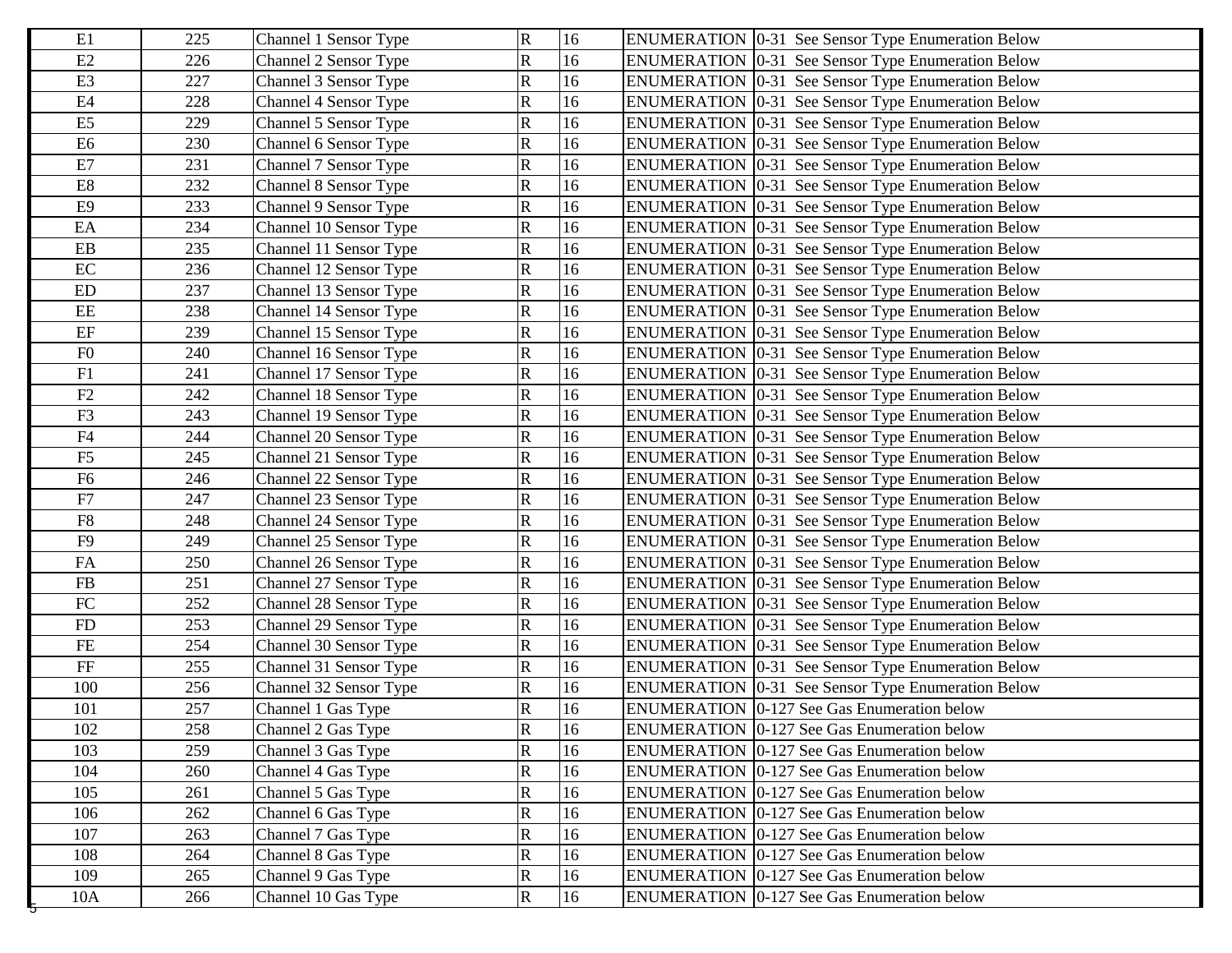| $\mathbf R$<br>16<br>10C<br>268<br><b>ENUMERATION</b> 0-127 See Gas Enumeration below<br>Channel 12 Gas Type<br>${\bf R}$<br>10D<br>16<br>269<br>Channel 13 Gas Type<br><b>ENUMERATION</b> 0-127 See Gas Enumeration below<br>$\overline{\mathsf{R}}$<br>16<br>10E<br>270<br><b>ENUMERATION 0-127 See Gas Enumeration below</b><br>Channel 14 Gas Type<br>10F<br>${\bf R}$<br>16<br>271<br><b>ENUMERATION</b> 0-127 See Gas Enumeration below<br>Channel 15 Gas Type<br>$\overline{\text{R}}$<br>16<br>110<br>272<br>Channel 16 Gas Type<br><b>ENUMERATION 0-127 See Gas Enumeration below</b><br>$\mathsf{R}% _{T}$<br>16<br>111<br>273<br>ENUMERATION 0-127 See Gas Enumeration below<br>Channel 17 Gas Type | 10B | 267 | Channel 11 Gas Type | $\mathbf R$ | 16 | <b>ENUMERATION</b> 0-127 See Gas Enumeration below |
|----------------------------------------------------------------------------------------------------------------------------------------------------------------------------------------------------------------------------------------------------------------------------------------------------------------------------------------------------------------------------------------------------------------------------------------------------------------------------------------------------------------------------------------------------------------------------------------------------------------------------------------------------------------------------------------------------------------|-----|-----|---------------------|-------------|----|----------------------------------------------------|
|                                                                                                                                                                                                                                                                                                                                                                                                                                                                                                                                                                                                                                                                                                                |     |     |                     |             |    |                                                    |
|                                                                                                                                                                                                                                                                                                                                                                                                                                                                                                                                                                                                                                                                                                                |     |     |                     |             |    |                                                    |
|                                                                                                                                                                                                                                                                                                                                                                                                                                                                                                                                                                                                                                                                                                                |     |     |                     |             |    |                                                    |
|                                                                                                                                                                                                                                                                                                                                                                                                                                                                                                                                                                                                                                                                                                                |     |     |                     |             |    |                                                    |
|                                                                                                                                                                                                                                                                                                                                                                                                                                                                                                                                                                                                                                                                                                                |     |     |                     |             |    |                                                    |
|                                                                                                                                                                                                                                                                                                                                                                                                                                                                                                                                                                                                                                                                                                                |     |     |                     |             |    |                                                    |
| $\overline{\mathsf{R}}$<br>16<br>274<br>112<br><b>ENUMERATION</b> 0-127 See Gas Enumeration below<br>Channel 18 Gas Type                                                                                                                                                                                                                                                                                                                                                                                                                                                                                                                                                                                       |     |     |                     |             |    |                                                    |
| ${\bf R}$<br>16<br>113<br>275<br><b>ENUMERATION</b> 0-127 See Gas Enumeration below<br>Channel 19 Gas Type                                                                                                                                                                                                                                                                                                                                                                                                                                                                                                                                                                                                     |     |     |                     |             |    |                                                    |
| $\mathbf R$<br>114<br>16<br>276<br>Channel 20 Gas Type<br><b>ENUMERATION</b> 0-127 See Gas Enumeration below                                                                                                                                                                                                                                                                                                                                                                                                                                                                                                                                                                                                   |     |     |                     |             |    |                                                    |
| $\mathsf{R}% _{T}$<br>115<br>277<br>16<br>Channel 21 Gas Type<br><b>ENUMERATION</b> 0-127 See Gas Enumeration below                                                                                                                                                                                                                                                                                                                                                                                                                                                                                                                                                                                            |     |     |                     |             |    |                                                    |
| $\mathbf R$<br>16<br>116<br>278<br><b>ENUMERATION</b> 0-127 See Gas Enumeration below<br>Channel 22 Gas Type                                                                                                                                                                                                                                                                                                                                                                                                                                                                                                                                                                                                   |     |     |                     |             |    |                                                    |
| $\overline{\mathsf{R}}$<br>16<br>117<br>279<br><b>ENUMERATION</b> 0-127 See Gas Enumeration below<br>Channel 23 Gas type                                                                                                                                                                                                                                                                                                                                                                                                                                                                                                                                                                                       |     |     |                     |             |    |                                                    |
| $\mathbf R$<br>118<br>16<br>280<br>Channel 24 Gas Type<br><b>ENUMERATION</b> 0-127 See Gas Enumeration below                                                                                                                                                                                                                                                                                                                                                                                                                                                                                                                                                                                                   |     |     |                     |             |    |                                                    |
| $\mathsf{R}$<br>119<br>16<br>281<br>Channel 25 Gas Type<br><b>ENUMERATION</b> 0-127 See Gas Enumeration below                                                                                                                                                                                                                                                                                                                                                                                                                                                                                                                                                                                                  |     |     |                     |             |    |                                                    |
| 282<br>$\mathbf R$<br>16<br>11A<br><b>ENUMERATION</b> 0-127 See Gas Enumeration below<br>Channel 26 Gas Type                                                                                                                                                                                                                                                                                                                                                                                                                                                                                                                                                                                                   |     |     |                     |             |    |                                                    |
| $\mathbf R$<br>16<br>283<br>11B<br><b>ENUMERATION</b> 0-127 See Gas Enumeration below<br>Channel 27 Gas Type                                                                                                                                                                                                                                                                                                                                                                                                                                                                                                                                                                                                   |     |     |                     |             |    |                                                    |
| $\overline{\mathsf{R}}$<br>11C<br>16<br>284<br><b>ENUMERATION</b> 0-127 See Gas Enumeration below<br>Channel 28 Gas Type                                                                                                                                                                                                                                                                                                                                                                                                                                                                                                                                                                                       |     |     |                     |             |    |                                                    |
| $\mathbf R$<br>11D<br>16<br>285<br>Channel 29 Gas Type<br><b>ENUMERATION</b> 0-127 See Gas Enumeration below                                                                                                                                                                                                                                                                                                                                                                                                                                                                                                                                                                                                   |     |     |                     |             |    |                                                    |
| $\overline{\mathsf{R}}$<br>16<br>11E<br>286<br>Channel 30 Gas Type<br><b>ENUMERATION</b> 0-127 See Gas Enumeration below                                                                                                                                                                                                                                                                                                                                                                                                                                                                                                                                                                                       |     |     |                     |             |    |                                                    |
| $\mathbf R$<br>16<br>11F<br>ENUMERATION 0-127 See Gas Enumeration below<br>287<br>Channel 31 Gas Type                                                                                                                                                                                                                                                                                                                                                                                                                                                                                                                                                                                                          |     |     |                     |             |    |                                                    |
| $\overline{\mathsf{R}}$<br>16<br>120<br>288<br><b>ENUMERATION</b> 0-127 See Gas Enumeration below<br>Channel 32 Gas Type                                                                                                                                                                                                                                                                                                                                                                                                                                                                                                                                                                                       |     |     |                     |             |    |                                                    |
| $\overline{\mathsf{R}}$<br>121<br>16<br>289<br>Channel 1 Fault<br><b>ENUMERATION</b> 0-15 See Fault Enumeration below                                                                                                                                                                                                                                                                                                                                                                                                                                                                                                                                                                                          |     |     |                     |             |    |                                                    |
| R<br>122<br>Channel 2 Fault<br>16<br><b>ENUMERATION</b> 0-15 See Fault Enumeration below<br>290                                                                                                                                                                                                                                                                                                                                                                                                                                                                                                                                                                                                                |     |     |                     |             |    |                                                    |
| $\mathbf R$<br>16<br>123<br>291<br>Channel 3 Fault<br><b>ENUMERATION 0-15 See Fault Enumeration below</b>                                                                                                                                                                                                                                                                                                                                                                                                                                                                                                                                                                                                      |     |     |                     |             |    |                                                    |
| 124<br>$\mathbf R$<br>16<br>ENUMERATION 0-15 See Fault Enumeration below<br>292<br>Channel 4 Fault                                                                                                                                                                                                                                                                                                                                                                                                                                                                                                                                                                                                             |     |     |                     |             |    |                                                    |
| $\overline{\mathsf{R}}$<br>125<br>16<br>293<br>Channel 5 Fault<br><b>ENUMERATION</b> 0-15 See Fault Enumeration below                                                                                                                                                                                                                                                                                                                                                                                                                                                                                                                                                                                          |     |     |                     |             |    |                                                    |
| $\mathbf R$<br>126<br>Channel 6 Fault<br>16<br><b>ENUMERATION</b> 0-15 See Fault Enumeration below<br>294                                                                                                                                                                                                                                                                                                                                                                                                                                                                                                                                                                                                      |     |     |                     |             |    |                                                    |
| $\mathbf R$<br>16<br>127<br>295<br><b>ENUMERATION</b> 0-15 See Fault Enumeration below<br>Channel 7 Fault                                                                                                                                                                                                                                                                                                                                                                                                                                                                                                                                                                                                      |     |     |                     |             |    |                                                    |
| ${\bf R}$<br>128<br>16<br>296<br>Channel 8 Fault<br><b>ENUMERATION</b> 0-15 See Fault Enumeration below                                                                                                                                                                                                                                                                                                                                                                                                                                                                                                                                                                                                        |     |     |                     |             |    |                                                    |
| $\mathbf R$<br>16<br>129<br>297<br>Channel 9 Fault<br><b>ENUMERATION</b> 0-15 See Fault Enumeration below                                                                                                                                                                                                                                                                                                                                                                                                                                                                                                                                                                                                      |     |     |                     |             |    |                                                    |
| ${\bf R}$<br>16<br>12A<br>298<br>Channel 10 Fault<br><b>ENUMERATION</b> 0-15 See Fault Enumeration below                                                                                                                                                                                                                                                                                                                                                                                                                                                                                                                                                                                                       |     |     |                     |             |    |                                                    |
| $\mathbf R$<br>16<br>12B<br>299<br><b>ENUMERATION</b> 0-15 See Fault Enumeration below<br>Channel 11 Fault                                                                                                                                                                                                                                                                                                                                                                                                                                                                                                                                                                                                     |     |     |                     |             |    |                                                    |
| 16<br>Channel 12 Fault<br>$\overline{R}$<br><b>ENUMERATION</b> 0-15 See Fault Enumeration below<br>12C<br>300                                                                                                                                                                                                                                                                                                                                                                                                                                                                                                                                                                                                  |     |     |                     |             |    |                                                    |
| $\mathbf R$<br>16<br>12D<br>301<br>Channel 13 Fault<br><b>ENUMERATION 0-15 See Fault Enumeration below</b>                                                                                                                                                                                                                                                                                                                                                                                                                                                                                                                                                                                                     |     |     |                     |             |    |                                                    |
| R<br>12E<br>302<br>16<br>Channel 14 Fault<br><b>ENUMERATION 0-15 See Fault Enumeration below</b>                                                                                                                                                                                                                                                                                                                                                                                                                                                                                                                                                                                                               |     |     |                     |             |    |                                                    |
| $\mathbf R$<br>16<br>12F<br>303<br><b>ENUMERATION 0-15 See Fault Enumeration below</b><br>Channel 15 Fault                                                                                                                                                                                                                                                                                                                                                                                                                                                                                                                                                                                                     |     |     |                     |             |    |                                                    |
| R<br>130<br>304<br>Channel 16 Fault<br>16<br><b>ENUMERATION</b> 0-15 See Fault Enumeration below                                                                                                                                                                                                                                                                                                                                                                                                                                                                                                                                                                                                               |     |     |                     |             |    |                                                    |
| $\mathbf R$<br>131<br>Channel 17 Fault<br>305<br>16<br><b>ENUMERATION 0-15 See Fault Enumeration below</b>                                                                                                                                                                                                                                                                                                                                                                                                                                                                                                                                                                                                     |     |     |                     |             |    |                                                    |
| R<br>132<br>306<br>Channel 18 Fault<br>16<br><b>ENUMERATION 0-15 See Fault Enumeration below</b>                                                                                                                                                                                                                                                                                                                                                                                                                                                                                                                                                                                                               |     |     |                     |             |    |                                                    |
| $\mathbf R$<br>133<br>Channel 19 Fault<br>16<br><b>ENUMERATION 0-15 See Fault Enumeration below</b><br>307                                                                                                                                                                                                                                                                                                                                                                                                                                                                                                                                                                                                     |     |     |                     |             |    |                                                    |
| 134<br>R<br>308<br>Channel 20 Fault<br>16<br><b>ENUMERATION 0-15 See Fault Enumeration below</b>                                                                                                                                                                                                                                                                                                                                                                                                                                                                                                                                                                                                               |     |     |                     |             |    |                                                    |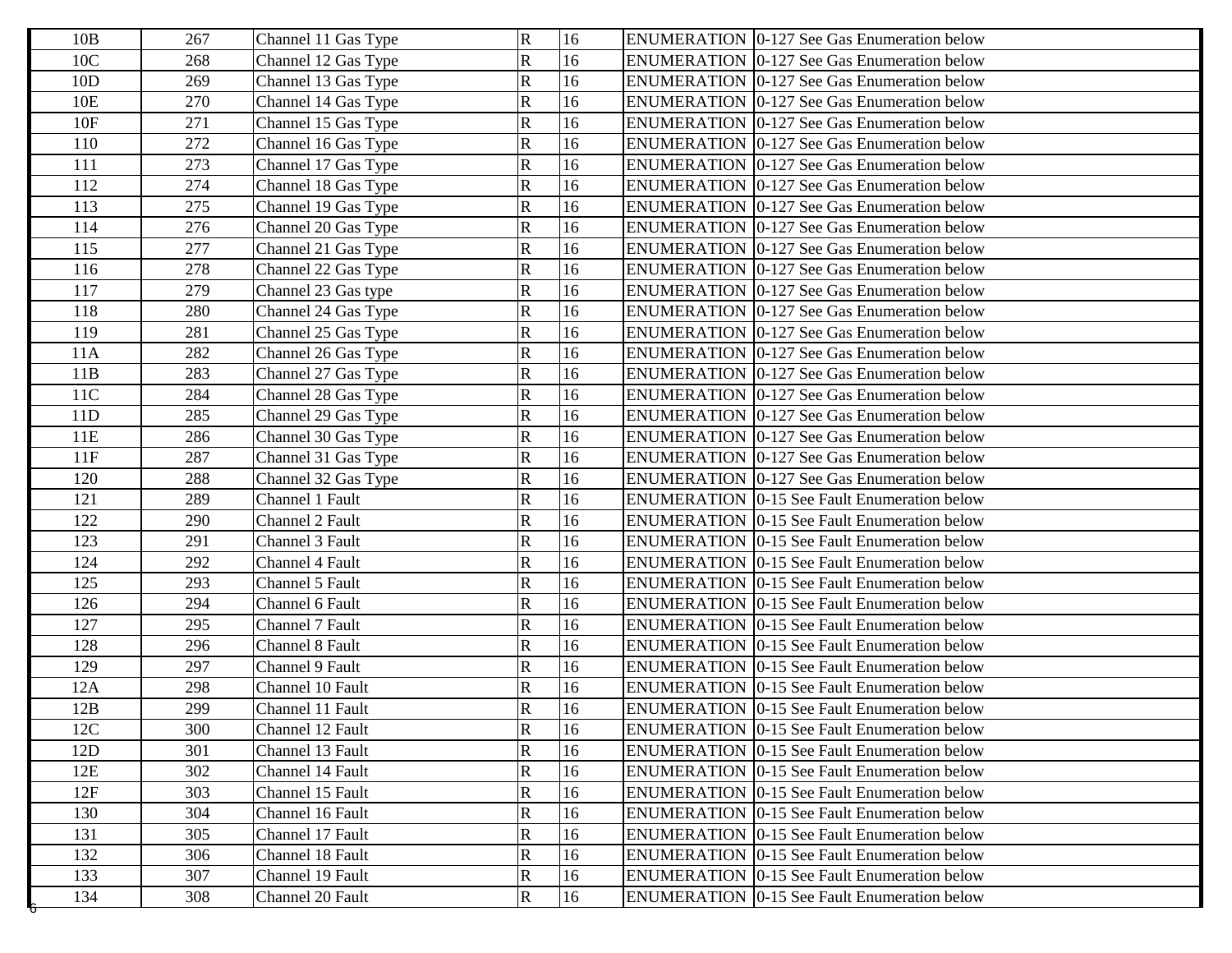| 135 | 309 | Channel 21 Fault  | $\mathbf R$        | 16 | <b>ENUMERATION</b> 0-15 See Fault Enumeration below      |
|-----|-----|-------------------|--------------------|----|----------------------------------------------------------|
| 136 | 310 | Channel 22 Fault  | $\mathbf R$        | 16 | <b>ENUMERATION 0-15 See Fault Enumeration below</b>      |
| 137 | 311 | Channel 23 Fault  | $\mathbf R$        | 16 | ENUMERATION   0-15 See Fault Enumeration below           |
| 138 | 312 | Channel 24 Fault  | $\mathbf R$        | 16 | <b>ENUMERATION 0-15 See Fault Enumeration below</b>      |
| 139 | 313 | Channel 25 Fault  | $\mathbf R$        | 16 | ENUMERATION 0-15 See Fault Enumeration below             |
| 13A | 314 | Channel 26 Fault  | $\mathbf R$        | 16 | <b>ENUMERATION</b> 0-15 See Fault Enumeration below      |
| 13B | 315 | Channel 27 Fault  | $\mathsf{R}% _{T}$ | 16 | ENUMERATION   0-15 See Fault Enumeration below           |
| 13C | 316 | Channel 28 Fault  | $\mathbf R$        | 16 | <b>ENUMERATION 0-15 See Fault Enumeration below</b>      |
| 13D | 317 | Channel 29 Fault  | ${\bf R}$          | 16 | <b>ENUMERATION 0-15 See Fault Enumeration below</b>      |
| 13E | 318 | Channel 30 Fault  | $\mathbf R$        | 16 | <b>ENUMERATION</b> 0-15 See Fault Enumeration below      |
| 13F | 319 | Channel 31 Fault  | $\mathbf R$        | 16 | ENUMERATION   0-15 See Fault Enumeration below           |
| 140 | 320 | Channel 32 Fault  | $\mathbf R$        | 16 | <b>ENUMERATION 0-15 See Fault Enumeration below</b>      |
| 141 | 321 | Channel 1 On/Off  | $R/W$ 16           |    | ENUMERATION $[0 - 1, 0$ means off, 1 means on            |
| 142 | 322 | Channel 2 On/Off  | $R/W$ 16           |    | ENUMERATION $[0 - 1, 0$ means off, 1 means on            |
| 143 | 323 | Channel 3 On/Off  | $R/W$ 16           |    | ENUMERATION $[0 - 1, 0$ means off, 1 means on            |
| 144 | 324 | Channel 4 On/Off  | $R/W$ 16           |    | ENUMERATION $[0 - 1, 0$ means off, 1 means on            |
| 145 | 325 | Channel 5 On/Off  | $R/W$ 16           |    | ENUMERATION $[0 - 1, 0$ means off, 1 means on            |
| 146 | 326 | Channel 6 On/Off  | $R/W$ 16           |    | ENUMERATION $[0 - 1, 0$ means off, 1 means on            |
| 147 | 327 | Channel 7 On/Off  | $R/W$ 16           |    | ENUMERATION $[0 - 1, 0$ means off, 1 means on            |
| 148 | 328 | Channel 8 On/Off  | $R/W$ 16           |    | ENUMERATION $\vert 0 - 1, 0 \vert$ means off, 1 means on |
| 149 | 329 | Channel 9 On/Off  | $R/W$ 16           |    | ENUMERATION $[0 - 1, 0$ means off, 1 means on            |
| 14A | 330 | Channel 10 On/Off | $R/W$ 16           |    | ENUMERATION $[0 - 1, 0$ means off, 1 means on            |
| 14B | 331 | Channel 11 On/Off | $R/W$ 16           |    | ENUMERATION $[0 - 1, 0$ means off, 1 means on            |
| 14C | 332 | Channel 12 On/Off | $R/W$ 16           |    | ENUMERATION $[0 - 1, 0$ means off, 1 means on            |
| 14D | 333 | Channel 13 On/Off | $R/W$ 16           |    | ENUMERATION $ 0 - 1$ , 0 means off, 1 means on           |
| 14E | 334 | Channel 14 On/Off | $R/W$ 16           |    | ENUMERATION $[0 - 1, 0$ means off, 1 means on            |
| 14F | 335 | Channel 15 On/Off | $R/W$ 16           |    | ENUMERATION $[0 - 1, 0$ means off, 1 means on            |
| 150 | 336 | Channel 16 On/Off | $R/W$ 16           |    | ENUMERATION $[0 - 1, 0$ means off, 1 means on            |
| 151 | 337 | Channel 17 On/Off | $R/W$ 16           |    | ENUMERATION $[0 - 1, 0$ means off, 1 means on            |
| 152 | 338 | Channel 18 On/Off | $R/W$ 16           |    | ENUMERATION $[0 - 1, 0$ means off, 1 means on            |
| 153 | 339 | Channel 19 On/Off | $R/W$ 16           |    | ENUMERATION $\vert 0 - 1, 0 \vert$ means off, 1 means on |
| 154 | 340 | Channel 20 On/Off | $R/W$ 16           |    | ENUMERATION $[0 - 1, 0$ means off, 1 means on            |
| 155 | 341 | Channel 21 On/Off | $R/W$ 16           |    | ENUMERATION $\vert 0-1, 0 \vert$ means off, 1 means on   |
| 156 | 342 | Channel 22 On/Off | $R/W$ 16           |    | ENUMERATION $\boxed{0} - 1$ , 0 means off, 1 means on    |
| 157 | 343 | Channel 23 On/Off | $R/W$ 16           |    | ENUMERATION $[0 - 1, 0$ means off, 1 means on            |
| 158 | 344 | Channel 24 On/Off | $R/W$ 16           |    | ENUMERATION $[0 - 1, 0$ means off, 1 means on            |
| 159 | 345 | Channel 25 On/Off | $R/W$ 16           |    | ENUMERATION $\vert 0-1, 0 \vert$ means off, 1 means on   |
| 15A | 346 | Channel 26 On/Off | $R/W$ 16           |    | ENUMERATION $\vert 0 - 1$ , 0 means off, 1 means on      |
| 15B | 347 | Channel 27 On/Off | $R/W$ 16           |    | ENUMERATION $\vert 0 - 1, 0 \vert$ means off, 1 means on |
| 15C | 348 | Channel 28 On/Off | $R/W$ 16           |    | ENUMERATION $[0 - 1, 0$ means off, 1 means on            |
| 15D | 349 | Channel 29 On/Off | $R/W$ 16           |    | ENUMERATION $[0 - 1, 0$ means off, 1 means on            |
| 15E | 350 | Channel 30 On/Off | $R/W$ 16           |    | ENUMERATION $\vert 0 - 1$ , 0 means off, 1 means on      |
|     |     |                   |                    |    |                                                          |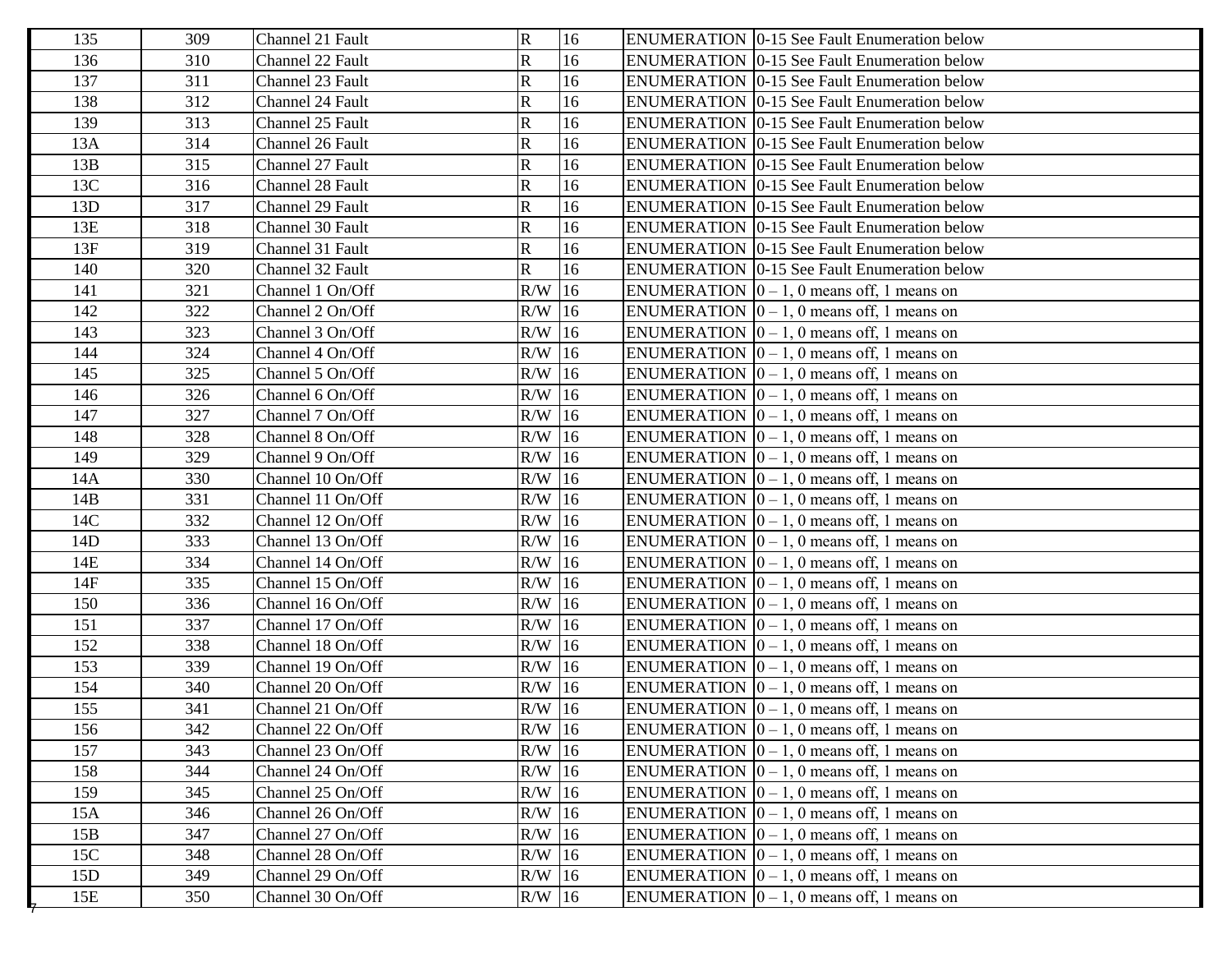| 15F | 351 | Channel 31 On/Off          | $R/W$ 16 | ENUMERATION $\vert 0-1, 0 \rangle$ means off, 1 means on    |
|-----|-----|----------------------------|----------|-------------------------------------------------------------|
| 160 | 352 | Channel 32 On/Off          | $R/W$ 16 | ENUMERATION $\vert 0 - 1, 0 \rangle$ means off, 1 means on  |
| 161 | 353 | Channel 1 Relay 1 On/Off   | $R/W$ 16 | ENUMERATION $\vert 0-1, 0 \vert$ means off, 1 means on      |
| 162 | 354 | Channel 2 Relay 1 On/Off   | R/W 16   | ENUMERATION $[0 - 1, 0$ means off, 1 means on               |
| 163 | 355 | Channel 3 Relay 1 On/Off   | $R/W$ 16 | ENUMERATION $[0 - 1, 0$ means off, 1 means on               |
| 164 | 356 | Channel 4 Relay 1 On/Off   | $R/W$ 16 | ENUMERATION $[0 - 1, 0$ means off, 1 means on               |
| 165 | 357 | Channel 5 Relay 1 On/Off   | R/W 16   | ENUMERATION $[0 - 1, 0$ means off, 1 means on               |
| 166 | 358 | Channel 6 Relay 1 On/Off   | $R/W$ 16 | ENUMERATION $[0 - 1, 0$ means off, 1 means on               |
| 167 | 359 | Channel 7 Relay 1 On/Off   | $R/W$ 16 | ENUMERATION $[0 - 1, 0$ means off, 1 means on               |
| 168 | 360 | Channel 8 Relay 1 On/Off   | $R/W$ 16 | ENUMERATION $[0 - 1, 0$ means off, 1 means on               |
| 169 | 361 | Channel 9 Relay 1 On/Off   | $R/W$ 16 | ENUMERATION $\vert 0-1, 0 \vert$ means off, 1 means on      |
| 16A | 362 | Channel 10 Relay 1 On/Off  | R/W 16   | ENUMERATION $\vert 0 - 1, 0 \rangle$ means off, 1 means on  |
| 16B | 363 | Channel 11 Relay 1 On/Off  | $R/W$ 16 | ENUMERATION $[0 - 1, 0$ means off, 1 means on               |
| 16C | 364 | Channel 12 Relay 1 On/Off  | $R/W$ 16 | ENUMERATION $[0 - 1, 0$ means off, 1 means on               |
| 16D | 365 | Channel 13 Relay 1 On/Off  | $R/W$ 16 | ENUMERATION $[0 - 1, 0$ means off, 1 means on               |
| 16E | 366 | Channel 14 Relay 1 On/Off  | $R/W$ 16 | ENUMERATION $[0 - 1, 0$ means off, 1 means on               |
| 16F | 367 | Channel 15 Relay 1 On/Off  | $R/W$ 16 | ENUMERATION $[0 - 1, 0$ means off, 1 means on               |
| 170 | 368 | Channel 16 Relay 1 On/Off  | $R/W$ 16 | ENUMERATION $[0 - 1, 0$ means off, 1 means on               |
| 171 | 369 | Channel 17 Relay 1 On/Off  | $R/W$ 16 | ENUMERATION $[0 - 1, 0$ means off, 1 means on               |
| 172 | 370 | Channel 18 Relay 1 On/Off  | $R/W$ 16 | ENUMERATION $\vert 0-1, 0 \vert$ means off, 1 means on      |
| 173 | 371 | Channel 19 Relay 1 On/Off  | $R/W$ 16 | ENUMERATION $[0 - 1, 0$ means off, 1 means on               |
| 174 | 372 | Channel 20 Relay 1 On/Off  | $R/W$ 16 | ENUMERATION $[0 - 1, 0$ means off, 1 means on               |
| 175 | 373 | Channel 21 Relay 1 On/Off  | $R/W$ 16 | ENUMERATION $[0 - 1, 0$ means off, 1 means on               |
| 176 | 374 | Channel 22 Relay 1 On/Off  | R/W 16   | ENUMERATION $\vert 0-1, 0 \vert$ means off, 1 means on      |
| 177 | 375 | Channel 23 Relay 1 On/Off  | $R/W$ 16 | ENUMERATION $[0 - 1, 0$ means off, 1 means on               |
| 178 | 376 | Channel 24 Relay 1 On/Off  | $R/W$ 16 | ENUMERATION $[0 - 1, 0$ means off, 1 means on               |
| 179 | 377 | Channel 25 Relay 1 On/Off  | $R/W$ 16 | ENUMERATION $[0 - 1, 0$ means off, 1 means on               |
| 17A | 378 | Channel 26 Relay 1 On/Off  | R/W 16   | ENUMERATION $[0 - 1, 0$ means off, 1 means on               |
| 17B | 379 | Channel 27 Relay 1 On/Off  | $R/W$ 16 | ENUMERATION $[0 - 1, 0$ means off, 1 means on               |
| 17C | 380 | Channel 28 Relay 1 On/Off  | $R/W$ 16 | ENUMERATION $[0 - 1, 0$ means off, 1 means on               |
| 17D | 381 | Channel 29 Relay 1 On/Off  | $R/W$ 16 | ENUMERATION $[0 - 1, 0$ means off, 1 means on               |
| 17E | 382 | Channel 30 Relay 1 On/Off  | $R/W$ 16 | ENUMERATION $[0 - 1, 0$ means off, 1 means on               |
| 17F | 383 | Channel 31 Relay 1 On/Off  | $R/W$ 16 | ENUMERATION $\vert 0 - 1, 0 \rangle$ means off, 1 means on  |
| 180 | 384 | Channel 32 Relay 1 On/Off  | $R/W$ 16 | ENUMERATION $\vert 0-1, 0 \rangle$ means off, 1 means on    |
| 181 | 385 | Channel 1 Relay 1 High/Low | $R/W$ 16 | ENUMERATION $\vert 0 - 1 \vert$ , 0 means low, 1 means high |
| 182 | 386 | Channel 2 Relay 1 High/Low | $R/W$ 16 | ENUMERATION $\vert 0 - 1 \vert$ , 0 means low, 1 means high |
| 183 | 387 | Channel 3 Relay 1 High/Low | $R/W$ 16 | ENUMERATION $\vert 0 - 1 \vert$ , 0 means low, 1 means high |
| 184 | 388 | Channel 4 Relay 1 High/Low | $R/W$ 16 | ENUMERATION $\vert 0 - 1 \vert$ , 0 means low, 1 means high |
| 185 | 389 | Channel 5 Relay 1 High/Low | $R/W$ 16 | ENUMERATION $\vert 0 - 1 \vert$ , 0 means low, 1 means high |
| 186 | 390 | Channel 6 Relay 1 High/Low | R/W 16   | ENUMERATION $\vert 0 - 1 \vert$ , 0 means low, 1 means high |
| 187 | 391 | Channel 7 Relay 1 High/Low | $R/W$ 16 | ENUMERATION $\vert 0 - 1 \vert$ , 0 means low, 1 means high |
| 188 | 392 | Channel 8 Relay 1 High/Low | $R/W$ 16 | ENUMERATION $\vert 0 - 1 \vert$ , 0 means low, 1 means high |
|     |     |                            |          |                                                             |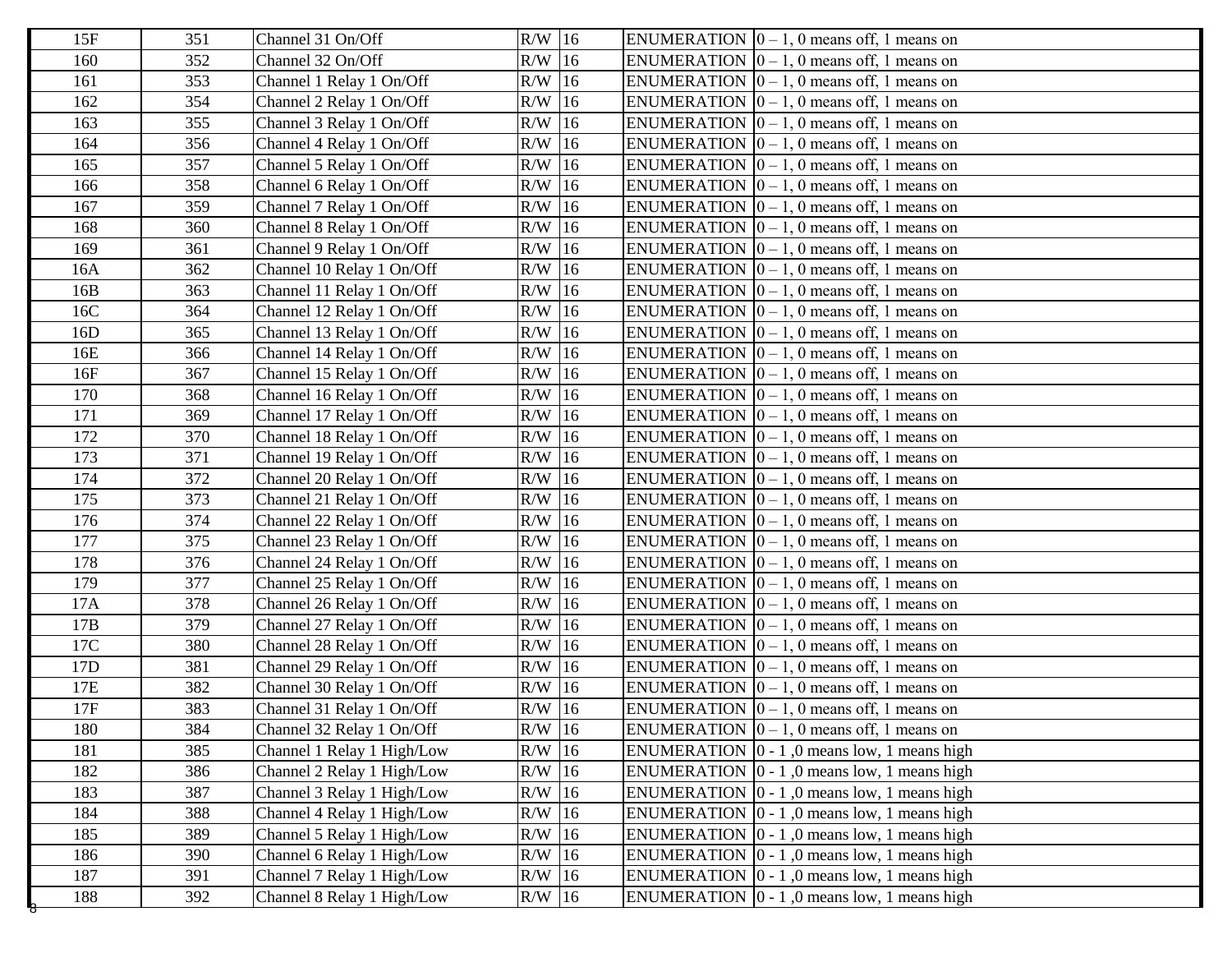| 189             | 393 | Channel 9 Relay 1 High/Low   | $R/W$ 16 |              | ENUMERATION $ 0 - 1 $ , 0 means low, 1 means high           |
|-----------------|-----|------------------------------|----------|--------------|-------------------------------------------------------------|
| 18A             | 394 | Channel 10 Relay 1 High/Low  | $R/W$ 16 |              | ENUMERATION $\vert 0 - 1 \vert$ , 0 means low, 1 means high |
| 18B             | 395 | Channel 11 Relay 1 High/Low  | $R/W$ 16 |              | ENUMERATION $[0 - 1, 0$ means low, 1 means high             |
| 18C             | 396 | Channel 12 Relay 1 High/Low  | $R/W$ 16 |              | ENUMERATION $[0 - 1, 0$ means low, 1 means high             |
| 18D             | 397 | Channel 13 Relay 1 High/Low  | $R/W$ 16 |              | ENUMERATION $ 0 - 1 $ , 0 means low, 1 means high           |
| 18E             | 398 | Channel 14 Relay 1 High/Low  | R/W 16   |              | ENUMERATION $ 0 - 1 $ , 0 means low, 1 means high           |
| 18F             | 399 | Channel 15 Relay 1 High/Low  | $R/W$ 16 |              | ENUMERATION $[0 - 1, 0$ means low, 1 means high             |
| 190             | 400 | Channel 16 Relay 1 High/Low  | $R/W$ 16 |              | ENUMERATION $[0 - 1, 0$ means low, 1 means high             |
| 191             | 401 | Channel 17 Relay 1 High/Low  | $R/W$ 16 |              | ENUMERATION $[0 - 1, 0$ means low, 1 means high             |
| 192             | 402 | Channel 18 Relay 1 High/Low  | $R/W$ 16 |              | ENUMERATION $[0 - 1, 0$ means low, 1 means high             |
| 193             | 403 | Channel 19 Relay 1 High/Low  | $R/W$ 16 |              | ENUMERATION $ 0 - 1 $ , 0 means low, 1 means high           |
| 194             | 404 | Channel 20 Relay 1 High/Low  | $R/W$ 16 |              | ENUMERATION $[0 - 1, 0$ means low, 1 means high             |
| 195             | 405 | Channel 21 Relay 1 High/Low  | $R/W$ 16 |              | ENUMERATION $ 0 - 1 $ , 0 means low, 1 means high           |
| 196             | 406 | Channel 22 Relay 1 High/Low  | $R/W$ 16 |              | ENUMERATION $[0 - 1, 0$ means low, 1 means high             |
| 197             | 407 | Channel 23 Relay 1 High/Low  | $R/W$ 16 |              | ENUMERATION $ 0 - 1 $ , 0 means low, 1 means high           |
| 198             | 408 | Channel 24 Relay 1 High/Low  | $R/W$ 16 |              | ENUMERATION $ 0 - 1 $ , 0 means low, 1 means high           |
| 199             | 409 | Channel 25 Relay 1 High/Low  | $R/W$ 16 |              | ENUMERATION $[0 - 1, 0$ means low, 1 means high             |
| 19A             | 410 | Channel 26 Relay 1 High/Low  | $R/W$ 16 |              | ENUMERATION $[0 - 1, 0$ means low, 1 means high             |
| 19B             | 411 | Channel 27 Relay 1 High/Low  | $R/W$ 16 |              | ENUMERATION $[0 - 1, 0$ means low, 1 means high             |
| 19C             | 412 | Channel 28 Relay 1 High/Low  | $R/W$ 16 |              | ENUMERATION $[0 - 1, 0$ means low, 1 means high             |
| 19D             | 413 | Channel 29 Relay 1 High/Low  | $R/W$ 16 |              | ENUMERATION $[0 - 1, 0$ means low, 1 means high             |
| 19E             | 414 | Channel 30 Relay 1 High/Low  | $R/W$ 16 |              | ENUMERATION $\vert 0 - 1 \vert$ , 0 means low, 1 means high |
| 19F             | 415 | Channel 31 Relay 1 High/Low  | $R/W$ 16 |              | ENUMERATION $[0 - 1, 0$ means low, 1 means high             |
| 1A0             | 416 | Channel 32 Relay 1 High/Low  | $R/W$ 16 |              | ENUMERATION $[0 - 1, 0$ means low, 1 means high             |
| 1A1             | 417 | Channel 1 Relay 1 Set Point  | $R/W$ 32 | <b>FLOAT</b> | Any number 65000 or less and higher than 0                  |
| 1A3             | 419 | Channel 2 Relay 1 Set Point  | $R/W$ 32 | <b>FLOAT</b> | Any number 65000 or less and higher than 0                  |
| 1A5             | 421 | Channel 3 Relay 1 Set Point  | $R/W$ 32 | <b>FLOAT</b> | Any number 65000 or less and higher than 0                  |
| 1A7             | 423 | Channel 4 Relay 1 Set Point  | $R/W$ 32 | <b>FLOAT</b> | Any number 65000 or less and higher than 0                  |
| 1A9             | 425 | Channel 5 Relay 1 Set Point  | R/W 32   | <b>FLOAT</b> | Any number 65000 or less and higher than 0                  |
| 1AB             | 427 | Channel 6 Relay 1 Set Point  | $R/W$ 32 | <b>FLOAT</b> | Any number 65000 or less and higher than 0                  |
| 1AD             | 429 | Channel 7 Relay 1 Set Point  | $R/W$ 32 | <b>FLOAT</b> | Any number 65000 or less and higher than 0                  |
| 1AF             | 431 | Channel 8 Relay 1 Set Point  | $R/W$ 32 | <b>FLOAT</b> | Any number 65000 or less and higher than 0                  |
| 1B1             | 433 | Channel 9 Relay 1 Set Point  | $R/W$ 32 | <b>FLOAT</b> | Any number 65000 or less and higher than 0                  |
| 1B3             | 435 | Channel 10 Relay 1 Set Point | R/W 32   | <b>FLOAT</b> | Any number 65000 or less and higher than 0                  |
| 1B5             | 437 | Channel 11 Relay 1 Set Point | $R/W$ 32 | <b>FLOAT</b> | Any number 65000 or less and higher than 0                  |
| 1B7             | 439 | Channel 12 Relay 1 Set Point | $R/W$ 32 | <b>FLOAT</b> | Any number 65000 or less and higher than 0                  |
| 1B9             | 441 | Channel 13 Relay 1 Set Point | $R/W$ 32 | <b>FLOAT</b> | Any number 65000 or less and higher than 0                  |
| 1BB             | 443 | Channel 14 Relay 1 Set Point | $R/W$ 32 | <b>FLOAT</b> | Any number 65000 or less and higher than 0                  |
| 1BD             | 445 | Channel 15 Relay 1 Set Point | $R/W$ 32 | <b>FLOAT</b> | Any number 65000 or less and higher than 0                  |
| 1BF             | 447 | Channel 16 Relay 1 Set Point | $R/W$ 32 | <b>FLOAT</b> | Any number 65000 or less and higher than 0                  |
| 1C1             | 449 | Channel 17 Relay 1 Set Point | $R/W$ 32 | <b>FLOAT</b> | Any number 65000 or less and higher than 0                  |
| 1C <sub>3</sub> | 451 | Channel 18 Relay 1 Set Point | R/W 32   | <b>FLOAT</b> | Any number 65000 or less and higher than 0                  |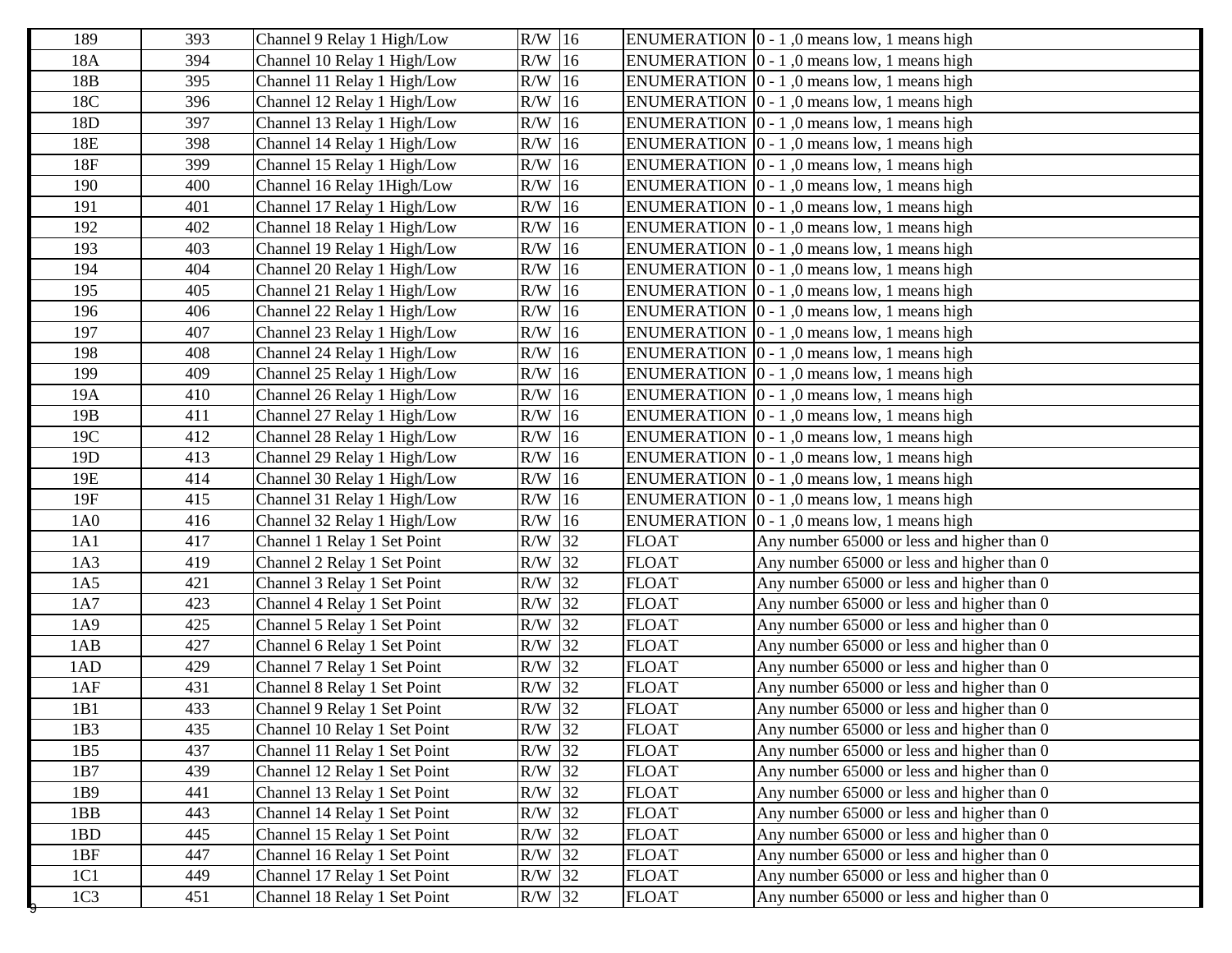| 1C <sub>5</sub>   | 453 | Channel 19 Relay 1 Set Point     | R/W 32   | <b>FLOAT</b> | Any number 65000 or less and higher than 0                       |
|-------------------|-----|----------------------------------|----------|--------------|------------------------------------------------------------------|
| 1C7               | 455 | Channel 20 Relay 1 Set Point     | R/W 32   | <b>FLOAT</b> | Any number 65000 or less and higher than 0                       |
| 1C9               | 457 | Channel 21 Relay 1 Set Point     | R/W 32   | <b>FLOAT</b> | Any number 65000 or less and higher than 0                       |
| 1CB               | 459 | Channel 22 Relay 1 Set Point     | R/W 32   | <b>FLOAT</b> | Any number 65000 or less and higher than 0                       |
| 1CD               | 461 | Channel 23 Relay 1 Set Point     | R/W 32   | <b>FLOAT</b> | Any number 65000 or less and higher than 0                       |
| 1CF               | 463 | Channel 24 Relay 1 Set Point     | $R/W$ 32 | <b>FLOAT</b> | Any number 65000 or less and higher than 0                       |
| 1D1               | 465 | Channel 25 Relay 1 Set Point     | R/W 32   | <b>FLOAT</b> | Any number 65000 or less and higher than 0                       |
| 1D <sub>3</sub>   | 467 | Channel 26 Relay 1 Set Point     | $R/W$ 32 | <b>FLOAT</b> | Any number 65000 or less and higher than 0                       |
| 1D5               | 469 | Channel 27 Relay 1 Set Point     | R/W 32   | <b>FLOAT</b> | Any number 65000 or less and higher than 0                       |
| 1D7               | 471 | Channel 28 Relay 1 Set Point     | $R/W$ 32 | <b>FLOAT</b> | Any number 65000 or less and higher than 0                       |
| 1D9               | 473 | Channel 29 Relay 1 Set Point     | R/W 32   | <b>FLOAT</b> | Any number 65000 or less and higher than 0                       |
| 1DB               | 475 | Channel 30 Relay 1 Set Point     | R/W 32   | <b>FLOAT</b> | Any number 65000 or less and higher than 0                       |
| 1 <sub>D</sub> D  | 477 | Channel 31 Relay 1 Set Point     | R/W 32   | <b>FLOAT</b> | Any number 65000 or less and higher than 0                       |
| 1DF               | 479 | Channel 32 Relay 1 Set Point     | R/W 32   | <b>FLOAT</b> | Any number 65000 or less and higher than 0                       |
| 1E1               | 481 | Channel 1 Relay 1 Latch/Unlatch  | $R/W$ 16 |              | ENUMERATION $\vert 0 - 1 \vert$ , 0 means unlatch, 1 means latch |
| 1E <sub>2</sub>   | 482 | Channel 2 Relay 1 Latch/Unlatch  | $R/W$ 16 |              | ENUMERATION $\vert 0 - 1 \vert$ , 0 means unlatch, 1 means latch |
| 1E3               | 483 | Channel 3 Relay 1 Latch/Unlatch  | $R/W$ 16 |              | ENUMERATION 0 - 1,0 means unlatch, 1 means latch                 |
| 1E4               | 484 | Channel 4 Relay 1 Latch/Unlatch  | $R/W$ 16 |              | ENUMERATION 0 - 1,0 means unlatch, 1 means latch                 |
| 1E5               | 485 | Channel 5 Relay 1 Latch/Unlatch  | $R/W$ 16 |              | ENUMERATION $\vert 0 - 1 \vert$ , 0 means unlatch, 1 means latch |
| 1E <sub>6</sub>   | 486 | Channel 6 Relay 1 Latch/Unlatch  | $R/W$ 16 |              | ENUMERATION $[0 - 1, 0$ means unlatch, 1 means latch             |
| 1E7               | 487 | Channel 7 Relay 1 Latch/Unlatch  | $R/W$ 16 |              | ENUMERATION $[0 - 1, 0$ means unlatch, 1 means latch             |
| 1E8               | 488 | Channel 8 Relay 1 Latch/Unlatch  | $R/W$ 16 |              | ENUMERATION 0 - 1,0 means unlatch, 1 means latch                 |
| 1E9               | 489 | Channel 9 Relay 1 Latch/Unlatch  | $R/W$ 16 |              | ENUMERATION $[0 - 1, 0$ means unlatch, 1 means latch             |
| 1EA               | 490 | Channel 10 Relay 1 Latch/Unlatch | $R/W$ 16 |              | ENUMERATION $\vert 0 - 1 \vert$ , 0 means unlatch, 1 means latch |
| 1EB               | 491 | Channel 11 Relay 1 Latch/Unlatch | $R/W$ 16 |              | ENUMERATION $[0 - 1, 0$ means unlatch, 1 means latch             |
| 1EC               | 492 | Channel 12 Relay 1 Latch/Unlatch | $R/W$ 16 |              | ENUMERATION 0 - 1,0 means unlatch, 1 means latch                 |
| 1ED               | 493 | Channel 13 Relay 1 Latch/Unlatch | $R/W$ 16 |              | ENUMERATION $[0 - 1, 0$ means unlatch, 1 means latch             |
| 1EE               | 494 | Channel 14 Relay 1 Latch/Unlatch | $R/W$ 16 |              | ENUMERATION $\vert 0 - 1 \vert$ , 0 means unlatch, 1 means latch |
| 1EF               | 495 | Channel 15 Relay 1 Latch/Unlatch | $R/W$ 16 |              | ENUMERATION 0 - 1,0 means unlatch, 1 means latch                 |
| 1F <sub>0</sub>   | 496 | Channel 16 Relay 1 Latch/Unlatch | $R/W$ 16 |              | ENUMERATION   0 - 1,0 means unlatch, 1 means latch               |
| 1F1               | 497 | Channel 17 Relay 1 Latch/Unlatch | $R/W$ 16 |              | ENUMERATION 0 - 1,0 means unlatch, 1 means latch                 |
| 1F2               | 498 | Channel 18 Relay 1 Latch/Unlatch | $R/W$ 16 |              | ENUMERATION $[0 - 1, 0$ means unlatch, 1 means latch             |
| 1F <sub>3</sub>   | 499 | Channel 19 Relay 1 Latch/Unlatch | $R/W$ 16 |              | ENUMERATION   0 - 1,0 means unlatch, 1 means latch               |
| 1F4               | 500 | Channel 20 Relay 1 Latch/Unlatch | $R/W$ 16 |              | ENUMERATION $\vert 0 - 1 \vert$ , 0 means unlatch, 1 means latch |
| 1F5               | 501 | Channel 21 Relay 1 Latch/Unlatch | $R/W$ 16 |              | ENUMERATION 0 - 1,0 means unlatch, 1 means latch                 |
| 1F6               | 502 | Channel 22 Relay 1 Latch/Unlatch | $R/W$ 16 |              | ENUMERATION $[0 - 1, 0$ means unlatch, 1 means latch             |
| 1F7               | 503 | Channel 23 Relay 1 Latch/Unlatch | $R/W$ 16 |              | ENUMERATION $\vert 0 - 1 \vert$ , 0 means unlatch, 1 means latch |
| 1F8               | 504 | Channel 24 Relay 1 Latch/Unlatch | $R/W$ 16 |              | ENUMERATION   0 - 1,0 means unlatch, 1 means latch               |
| 1F9               | 505 | Channel 25 Relay 1 Latch/Unlatch | $R/W$ 16 |              | ENUMERATION $\vert 0 - 1 \vert$ , 0 means unlatch, 1 means latch |
| 1FA               | 506 | Channel 26 Relay 1 Latch/Unlatch | $R/W$ 16 |              | ENUMERATION $\vert 0 - 1 \vert$ , 0 means unlatch, 1 means latch |
| 1FB               | 507 | Channel 27 Relay 1 Latch/Unlatch | $R/W$ 16 |              | ENUMERATION $\vert 0 - 1 \vert$ , 0 means unlatch, 1 means latch |
| $1{\rm FC}$<br>40 | 508 | Channel 28 Relay 1 Latch/Unlatch | $R/W$ 16 |              | ENUMERATION $\vert 0 - 1 \vert$ , 0 means unlatch, 1 means latch |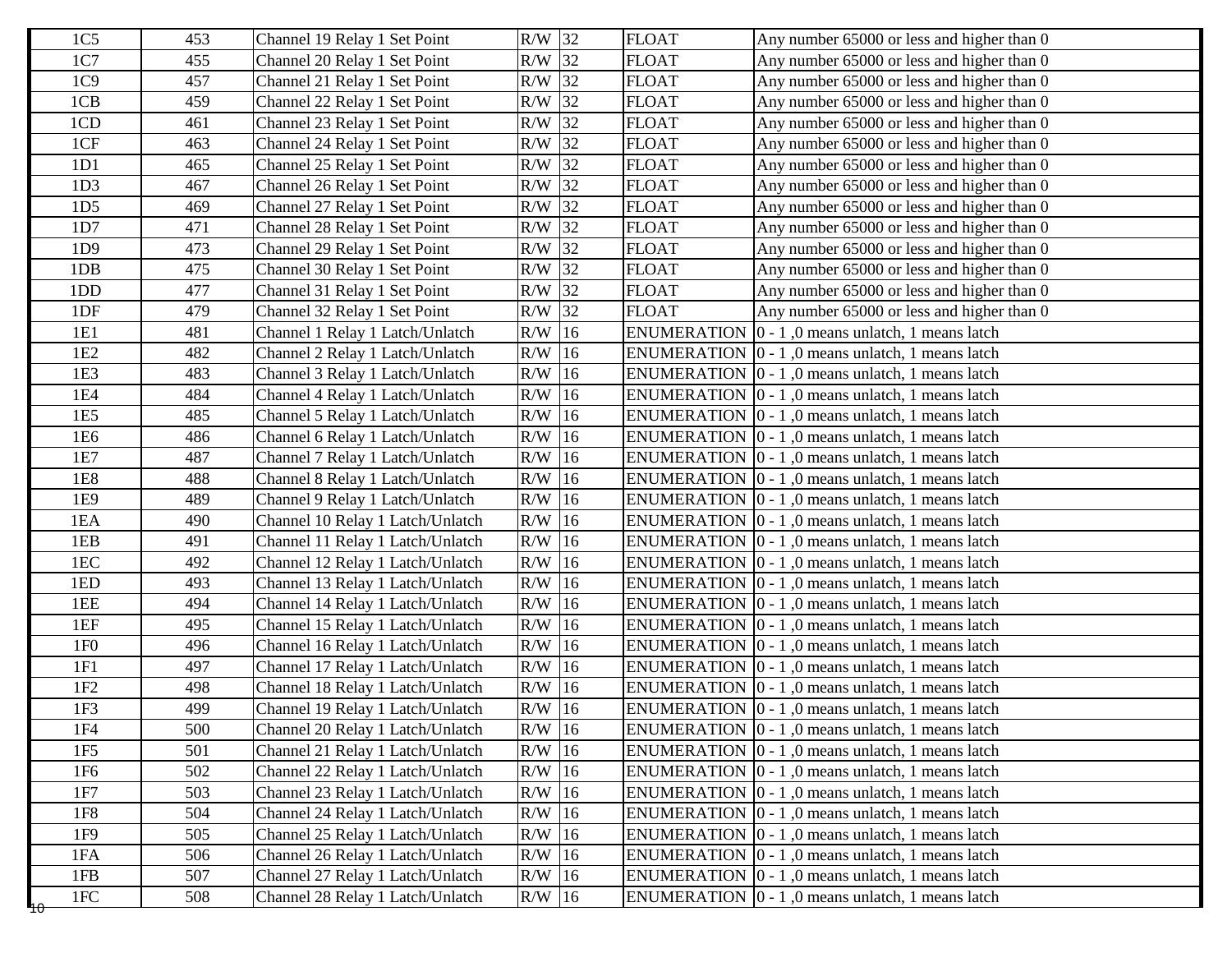| 1FD   | 509 | Channel 29 Relay 1 Latch/Unlatch | R/W 16   | ENUMERATION $\vert 0 - 1 \vert$ , 0 means unlatch, 1 means latch |
|-------|-----|----------------------------------|----------|------------------------------------------------------------------|
| 1FE   | 510 | Channel 30 Relay 1 Latch/Unlatch | $R/W$ 16 | ENUMERATION $ 0 - 1 $ , 0 means unlatch, 1 means latch           |
| 1FF   | 511 | Channel 31 Relay 1 Latch/Unlatch | R/W 16   | ENUMERATION $\vert 0 - 1 \vert$ , 0 means unlatch, 1 means latch |
| 200   | 512 | Channel 32 Relay 1 Latch/Unlatch | $R/W$ 16 | ENUMERATION   0 - 1,0 means unlatch, 1 means latch               |
| 201   | 513 | Channel 1 Relay 2 On/Off         | $R/W$ 16 | ENUMERATION $[0 - 1, 0$ means off, 1 means on                    |
| 202   | 514 | Channel 2 Relay 2 On/Off         | $R/W$ 16 | ENUMERATION $\vert 0-1, 0 \rangle$ means off, 1 means on         |
| 203   | 515 | Channel 3 Relay 2 On/Off         | R/W 16   | ENUMERATION $[0 - 1, 0$ means off, 1 means on                    |
| 204   | 516 | Channel 4 Relay 2 On/Off         | $R/W$ 16 | ENUMERATION $[0 - 1, 0$ means off, 1 means on                    |
| 205   | 517 | Channel 5 Relay 2 On/Off         | $R/W$ 16 | ENUMERATION $[0 - 1, 0$ means off, 1 means on                    |
| 206   | 518 | Channel 6 Relay 2 On/Off         | $R/W$ 16 | ENUMERATION $\vert 0 - 1, 0 \rangle$ means off, 1 means on       |
| 207   | 519 | Channel 7 Relay 2 On/Off         | R/W 16   | ENUMERATION $\vert 0-1, 0 \vert$ means off, 1 means on           |
| 208   | 520 | Channel 8 Relay 2 On/Off         | $R/W$ 16 | ENUMERATION $\vert 0 - 1, 0 \vert$ means off, 1 means on         |
| 209   | 521 | Channel 9 Relay 2 On/Off         | $R/W$ 16 | ENUMERATION $[0 - 1, 0$ means off, 1 means on                    |
| 20A   | 522 | Channel 10 Relay 2 On/Off        | $R/W$ 16 | ENUMERATION $[0 - 1, 0$ means off, 1 means on                    |
| 20B   | 523 | Channel 11 Relay 2 On/Off        | R/W 16   | ENUMERATION $[0 - 1, 0$ means off, 1 means on                    |
| 20C   | 524 | Channel 12 Relay 2 On/Off        | $R/W$ 16 | ENUMERATION $\vert 0 - 1, 0 \vert$ means off, 1 means on         |
| 20D   | 525 | Channel 13 Relay 2 On/Off        | $R/W$ 16 | ENUMERATION $[0 - 1, 0$ means off, 1 means on                    |
| 20E   | 526 | Channel 14 Relay 2 On/Off        | $R/W$ 16 | ENUMERATION $[0 - 1, 0$ means off, 1 means on                    |
| 20F   | 527 | Channel 15 Relay 2 On/Off        | $R/W$ 16 | ENUMERATION $\vert 0-1, 0 \vert$ means off, 1 means on           |
| 210   | 528 | Channel 16 Relay 2 On/Off        | $R/W$ 16 | ENUMERATION $\vert 0-1, 0 \vert$ means off, 1 means on           |
| 211   | 529 | Channel 17 Relay 2 On/Off        | $R/W$ 16 | ENUMERATION $[0 - 1, 0$ means off, 1 means on                    |
| 212   | 530 | Channel 18 Relay 2 On/Off        | $R/W$ 16 | ENUMERATION $[0 - 1, 0$ means off, 1 means on                    |
| 213   | 531 | Channel 19 Relay 2 On/Off        | R/W 16   | ENUMERATION $[0 - 1, 0$ means off, 1 means on                    |
| 214   | 532 | Channel 20 Relay 2 On/Off        | $R/W$ 16 | ENUMERATION $\vert 0 - 1, 0 \vert$ means off, 1 means on         |
| 215   | 533 | Channel 21 Relay 2 On/Off        | $R/W$ 16 | ENUMERATION $\vert 0 - 1, 0 \vert$ means off, 1 means on         |
| 216   | 534 | Channel 22 Relay 2 On/Off        | $R/W$ 16 | ENUMERATION $[0 - 1, 0$ means off, 1 means on                    |
| 217   | 535 | Channel 23 Relay 2 On/Off        | $R/W$ 16 | ENUMERATION $[0 - 1, 0$ means off, 1 means on                    |
| 218   | 536 | Channel 24 Relay 2 On/Off        | $R/W$ 16 | ENUMERATION $\vert 0-1, 0 \vert$ means off, 1 means on           |
| 219   | 537 | Channel 25 Relay 2 On/Off        | $R/W$ 16 | ENUMERATION $[0 - 1, 0$ means off, 1 means on                    |
| 21A   | 538 | Channel 26 Relay 2 On/Off        | $R/W$ 16 | ENUMERATION $[0 - 1, 0$ means off, 1 means on                    |
| 21B   | 539 | Channel 27 Relay 2 On/Off        | $R/W$ 16 | ENUMERATION $[0 - 1, 0$ means off, 1 means on                    |
| 21C   | 540 | Channel 28 Relay 2 On/Off        | $R/W$ 16 | ENUMERATION $[0 - 1, 0$ means off, 1 means on                    |
| 21D   | 541 | Channel 29 Relay 2 On/Off        | $R/W$ 16 | ENUMERATION $\vert 0-1, 0 \vert$ means off, 1 means on           |
| $21E$ | 542 | Channel 30 Relay 2 On/Off        | $R/W$ 16 | ENUMERATION $\vert 0-1, 0 \vert$ means off, 1 means on           |
| 21F   | 543 | Channel 31 Relay 2 On/Off        | $R/W$ 16 | ENUMERATION $\vert 0 - 1, 0 \vert$ means off, 1 means on         |
| 220   | 544 | Channel 32 Relay 2 On/Off        | R/W 16   | ENUMERATION $[0 - 1, 0$ means off, 1 means on                    |
| 221   | 545 | Channel 1 Relay 2 High/Low       | $R/W$ 16 | ENUMERATION $\vert 0 - 1 \vert$ , 0 means low, 1 means high      |
| 222   | 546 | Channel 2 Relay 2 High/Low       | $R/W$ 16 | ENUMERATION $\vert 0 - 1 \vert$ , 0 means low, 1 means high      |
| 223   | 547 | Channel 3 Relay 2 High/Low       | $R/W$ 16 | ENUMERATION $\vert 0 - 1 \vert$ , 0 means low, 1 means high      |
| 224   | 548 | Channel 4 Relay 2 High/Low       | $R/W$ 16 | ENUMERATION $\vert 0 - 1 \vert$ , 0 means low, 1 means high      |
| 225   | 549 | Channel 5 Relay 2 High/Low       | $R/W$ 16 | ENUMERATION $\vert 0 - 1 \vert$ , 0 means low, 1 means high      |
| 226   | 550 | Channel 6 Relay 2 High/Low       | $R/W$ 16 | ENUMERATION $\vert 0 - 1 \vert$ , 0 means low, 1 means high      |
|       |     |                                  |          |                                                                  |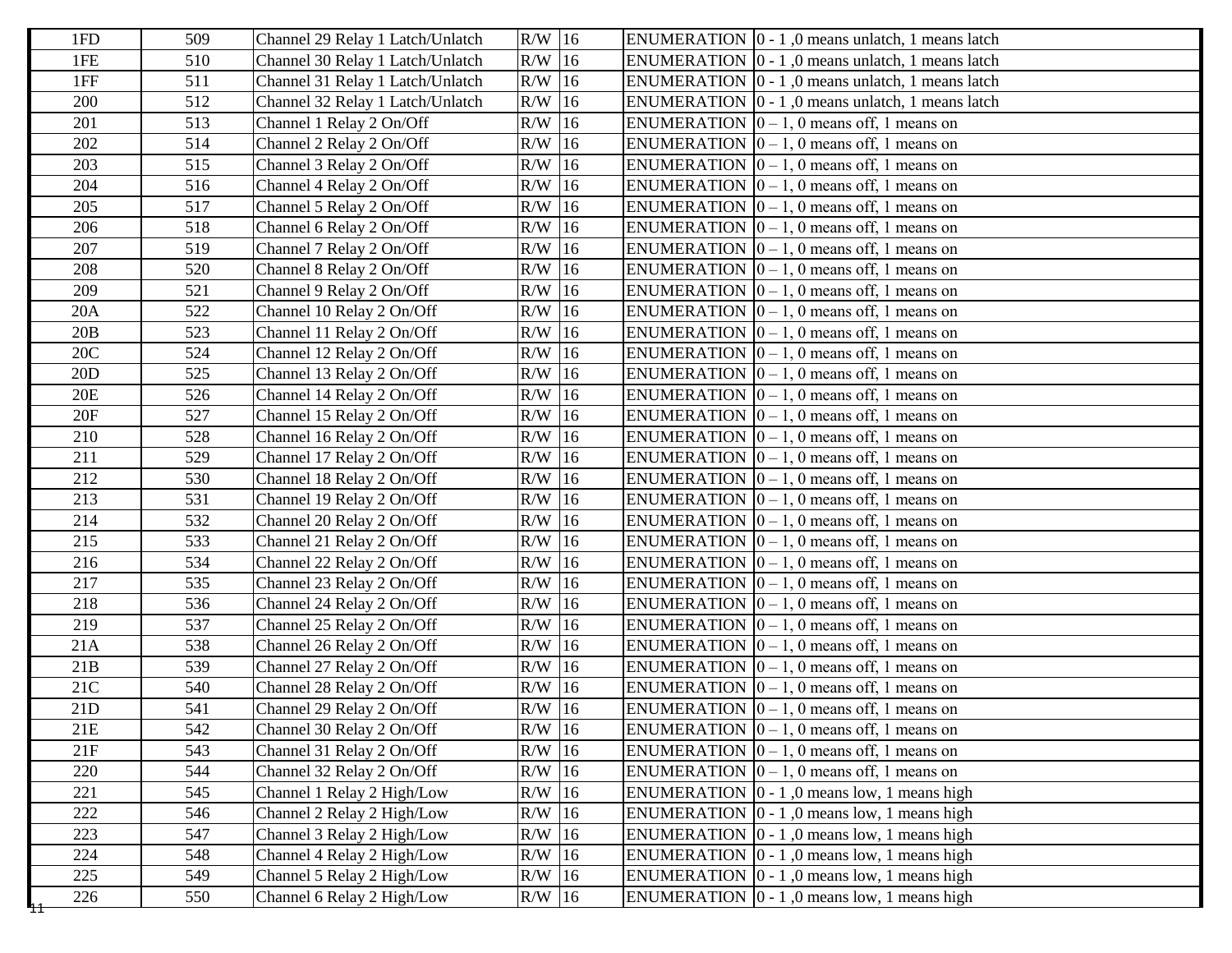| 227 | 551 | Channel 7 Relay 2 High/Low   | $R/W$ 16 |              | ENUMERATION $\vert 0 - 1 \vert$ , 0 means low, 1 means high |
|-----|-----|------------------------------|----------|--------------|-------------------------------------------------------------|
| 228 | 552 | Channel 8 Relay 2 High/Low   | $R/W$ 16 |              | ENUMERATION $\vert 0 - 1 \vert$ , 0 means low, 1 means high |
| 229 | 553 | Channel 9 Relay 2 High/Low   | $R/W$ 16 |              | ENUMERATION $[0 - 1, 0$ means low, 1 means high             |
| 22A | 554 | Channel 10 Relay 2 High/Low  | $R/W$ 16 |              | ENUMERATION $[0 - 1, 0$ means low, 1 means high             |
| 22B | 555 | Channel 11 Relay 2 High/Low  | $R/W$ 16 |              | ENUMERATION $[0 - 1, 0$ means low, 1 means high             |
| 22C | 556 | Channel 12 Relay 2 High/Low  | $R/W$ 16 |              | ENUMERATION $[0 - 1, 0$ means low, 1 means high             |
| 22D | 557 | Channel 13 Relay 2 High/Low  | $R/W$ 16 |              | ENUMERATION $[0 - 1, 0$ means low, 1 means high             |
| 22E | 558 | Channel 14 Relay 2 High/Low  | $R/W$ 16 |              | ENUMERATION $\vert 0 - 1 \vert$ , 0 means low, 1 means high |
| 22F | 559 | Channel 15 Relay 2 High/Low  | $R/W$ 16 |              | ENUMERATION $\vert 0 - 1 \vert$ , 0 means low, 1 means high |
| 230 | 560 | Channel 16 Relay 2 High/Low  | $R/W$ 16 |              | ENUMERATION $[0 - 1, 0$ means low, 1 means high             |
| 231 | 561 | Channel 17 Relay 2 High/Low  | $R/W$ 16 |              | ENUMERATION $[0 - 1, 0$ means low, 1 means high             |
| 232 | 562 | Channel 18 Relay 2 High/Low  | $R/W$ 16 |              | ENUMERATION $[0 - 1, 0$ means low, 1 means high             |
| 233 | 563 | Channel 19 Relay 2 High/Low  | $R/W$ 16 |              | ENUMERATION $\vert 0 - 1 \vert$ , 0 means low, 1 means high |
| 234 | 564 | Channel 20 Relay 2 High/Low  | $R/W$ 16 |              | ENUMERATION $\vert 0 - 1 \vert$ , 0 means low, 1 means high |
| 235 | 565 | Channel 21 Relay 2 High/Low  | $R/W$ 16 |              | ENUMERATION $\vert 0 - 1 \vert$ , 0 means low, 1 means high |
| 236 | 566 | Channel 22 Relay 2 High/Low  | $R/W$ 16 |              | ENUMERATION $\vert 0 - 1 \vert$ , 0 means low, 1 means high |
| 237 | 567 | Channel 23 Relay 2 High/Low  | $R/W$ 16 |              | ENUMERATION $[0 - 1, 0$ means low, 1 means high             |
| 238 | 568 | Channel 24 Relay 2 High/Low  | $R/W$ 16 |              | ENUMERATION $[0 - 1, 0$ means low, 1 means high             |
| 239 | 569 | Channel 25 Relay 2 High/Low  | $R/W$ 16 |              | ENUMERATION $[0 - 1, 0$ means low, 1 means high             |
| 23A | 570 | Channel 26 Relay 2 High/Low  | $R/W$ 16 |              | ENUMERATION $\vert 0 - 1 \vert$ , 0 means low, 1 means high |
| 23B | 571 | Channel 27 Relay 2 High/Low  | $R/W$ 16 |              | ENUMERATION $[0 - 1, 0$ means low, 1 means high             |
| 23C | 572 | Channel 28 Relay 2 High/Low  | $R/W$ 16 |              | ENUMERATION $\vert 0 - 1 \vert$ , 0 means low, 1 means high |
| 23D | 573 | Channel 29 Relay 2 High/Low  | $R/W$ 16 |              | ENUMERATION $[0 - 1, 0$ means low, 1 means high             |
| 23E | 574 | Channel 30 Relay 2 High/Low  | $R/W$ 16 |              | ENUMERATION $[0 - 1, 0$ means low, 1 means high             |
| 23F | 575 | Channel 31 Relay 2 High/Low  | $R/W$ 16 |              | ENUMERATION $[0 - 1, 0$ means low, 1 means high             |
| 240 | 576 | Channel 32 Relay 2 High/Low  | $R/W$ 16 |              | ENUMERATION $[0 - 1, 0$ means low, 1 means high             |
| 241 | 577 | Channel 1 Relay 2 Set Point  | $R/W$ 32 | <b>FLOAT</b> | Any number 65000 or less and higher than 0                  |
| 243 | 579 | Channel 2 Relay 2 Set Point  | R/W 32   | <b>FLOAT</b> | Any number 65000 or less and higher than 0                  |
| 245 | 581 | Channel 3 Relay 2 Set Point  | $R/W$ 32 | <b>FLOAT</b> | Any number 65000 or less and higher than 0                  |
| 247 | 583 | Channel 4 Relay 2 Set Point  | R/W 32   | <b>FLOAT</b> | Any number 65000 or less and higher than 0                  |
| 249 | 585 | Channel 5 Relay 2 Set Point  | $R/W$ 32 | <b>FLOAT</b> | Any number 65000 or less and higher than 0                  |
| 24B | 587 | Channel 6 Relay 2 Set Point  | R/W 32   | <b>FLOAT</b> | Any number 65000 or less and higher than 0                  |
| 24D | 589 | Channel 7 Relay 2 Set Point  | $R/W$ 32 | <b>FLOAT</b> | Any number 65000 or less and higher than 0                  |
| 24F | 591 | Channel 8 Relay 2 Set Point  | R/W 32   | <b>FLOAT</b> | Any number 65000 or less and higher than 0                  |
| 251 | 593 | Channel 9 Relay 2 Set Point  | $R/W$ 32 | <b>FLOAT</b> | Any number 65000 or less and higher than 0                  |
| 253 | 595 | Channel 10 Relay 2 Set Point | R/W 32   | <b>FLOAT</b> | Any number 65000 or less and higher than 0                  |
| 255 | 597 | Channel 11 Relay 2 Set Point | $R/W$ 32 | <b>FLOAT</b> | Any number 65000 or less and higher than 0                  |
| 257 | 599 | Channel 12 Relay 2 Set Point | $R/W$ 32 | <b>FLOAT</b> | Any number 65000 or less and higher than 0                  |
| 259 | 601 | Channel 13 Relay 2 Set Point | $R/W$ 32 | <b>FLOAT</b> | Any number 65000 or less and higher than 0                  |
| 25B | 603 | Channel 14 Relay 2 Set Point | R/W 32   | <b>FLOAT</b> | Any number 65000 or less and higher than 0                  |
| 25D | 605 | Channel 15 Relay 2 Set Point | $R/W$ 32 | <b>FLOAT</b> | Any number 65000 or less and higher than 0                  |
| 25F | 607 | Channel 16 Relay 2 Set Point | R/W 32   | <b>FLOAT</b> | Any number 65000 or less and higher than 0                  |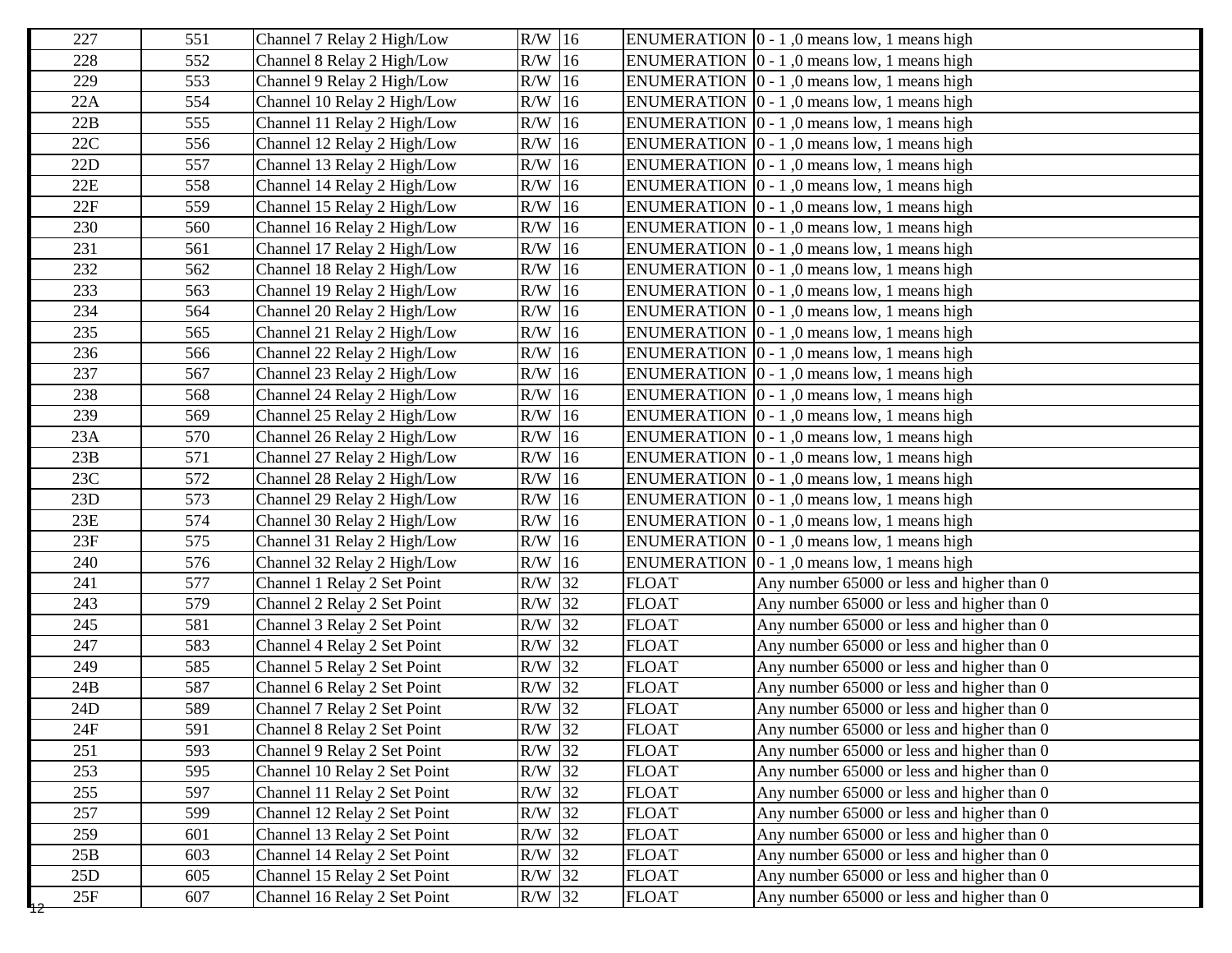| 261         | 609 | Channel 17 Relay 2 Set Point     | R/W 32   | <b>FLOAT</b> | Any number 65000 or less and higher than 0                       |
|-------------|-----|----------------------------------|----------|--------------|------------------------------------------------------------------|
| 263         | 611 | Channel 18 Relay 2 Set Point     | $R/W$ 32 | <b>FLOAT</b> | Any number 65000 or less and higher than 0                       |
| 265         | 613 | Channel 19 Relay 2 Set Point     | $R/W$ 32 | <b>FLOAT</b> | Any number 65000 or less and higher than 0                       |
| 267         | 615 | Channel 20 Relay 2 Set Point     | $R/W$ 32 | <b>FLOAT</b> | Any number 65000 or less and higher than 0                       |
| 269         | 617 | Channel 21 Relay 2 Set Point     | R/W 32   | <b>FLOAT</b> | Any number 65000 or less and higher than 0                       |
| 26B         | 619 | Channel 22 Relay 2 Set Point     | $R/W$ 32 | <b>FLOAT</b> | Any number 65000 or less and higher than 0                       |
| 26D         | 621 | Channel 23 Relay 2 Set Point     | R/W 32   | <b>FLOAT</b> | Any number 65000 or less and higher than 0                       |
| 26F         | 623 | Channel 24 Relay 2 Set Point     | $R/W$ 32 | <b>FLOAT</b> | Any number 65000 or less and higher than 0                       |
| 271         | 625 | Channel 25 Relay 2 Set Point     | R/W 32   | <b>FLOAT</b> | Any number 65000 or less and higher than 0                       |
| 273         | 627 | Channel 26 Relay 2 Set Point     | $R/W$ 32 | <b>FLOAT</b> | Any number 65000 or less and higher than 0                       |
| 275         | 629 | Channel 27 Relay 2 Set Point     | $R/W$ 32 | <b>FLOAT</b> | Any number 65000 or less and higher than 0                       |
| 277         | 631 | Channel 28 Relay 2 Set Point     | $R/W$ 32 | <b>FLOAT</b> | Any number 65000 or less and higher than 0                       |
| 279         | 633 | Channel 29 Relay 2 Set Point     | $R/W$ 32 | <b>FLOAT</b> | Any number 65000 or less and higher than 0                       |
| 27B         | 635 | Channel 30 Relay 2 Set Point     | $R/W$ 32 | <b>FLOAT</b> | Any number 65000 or less and higher than 0                       |
| 27D         | 637 | Channel 31 Relay 2 Set Point     | $R/W$ 32 | <b>FLOAT</b> | Any number 65000 or less and higher than 0                       |
| 27F         | 639 | Channel 32 Relay 2 Set Point     | $R/W$ 32 | <b>FLOAT</b> | Any number 65000 or less and higher than 0                       |
| 281         | 641 | Channel 1 Relay 2 Latch/Unlatch  | $R/W$ 16 |              | ENUMERATION $\vert 0 - 1 \vert$ , 0 means unlatch, 1 means latch |
| 282         | 642 | Channel 2 Relay 2 Latch/Unlatch  | $R/W$ 16 |              | ENUMERATION $[0 - 1, 0$ means unlatch, 1 means latch             |
| 283         | 643 | Channel 3 Relay 2 Latch/Unlatch  | $R/W$ 16 |              | ENUMERATION $[0 - 1, 0$ means unlatch, 1 means latch             |
| 284         | 644 | Channel 4 Relay 2 Latch/Unlatch  | $R/W$ 16 |              | ENUMERATION $\vert 0 - 1 \vert$ , 0 means unlatch, 1 means latch |
| 285         | 645 | Channel 5 Relay 2 Latch/Unlatch  | $R/W$ 16 |              | ENUMERATION $[0 - 1, 0$ means unlatch, 1 means latch             |
| 286         | 646 | Channel 6 Relay 2 Latch/Unlatch  | $R/W$ 16 |              | ENUMERATION $\vert 0 - 1 \vert$ , 0 means unlatch, 1 means latch |
| 287         | 647 | Channel 7 Relay 2 Latch/Unlatch  | $R/W$ 16 |              | ENUMERATION $[0 - 1, 0$ means unlatch, 1 means latch             |
| 288         | 648 | Channel 8 Relay 2 Latch/Unlatch  | $R/W$ 16 |              | ENUMERATION $\vert 0 - 1 \vert$ , 0 means unlatch, 1 means latch |
| 289         | 649 | Channel 9 Relay 2 Latch/Unlatch  | $R/W$ 16 |              | ENUMERATION 0 - 1,0 means unlatch, 1 means latch                 |
| 28A         | 650 | Channel 10 Relay 2 Latch/Unlatch | $R/W$ 16 |              | ENUMERATION $[0 - 1, 0$ means unlatch, 1 means latch             |
| 28B         | 651 | Channel 11 Relay 2 Latch/Unlatch | $R/W$ 16 |              | ENUMERATION $[0 - 1, 0$ means unlatch, 1 means latch             |
| 28C         | 652 | Channel 12 Relay 2 Latch/Unlatch | $R/W$ 16 |              | ENUMERATION $[0 - 1, 0$ means unlatch, 1 means latch             |
| 28D         | 653 | Channel 13 Relay 2 Latch/Unlatch | $R/W$ 16 |              | ENUMERATION $[0 - 1, 0$ means unlatch, 1 means latch             |
| 28E         | 654 | Channel 14 Relay 2 Latch/Unlatch | $R/W$ 16 |              | ENUMERATION $[0 - 1, 0$ means unlatch, 1 means latch             |
| 28F         | 655 | Channel 15 Relay 2 Latch/Unlatch | $R/W$ 16 |              | ENUMERATION $\vert 0 - 1 \vert$ , 0 means unlatch, 1 means latch |
| 290         | 656 | Channel 16 Relay 2 Latch/Unlatch | $R/W$ 16 |              | ENUMERATION $[0 - 1, 0$ means unlatch, 1 means latch             |
| 291         | 657 | Channel 17 Relay 2 Latch/Unlatch | R/W 16   |              | ENUMERATION   0 - 1,0 means unlatch, 1 means latch               |
| 292         | 658 | Channel 18 Relay 2 Latch/Unlatch | $R/W$ 16 |              | ENUMERATION $\vert 0 - 1 \vert$ , 0 means unlatch, 1 means latch |
| 293         | 659 | Channel 19 Relay 2 Latch/Unlatch | $R/W$ 16 |              | ENUMERATION $[0 - 1, 0$ means unlatch, 1 means latch             |
| 294         | 660 | Channel 20 Relay 2 Latch/Unlatch | $R/W$ 16 |              | ENUMERATION $\vert 0 - 1 \vert$ , 0 means unlatch, 1 means latch |
| 295         | 661 | Channel 21 Relay 2 Latch/Unlatch | $R/W$ 16 |              | ENUMERATION $\vert 0 - 1 \vert$ , 0 means unlatch, 1 means latch |
| 296         | 662 | Channel 22 Relay 2 Latch/Unlatch | $R/W$ 16 |              | ENUMERATION $\vert 0 - 1 \vert$ , 0 means unlatch, 1 means latch |
| 297         | 663 | Channel 23 Relay 2 Latch/Unlatch | $R/W$ 16 |              | ENUMERATION $\vert 0 - 1 \vert$ , 0 means unlatch, 1 means latch |
| 298         | 664 | Channel 24 Relay 2 Latch/Unlatch | $R/W$ 16 |              | ENUMERATION $[0 - 1, 0$ means unlatch, 1 means latch             |
| 299         | 665 | Channel 25 Relay 2 Latch/Unlatch | $R/W$ 16 |              | ENUMERATION $\vert 0 - 1 \vert$ , 0 means unlatch, 1 means latch |
| 29A<br>ᡃᡰᡃᡠ | 666 | Channel 26 Relay 2 Latch/Unlatch | $R/W$ 16 |              | ENUMERATION $\vert 0 - 1 \vert$ , 0 means unlatch, 1 means latch |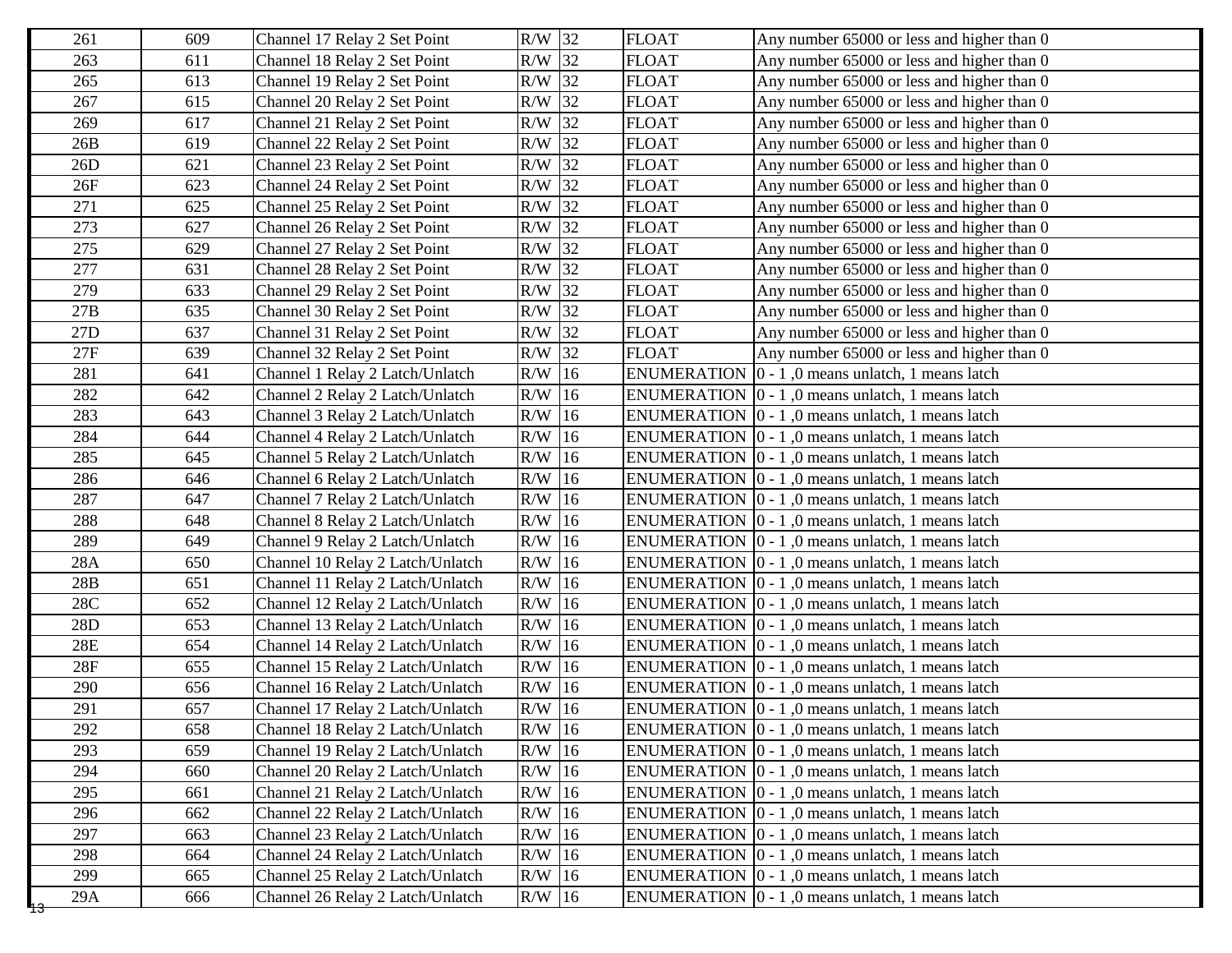| 29B             | 667 | Channel 27 Relay 2 Latch/Unlatch | $R/W$ 16 | ENUMERATION $\vert 0 - 1 \vert$ , 0 means unlatch, 1 means latch |
|-----------------|-----|----------------------------------|----------|------------------------------------------------------------------|
| 29C             | 668 | Channel 28 Relay 2 Latch/Unlatch | $R/W$ 16 | ENUMERATION $\vert 0 - 1 \vert$ , 0 means unlatch, 1 means latch |
| 29D             | 669 | Channel 29 Relay 2 Latch/Unlatch | R/W 16   | ENUMERATION $\vert 0 - 1 \vert$ , 0 means unlatch, 1 means latch |
| 29E             | 670 | Channel 30 Relay 2 Latch/Unlatch | $R/W$ 16 | ENUMERATION $\vert 0 - 1 \vert$ , 0 means unlatch, 1 means latch |
| $29F$           | 671 | Channel 31 Relay 2 Latch/Unlatch | $R/W$ 16 | ENUMERATION $\vert 0 - 1 \vert$ , 0 means unlatch, 1 means latch |
| 2A0             | 672 | Channel 32 Relay 2 Latch/Unlatch | $R/W$ 16 | ENUMERATION $\vert 0 - 1 \vert$ , 0 means unlatch, 1 means latch |
| 2A1             | 673 | Channel 1 Relay 3 On/Off         | $R/W$ 16 | ENUMERATION $[0 - 1, 0$ means off, 1 means on                    |
| 2A2             | 674 | Channel 2 Relay 3 On/Off         | $R/W$ 16 | ENUMERATION $\vert 0 - 1$ , 0 means off, 1 means on              |
| 2A3             | 675 | Channel 3 Relay 3 On/Off         | $R/W$ 16 | ENUMERATION $[0 - 1, 0$ means off, 1 means on                    |
| 2A4             | 676 | Channel 4 Relay 3 On/Off         | $R/W$ 16 | ENUMERATION $\vert 0 - 1, 0 \rangle$ means off, 1 means on       |
| 2A5             | 677 | Channel 5 Relay 3 On/Off         | $R/W$ 16 | ENUMERATION $\vert 0-1, 0 \vert$ means off, 1 means on           |
| 2A6             | 678 | Channel 6 Relay 3 On/Off         | $R/W$ 16 | ENUMERATION $\vert 0-1, 0 \vert$ means off, 1 means on           |
| 2A7             | 679 | Channel 7 Relay 3 On/Off         | $R/W$ 16 | ENUMERATION $\vert 0-1, 0 \rangle$ means off, 1 means on         |
| 2A8             | 680 | Channel 8 Relay 3 On/Off         | $R/W$ 16 | ENUMERATION $[0 - 1, 0$ means off, 1 means on                    |
| 2A9             | 681 | Channel 9 Relay 3 On/Off         | $R/W$ 16 | ENUMERATION $[0 - 1, 0$ means off, 1 means on                    |
| 2AA             | 682 | Channel 10 Relay 3 On/Off        | $R/W$ 16 | ENUMERATION $\vert 0-1, 0 \vert$ means off, 1 means on           |
| 2AB             | 683 | Channel 11 Relay 3 On/Off        | $R/W$ 16 | ENUMERATION $[0 - 1, 0$ means off, 1 means on                    |
| 2AC             | 684 | Channel 12 Relay 3 On/Off        | $R/W$ 16 | ENUMERATION $\vert 0 - 1, 0 \vert$ means off, 1 means on         |
| 2AD             | 685 | Channel 13 Relay 3 On/Off        | $R/W$ 16 | ENUMERATION $\vert 0-1, 0 \vert$ means off, 1 means on           |
| 2AE             | 686 | Channel 14 Relay 3 On/Off        | $R/W$ 16 | ENUMERATION $\vert 0 - 1, 0 \rangle$ means off, 1 means on       |
| 2AF             | 687 | Channel 15 Relay 3 On/Off        | $R/W$ 16 | ENUMERATION $[0 - 1, 0$ means off, 1 means on                    |
| 2B0             | 688 | Channel 16 Relay 3 On/Off        | $R/W$ 16 | ENUMERATION $[0 - 1, 0$ means off, 1 means on                    |
| 2B1             | 689 | Channel 17 Relay 3 On/Off        | $R/W$ 16 | ENUMERATION $[0 - 1, 0$ means off, 1 means on                    |
| 2B2             | 690 | Channel 18 Relay 3 On/Off        | $R/W$ 16 | ENUMERATION $\vert 0-1, 0 \vert$ means off, 1 means on           |
| 2B3             | 691 | Channel 19 Relay 3 On/Off        | $R/W$ 16 | ENUMERATION $ 0 - 1$ , 0 means off, 1 means on                   |
| 2B4             | 692 | Channel 20 Relay 3 On/Off        | $R/W$ 16 | ENUMERATION $[0 - 1, 0$ means off, 1 means on                    |
| 2B5             | 693 | Channel 21 Relay 3 On/Off        | $R/W$ 16 | ENUMERATION $[0 - 1, 0$ means off, 1 means on                    |
| 2B6             | 694 | Channel 22 Relay 3 On/Off        | $R/W$ 16 | ENUMERATION $\vert 0-1, 0 \vert$ means off, 1 means on           |
| 2B7             | 695 | Channel 23 Relay 3 On/Off        | $R/W$ 16 | ENUMERATION $[0 - 1, 0$ means off, 1 means on                    |
| 2B8             | 696 | Channel 24 Relay 3 On/Off        | $R/W$ 16 | ENUMERATION $[0 - 1, 0$ means off, 1 means on                    |
| 2B9             | 697 | Channel 25 Relay 3 On/Off        | $R/W$ 16 | ENUMERATION $[0 - 1, 0$ means off, 1 means on                    |
| 2BA             | 698 | Channel 26 Relay 3 On/Off        | $R/W$ 16 | ENUMERATION $\vert 0 - 1$ , 0 means off, 1 means on              |
| 2BB             | 699 | Channel 27 Relay 3 On/Off        | $R/W$ 16 | ENUMERATION $\vert 0-1, 0 \vert$ means off, 1 means on           |
| 2BC             | 700 | Channel 28 Relay 3 On/Off        | $R/W$ 16 | ENUMERATION $\boxed{0} - 1$ , 0 means off, 1 means on            |
| 2BD             | 701 | Channel 29 Relay 3 On/Off        | $R/W$ 16 | ENUMERATION $[0 - 1, 0$ means off, 1 means on                    |
| 2BE             | 702 | Channel 30 Relay 3 On/Off        | $R/W$ 16 | ENUMERATION $\vert 0-1, 0 \vert$ means off, 1 means on           |
| 2BF             | 703 | Channel 31 Relay 3 On/Off        | $R/W$ 16 | ENUMERATION $\vert 0-1, 0 \vert$ means off, 1 means on           |
| 2C <sub>0</sub> | 704 | Channel 32 Relay 3 On/Off        | $R/W$ 16 | ENUMERATION $\vert 0-1, 0 \vert$ means off, 1 means on           |
| 2C1             | 705 | Channel 1 Relay 3 High/Low       | $R/W$ 16 | ENUMERATION $\vert 0 - 1 \vert$ , 0 means low, 1 means high      |
| 2C2             | 706 | Channel 2 Relay 3 High/Low       | $R/W$ 16 | ENUMERATION $\vert 0 - 1 \vert$ , 0 means low, 1 means high      |
| 2C <sub>3</sub> | 707 | Channel 3 Relay 3 High/Low       | $R/W$ 16 | ENUMERATION $\vert 0 - 1 \vert$ , 0 means low, 1 means high      |
| 2C <sub>4</sub> | 708 | Channel 4 Relay 3 High/Low       | $R/W$ 16 | ENUMERATION $\vert 0 - 1 \vert$ , 0 means low, 1 means high      |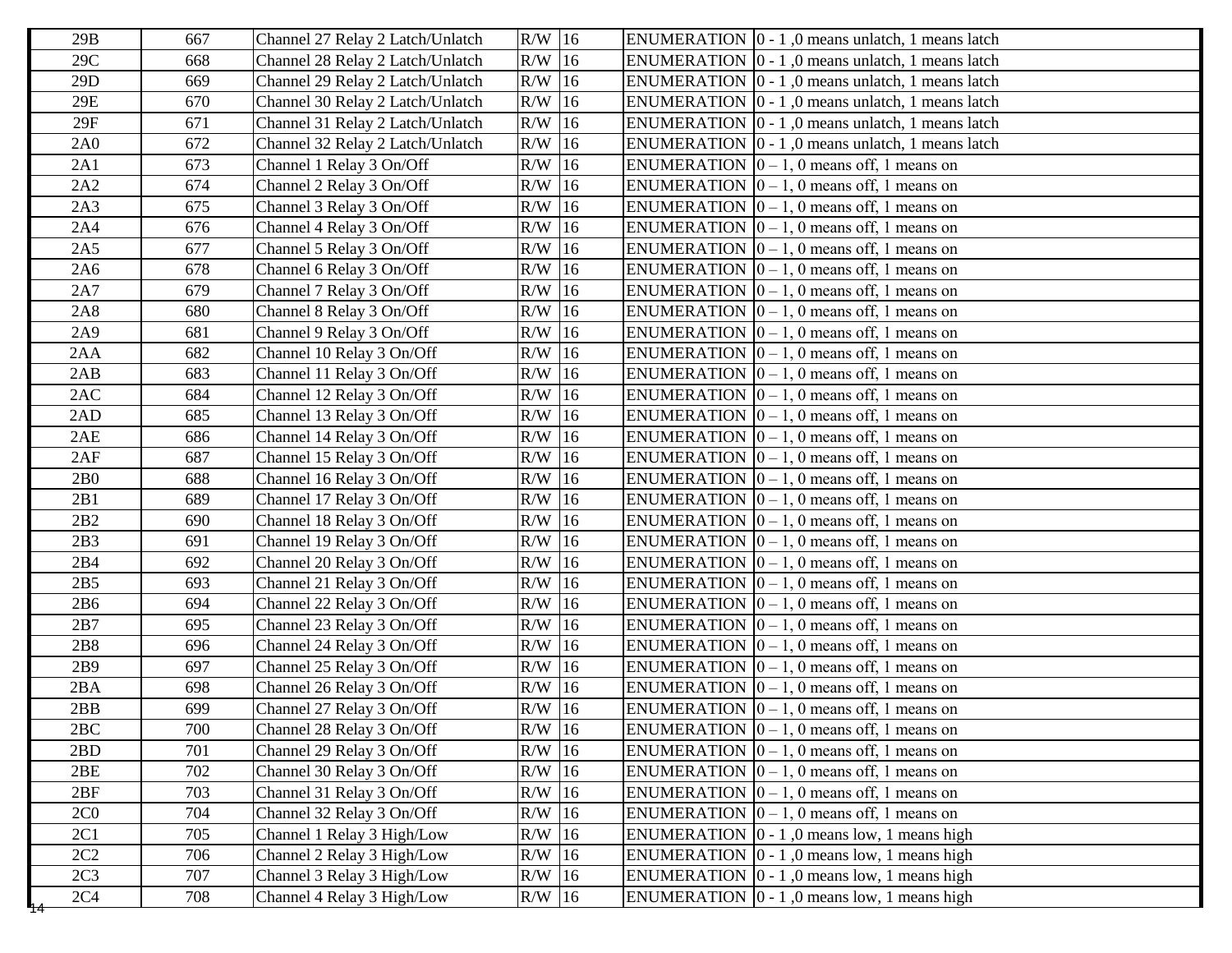| 2C <sub>5</sub> | 709 | Channel 5 Relay 3 High/Low   | $R/W$ 16 |              | ENUMERATION $\vert 0 - 1 \vert$ , 0 means low, 1 means high |
|-----------------|-----|------------------------------|----------|--------------|-------------------------------------------------------------|
| 2C <sub>6</sub> | 710 | Channel 6 Relay 3 High/Low   | $R/W$ 16 |              | ENUMERATION $\vert 0 - 1 \vert$ , 0 means low, 1 means high |
| 2C7             | 711 | Channel 7 Relay 3 High/Low   | $R/W$ 16 |              | ENUMERATION $[0 - 1, 0$ means low, 1 means high             |
| 2C8             | 712 | Channel 8 Relay 3 High/Low   | $R/W$ 16 |              | ENUMERATION $[0 - 1, 0$ means low, 1 means high             |
| 2C9             | 713 | Channel 9 Relay 3 High/Low   | $R/W$ 16 |              | ENUMERATION $[0 - 1, 0$ means low, 1 means high             |
| 2CA             | 714 | Channel 10 Relay 3 High/Low  | $R/W$ 16 |              | ENUMERATION $[0 - 1, 0$ means low, 1 means high             |
| 2CB             | 715 | Channel 11 Relay 3 High/Low  | $R/W$ 16 |              | ENUMERATION $[0 - 1, 0$ means low, 1 means high             |
| 2CC             | 716 | Channel 12 Relay 3 High/Low  | $R/W$ 16 |              | ENUMERATION $\vert 0 - 1 \vert$ , 0 means low, 1 means high |
| 2CD             | 717 | Channel 13 Relay 3 High/Low  | $R/W$ 16 |              | ENUMERATION $\vert 0 - 1 \vert$ , 0 means low, 1 means high |
| 2CE             | 718 | Channel 14 Relay 3 High/Low  | $R/W$ 16 |              | ENUMERATION $[0 - 1, 0$ means low, 1 means high             |
| 2CF             | 719 | Channel 15 Relay 3 High/Low  | $R/W$ 16 |              | ENUMERATION $[0 - 1, 0$ means low, 1 means high             |
| 2D <sub>0</sub> | 720 | Channel 16 Relay 3High/Low   | $R/W$ 16 |              | ENUMERATION $[0 - 1, 0$ means low, 1 means high             |
| 2D1             | 721 | Channel 17 Relay 3 High/Low  | $R/W$ 16 |              | ENUMERATION $ 0 - 1 $ , 0 means low, 1 means high           |
| 2D2             | 722 | Channel 18 Relay 3 High/Low  | $R/W$ 16 |              | ENUMERATION $\vert 0 - 1 \vert$ , 0 means low, 1 means high |
| 2D <sub>3</sub> | 723 | Channel 19 Relay 3 High/Low  | $R/W$ 16 |              | ENUMERATION $ 0 - 1 $ , 0 means low, 1 means high           |
| 2D4             | 724 | Channel 20 Relay 3 High/Low  | $R/W$ 16 |              | ENUMERATION $\vert 0 - 1 \vert$ , 0 means low, 1 means high |
| 2D <sub>5</sub> | 725 | Channel 21 Relay 3 High/Low  | $R/W$ 16 |              | ENUMERATION $[0 - 1, 0$ means low, 1 means high             |
| 2D6             | 726 | Channel 22 Relay 3 High/Low  | $R/W$ 16 |              | ENUMERATION $[0 - 1, 0$ means low, 1 means high             |
| 2D7             | 727 | Channel 23 Relay 3 High/Low  | $R/W$ 16 |              | ENUMERATION $[0 - 1, 0$ means low, 1 means high             |
| 2D8             | 728 | Channel 24 Relay 3 High/Low  | $R/W$ 16 |              | ENUMERATION $\vert 0 - 1 \vert$ , 0 means low, 1 means high |
| 2D9             | 729 | Channel 25 Relay 3 High/Low  | $R/W$ 16 |              | ENUMERATION $[0 - 1, 0$ means low, 1 means high             |
| 2DA             | 730 | Channel 26 Relay 3 High/Low  | $R/W$ 16 |              | ENUMERATION $\vert 0 - 1 \vert$ , 0 means low, 1 means high |
| 2DB             | 731 | Channel 27 Relay 3 High/Low  | $R/W$ 16 |              | ENUMERATION $[0 - 1, 0$ means low, 1 means high             |
| 2DC             | 732 | Channel 28 Relay 3 High/Low  | $R/W$ 16 |              | ENUMERATION $[0 - 1, 0$ means low, 1 means high             |
| 2DD             | 733 | Channel 29 Relay 3 High/Low  | $R/W$ 16 |              | ENUMERATION $[0 - 1, 0$ means low, 1 means high             |
| 2DE             | 734 | Channel 30 Relay 3 High/Low  | $R/W$ 16 |              | ENUMERATION $[0 - 1, 0$ means low, 1 means high             |
| 2DF             | 735 | Channel 31 Relay 3 High/Low  | $R/W$ 16 |              | ENUMERATION $[0 - 1, 0$ means low, 1 means high             |
| 2E0             | 736 | Channel 32 Relay 3 High/Low  | $R/W$ 16 |              | ENUMERATION $\vert 0 - 1 \vert$ , 0 means low, 1 means high |
| 2E1             | 737 | Channel 1 Relay 3 Set Point  | $R/W$ 32 | <b>FLOAT</b> | Any number 65000 or less and higher than 0                  |
| 2E3             | 739 | Channel 2 Relay 3 Set Point  | R/W 32   | <b>FLOAT</b> | Any number 65000 or less and higher than 0                  |
| 2E5             | 741 | Channel 3 Relay 3 Set Point  | $R/W$ 32 | <b>FLOAT</b> | Any number 65000 or less and higher than 0                  |
| 2E7             | 743 | Channel 4 Relay 3 Set Point  | $R/W$ 32 | <b>FLOAT</b> | Any number 65000 or less and higher than 0                  |
| 2E9             | 745 | Channel 5 Relay 3 Set Point  | $R/W$ 32 | <b>FLOAT</b> | Any number 65000 or less and higher than 0                  |
| 2EB             | 747 | Channel 6 Relay 3 Set Point  | R/W 32   | <b>FLOAT</b> | Any number 65000 or less and higher than 0                  |
| 2ED             | 749 | Channel 7 Relay 3 Set Point  | $R/W$ 32 | <b>FLOAT</b> | Any number 65000 or less and higher than 0                  |
| 2EF             | 751 | Channel 8 Relay 3 Set Point  | R/W 32   | <b>FLOAT</b> | Any number 65000 or less and higher than 0                  |
| 2F1             | 753 | Channel 9 Relay 3 Set Point  | $R/W$ 32 | <b>FLOAT</b> | Any number 65000 or less and higher than 0                  |
| 2F <sub>3</sub> | 755 | Channel 10 Relay 3 Set Point | $R/W$ 32 | <b>FLOAT</b> | Any number 65000 or less and higher than 0                  |
| 2F5             | 757 | Channel 11 Relay 3 Set Point | $R/W$ 32 | <b>FLOAT</b> | Any number 65000 or less and higher than 0                  |
| 2F7             | 759 | Channel 12 Relay 3 Set Point | R/W 32   | <b>FLOAT</b> | Any number 65000 or less and higher than 0                  |
| 2F9             | 761 | Channel 13 Relay 3 Set Point | $R/W$ 32 | <b>FLOAT</b> | Any number 65000 or less and higher than 0                  |
| 2FB<br>᠇ᠣ       | 763 | Channel 14 Relay 3 Set Point | R/W 32   | <b>FLOAT</b> | Any number 65000 or less and higher than 0                  |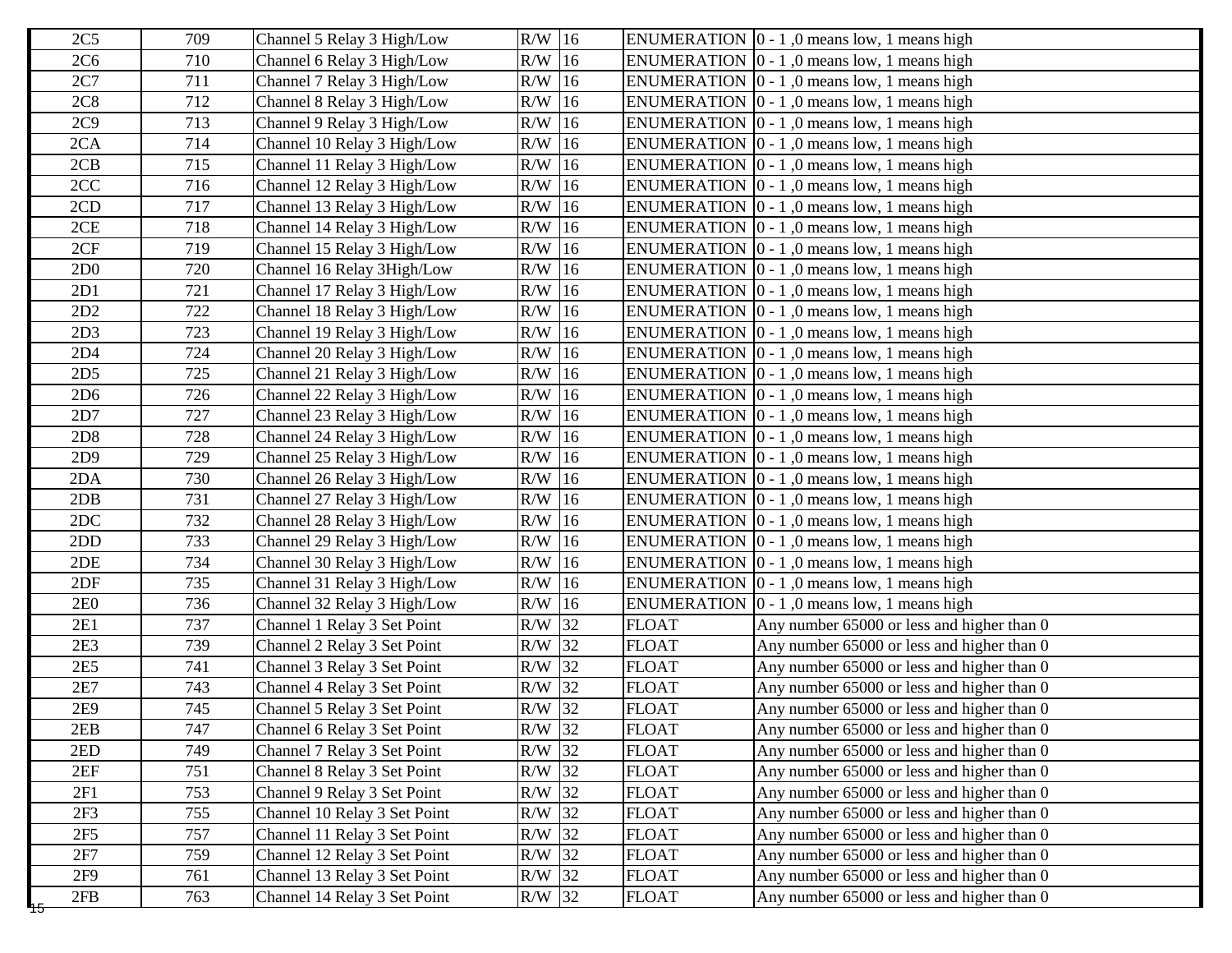| 2FD      | 765 | Channel 15 Relay 3 Set Point     | R/W 32   | <b>FLOAT</b> | Any number 65000 or less and higher than 0                       |
|----------|-----|----------------------------------|----------|--------------|------------------------------------------------------------------|
| 2FF      | 767 | Channel 16 Relay 3 Set Point     | $R/W$ 32 | <b>FLOAT</b> | Any number 65000 or less and higher than 0                       |
| 301      | 769 | Channel 17 Relay 3 Set Point     | $R/W$ 32 | <b>FLOAT</b> | Any number 65000 or less and higher than 0                       |
| 303      | 771 | Channel 18 Relay 3 Set Point     | $R/W$ 32 | <b>FLOAT</b> | Any number 65000 or less and higher than 0                       |
| 305      | 773 | Channel 19 Relay 3 Set Point     | R/W 32   | <b>FLOAT</b> | Any number 65000 or less and higher than 0                       |
| 307      | 775 | Channel 20 Relay 3 Set Point     | $R/W$ 32 | <b>FLOAT</b> | Any number 65000 or less and higher than 0                       |
| 309      | 777 | Channel 21 Relay 3 Set Point     | R/W 32   | <b>FLOAT</b> | Any number 65000 or less and higher than 0                       |
| 30B      | 779 | Channel 22 Relay 3 Set Point     | $R/W$ 32 | <b>FLOAT</b> | Any number 65000 or less and higher than 0                       |
| 30D      | 781 | Channel 23 Relay 3 Set Point     | R/W 32   | <b>FLOAT</b> | Any number 65000 or less and higher than 0                       |
| 30F      | 783 | Channel 24 Relay 3 Set Point     | $R/W$ 32 | <b>FLOAT</b> | Any number 65000 or less and higher than 0                       |
| 311      | 785 | Channel 25 Relay 3 Set Point     | R/W 32   | <b>FLOAT</b> | Any number 65000 or less and higher than 0                       |
| 313      | 787 | Channel 26 Relay 3 Set Point     | $R/W$ 32 | <b>FLOAT</b> | Any number 65000 or less and higher than 0                       |
| 315      | 789 | Channel 27 Relay 3 Set Point     | R/W 32   | <b>FLOAT</b> | Any number 65000 or less and higher than 0                       |
| 317      | 791 | Channel 28 Relay 3 Set Point     | $R/W$ 32 | <b>FLOAT</b> | Any number 65000 or less and higher than 0                       |
| 319      | 793 | Channel 29 Relay 3 Set Point     | R/W 32   | <b>FLOAT</b> | Any number 65000 or less and higher than 0                       |
| 31B      | 795 | Channel 30 Relay 3 Set Point     | $R/W$ 32 | <b>FLOAT</b> | Any number 65000 or less and higher than 0                       |
| 31D      | 797 | Channel 31 Relay 3 Set Point     | $R/W$ 32 | <b>FLOAT</b> | Any number 65000 or less and higher than 0                       |
| 31F      | 799 | Channel 32 Relay 3 Set Point     | $R/W$ 32 | <b>FLOAT</b> | Any number 65000 or less and higher than 0                       |
| 321      | 801 | Channel 1 Relay 3 Latch/Unlatch  | $R/W$ 16 |              | ENUMERATION $\vert 0 - 1 \vert$ , 0 means unlatch, 1 means latch |
| 322      | 802 | Channel 2 Relay 3 Latch/Unlatch  | $R/W$ 16 |              | ENUMERATION $[0 - 1, 0$ means unlatch, 1 means latch             |
| 323      | 803 | Channel 3 Relay 3 Latch/Unlatch  | $R/W$ 16 |              | ENUMERATION $\vert 0 - 1 \vert$ , 0 means unlatch, 1 means latch |
| 324      | 804 | Channel 4 Relay 3 Latch/Unlatch  | $R/W$ 16 |              | ENUMERATION $[0 - 1, 0$ means unlatch, 1 means latch             |
| 325      | 805 | Channel 5 Relay 3 Latch/Unlatch  | $R/W$ 16 |              | ENUMERATION $[0 - 1, 0$ means unlatch, 1 means latch             |
| 326      | 806 | Channel 6 Relay 3 Latch/Unlatch  | $R/W$ 16 |              | ENUMERATION $\vert 0 - 1 \vert$ , 0 means unlatch, 1 means latch |
| 327      | 807 | Channel 7 Relay 3 Latch/Unlatch  | $R/W$ 16 |              | ENUMERATION $[0 - 1, 0$ means unlatch, 1 means latch             |
| 328      | 808 | Channel 8 Relay 3 Latch/Unlatch  | $R/W$ 16 |              | ENUMERATION $[0 - 1, 0$ means unlatch, 1 means latch             |
| 329      | 809 | Channel 9 Relay 3 Latch/Unlatch  | $R/W$ 16 |              | ENUMERATION $[0 - 1, 0$ means unlatch, 1 means latch             |
| 32A      | 810 | Channel 10 Relay 3 Latch/Unlatch | $R/W$ 16 |              | ENUMERATION $\vert 0 - 1 \vert$ , 0 means unlatch, 1 means latch |
| 32B      | 811 | Channel 11 Relay 3 Latch/Unlatch | R/W 16   |              | ENUMERATION 0 - 1,0 means unlatch, 1 means latch                 |
| 32C      | 812 | Channel 12 Relay 3 Latch/Unlatch | $R/W$ 16 |              | ENUMERATION $\vert 0 - 1 \vert$ , 0 means unlatch, 1 means latch |
| 32D      | 813 | Channel 13 Relay 3 Latch/Unlatch | $R/W$ 16 |              | ENUMERATION $[0 - 1, 0$ means unlatch, 1 means latch             |
| 32E      | 814 | Channel 14 Relay 3 Latch/Unlatch | $R/W$ 16 |              | ENUMERATION $[0 - 1, 0$ means unlatch, 1 means latch             |
| 32F      | 815 | Channel 15 Relay 3 Latch/Unlatch | $R/W$ 16 |              | ENUMERATION   0 - 1,0 means unlatch, 1 means latch               |
| 330      | 816 | Channel 16 Relay 3 Latch/Unlatch | $R/W$ 16 |              | ENUMERATION $\boxed{0 - 1, 0}$ means unlatch, 1 means latch      |
| 331      | 817 | Channel 17 Relay 3 Latch/Unlatch | $R/W$ 16 |              | ENUMERATION $\vert 0 - 1 \vert$ , 0 means unlatch, 1 means latch |
| 332      | 818 | Channel 18 Relay 3 Latch/Unlatch | $R/W$ 16 |              | ENUMERATION $[0 - 1, 0$ means unlatch, 1 means latch             |
| 333      | 819 | Channel 19 Relay 3 Latch/Unlatch | $R/W$ 16 |              | ENUMERATION $\vert 0 - 1 \vert$ , 0 means unlatch, 1 means latch |
| 334      | 820 | Channel 20 Relay 3 Latch/Unlatch | $R/W$ 16 |              | ENUMERATION $\vert 0 - 1 \vert$ , 0 means unlatch, 1 means latch |
| 335      | 821 | Channel 21 Relay 3 Latch/Unlatch | $R/W$ 16 |              | ENUMERATION $\vert 0 - 1 \vert$ , 0 means unlatch, 1 means latch |
| 336      | 822 | Channel 22 Relay 3 Latch/Unlatch | $R/W$ 16 |              | ENUMERATION $\vert 0 - 1 \vert$ , 0 means unlatch, 1 means latch |
| 337      | 823 | Channel 23 Relay 3 Latch/Unlatch | $R/W$ 16 |              | ENUMERATION $\vert 0 - 1 \vert$ , 0 means unlatch, 1 means latch |
| 338<br>ᡩ | 824 | Channel 24 Relay 3 Latch/Unlatch | $R/W$ 16 |              | ENUMERATION $\vert 0 - 1 \vert$ , 0 means unlatch, 1 means latch |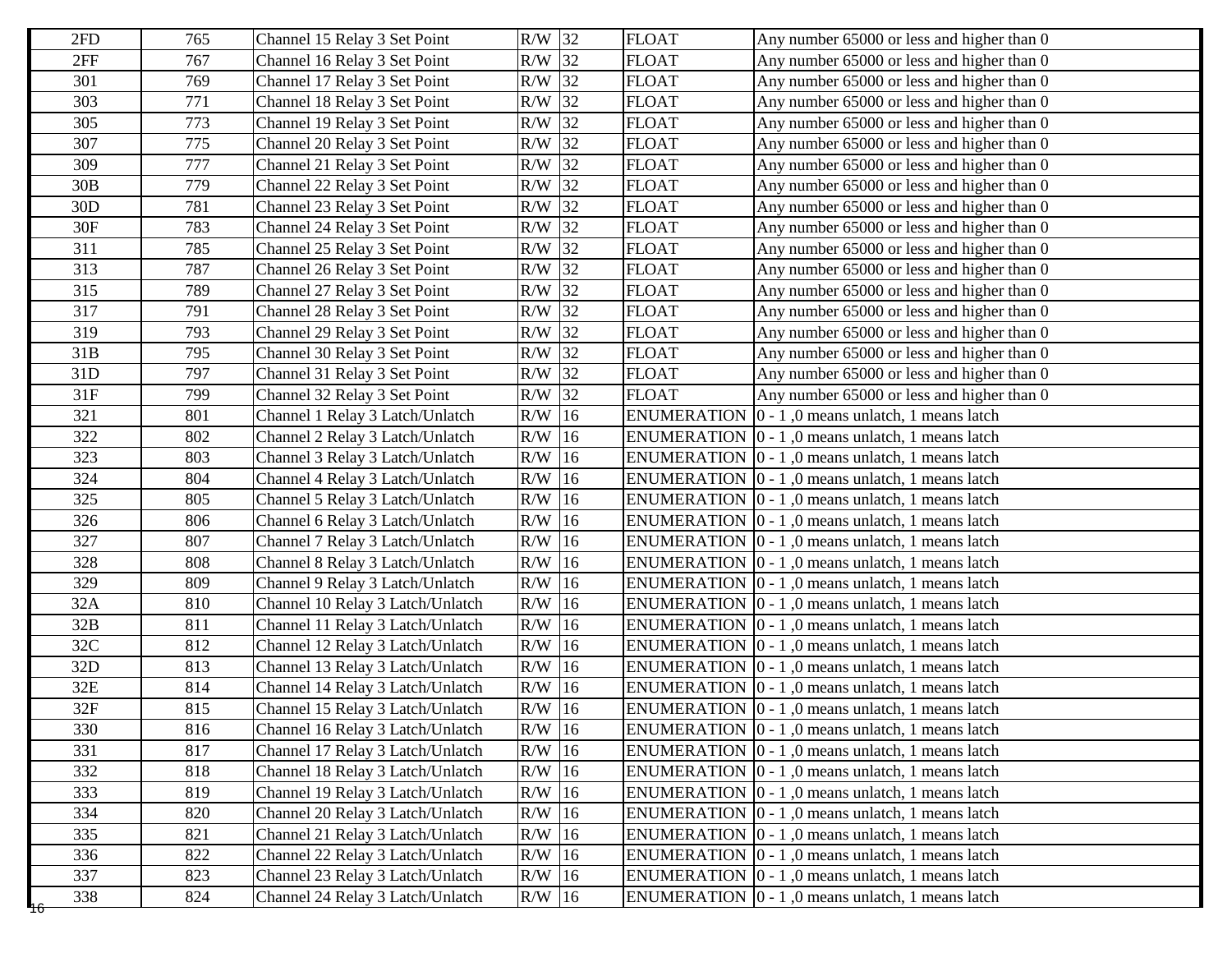| 339 | 825 | Channel 25 Relay 3 Latch/Unlatch | $R/W$ 16 | ENUMERATION 0 - 1,0 means unlatch, 1 means latch                 |
|-----|-----|----------------------------------|----------|------------------------------------------------------------------|
| 33A | 826 | Channel 26 Relay 3 Latch/Unlatch | $R/W$ 16 | ENUMERATION $\vert 0 - 1 \vert$ , 0 means unlatch, 1 means latch |
| 33B | 827 | Channel 27 Relay 3 Latch/Unlatch | $R/W$ 16 | ENUMERATION $\vert 0 - 1 \vert$ , 0 means unlatch, 1 means latch |
| 33C | 828 | Channel 28 Relay 3 Latch/Unlatch | $R/W$ 16 | ENUMERATION $\vert 0 - 1 \vert$ , 0 means unlatch, 1 means latch |
| 33D | 829 | Channel 29 Relay 3 Latch/Unlatch | $R/W$ 16 | ENUMERATION $\vert 0 - 1 \vert$ , 0 means unlatch, 1 means latch |
| 33E | 830 | Channel 30 Relay 3 Latch/Unlatch | $R/W$ 16 | ENUMERATION $\vert 0 - 1 \vert$ , 0 means unlatch, 1 means latch |
| 33F | 831 | Channel 31 Relay 3 Latch/Unlatch | $R/W$ 16 | ENUMERATION $\vert 0 - 1 \vert$ , 0 means unlatch, 1 means latch |
| 340 | 832 | Channel 32 Relay 3 Latch/Unlatch | R/W 16   | ENUMERATION $\vert 0 - 1 \vert$ , 0 means unlatch, 1 means latch |
| 341 | 833 | Channel 1 Relay 4 On/Off         | $R/W$ 16 | ENUMERATION $ 0 - 1$ , 0 means off, 1 means on                   |
| 342 | 834 | Channel 2 Relay 4 On/Off         | $R/W$ 16 | ENUMERATION $[0 - 1, 0$ means off, 1 means on                    |
| 343 | 835 | Channel 3 Relay 4 On/Off         | $R/W$ 16 | ENUMERATION $ 0 - 1$ , 0 means off, 1 means on                   |
| 344 | 836 | Channel 4 Relay 4 On/Off         | $R/W$ 16 | ENUMERATION $\vert 0-1, 0 \vert$ means off, 1 means on           |
| 345 | 837 | Channel 5 Relay 4 On/4ff         | $R/W$ 16 | ENUMERATION $[0 - 1, 0$ means off, 1 means on                    |
| 346 | 838 | Channel 6 Relay 4 On/Off         | $R/W$ 16 | ENUMERATION $[0 - 1, 0$ means off, 1 means on                    |
| 347 | 839 | Channel 7 Relay 4 On/Off         | $R/W$ 16 | ENUMERATION $ 0 - 1$ , 0 means off, 1 means on                   |
| 348 | 840 | Channel 8 Relay 4 On/Off         | $R/W$ 16 | ENUMERATION $\vert 0-1, 0 \vert$ means off, 1 means on           |
| 349 | 841 | Channel 9 Relay 4 On/Off         | $R/W$ 16 | ENUMERATION $[0 - 1, 0$ means off, 1 means on                    |
| 34A | 842 | Channel 10 Relay 4 On/Off        | $R/W$ 16 | ENUMERATION $\vert 0 - 1, 0 \vert$ means off, 1 means on         |
| 34B | 843 | Channel 11 Relay 4 On/Off        | $R/W$ 16 | ENUMERATION $\vert 0-1, 0 \vert$ means off, 1 means on           |
| 34C | 844 | Channel 12 Relay 4 On/Off        | $R/W$ 16 | ENUMERATION $\vert 0-1, 0 \rangle$ means off, 1 means on         |
| 34D | 845 | Channel 13 Relay 4 On/Off        | $R/W$ 16 | ENUMERATION $ 0 - 1$ , 0 means off, 1 means on                   |
| 34E | 846 | Channel 14 Relay 4 On/Off        | $R/W$ 16 | ENUMERATION $\vert 0 - 1, 0 \vert$ means off, 1 means on         |
| 34F | 847 | Channel 15 Relay 4 On/Off        | $R/W$ 16 | ENUMERATION $[0 - 1, 0$ means off, 1 means on                    |
| 350 | 848 | Channel 16 Relay 4 On/Off        | $R/W$ 16 | ENUMERATION $\vert 0-1, 0 \vert$ means off, 1 means on           |
| 351 | 849 | Channel 17 Relay 4 On/Off        | $R/W$ 16 | ENUMERATION $\vert 0-1, 0 \rangle$ means off, 1 means on         |
| 352 | 850 | Channel 18 Relay 4 On/Off        | $R/W$ 16 | ENUMERATION $[0 - 1, 0$ means off, 1 means on                    |
| 353 | 851 | Channel 19 Relay 4 On/Off        | $R/W$ 16 | ENUMERATION $[0 - 1, 0$ means off, 1 means on                    |
| 354 | 852 | Channel 20 Relay 4 On/Off        | $R/W$ 16 | ENUMERATION $\vert 0-1, 0 \vert$ means off, 1 means on           |
| 355 | 853 | Channel 21 Relay 4 On/Off        | $R/W$ 16 | ENUMERATION $[0 - 1, 0$ means off, 1 means on                    |
| 356 | 854 | Channel 22 Relay 4 On/Off        | $R/W$ 16 | ENUMERATION $[0 - 1, 0$ means off, 1 means on                    |
| 357 | 855 | Channel 23 Relay 4 On/Off        | $R/W$ 16 | ENUMERATION $[0 - 1, 0$ means off, 1 means on                    |
| 358 | 856 | Channel 24 Relay 4 On/Off        | R/W 16   | ENUMERATION $ 0 - 1$ , 0 means off, 1 means on                   |
| 359 | 857 | Channel 25 Relay 4 On/Off        | $R/W$ 16 | ENUMERATION $ 0 - 1$ , 0 means off, 1 means on                   |
| 35A | 858 | Channel 26 Relay 4 On/Off        | $R/W$ 16 | ENUMERATION $[0 - 1, 0$ means off, 1 means on                    |
| 35B | 859 | Channel 27 Relay 4 On/Off        | $R/W$ 16 | ENUMERATION $[0 - 1, 0$ means off, 1 means on                    |
| 35C | 860 | Channel 28 Relay 4 On/Off        | $R/W$ 16 | ENUMERATION $[0 - 1, 0$ means off, 1 means on                    |
| 35D | 861 | Channel 29 Relay 4 On/Off        | $R/W$ 16 | ENUMERATION $[0 - 1, 0$ means off, 1 means on                    |
| 35E | 862 | Channel 30 Relay 4 On/Off        | $R/W$ 16 | ENUMERATION $[0 - 1, 0$ means off, 1 means on                    |
| 35F | 863 | Channel 31 Relay 4 On/Off        | $R/W$ 16 | ENUMERATION $[0 - 1, 0$ means off, 1 means on                    |
| 360 | 864 | Channel 32 Relay 4 On/Off        | $R/W$ 16 | ENUMERATION $\vert 0-1, 0 \vert$ means off, 1 means on           |
| 361 | 865 | Channel 1 Relay 4 High/Low       | $R/W$ 16 | ENUMERATION $\vert 0 - 1 \vert$ , 0 means low, 1 means high      |
| 362 | 866 | Channel 2 Relay 4 High/Low       | $R/W$ 16 | ENUMERATION $\vert 0 - 1 \vert$ , 0 means low, 1 means high      |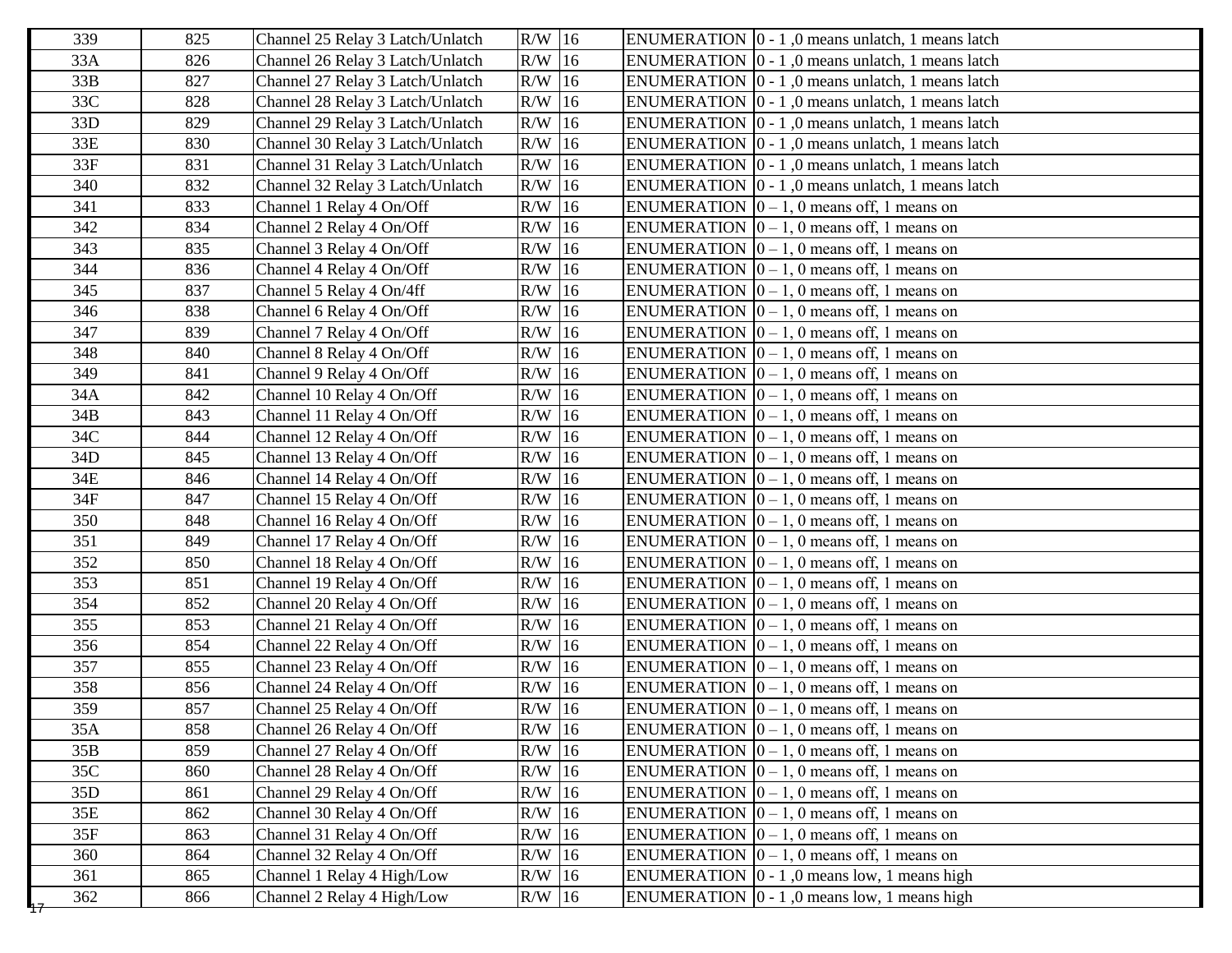| 363                  | 867 | Channel 3 Relay 4 High/Low   | $R/W$ 16 |              | ENUMERATION $\vert 0 - 1 \vert$ , 0 means low, 1 means high |
|----------------------|-----|------------------------------|----------|--------------|-------------------------------------------------------------|
| 364                  | 868 | Channel 4 Relay 4 High/Low   | $R/W$ 16 |              | ENUMERATION $\vert 0 - 1 \vert$ , 0 means low, 1 means high |
| 365                  | 869 | Channel 5 Relay 4 High/Low   | $R/W$ 16 |              | ENUMERATION $[0 - 1, 0$ means low, 1 means high             |
| 366                  | 870 | Channel 6 Relay 4 High/Low   | $R/W$ 16 |              | ENUMERATION $[0 - 1, 0$ means low, 1 means high             |
| 367                  | 871 | Channel 7 Relay 4 High/Low   | $R/W$ 16 |              | ENUMERATION $[0 - 1, 0$ means low, 1 means high             |
| 368                  | 872 | Channel 8 Relay 4 High/Low   | $R/W$ 16 |              | ENUMERATION $[0 - 1, 0$ means low, 1 means high             |
| 369                  | 873 | Channel 9 Relay 4 High/Low   | $R/W$ 16 |              | ENUMERATION $[0 - 1, 0$ means low, 1 means high             |
| 36A                  | 874 | Channel 10 Relay 4 High/Low  | $R/W$ 16 |              | ENUMERATION $\vert 0 - 1 \vert$ , 0 means low, 1 means high |
| 36B                  | 875 | Channel 11 Relay 4 High/Low  | $R/W$ 16 |              | ENUMERATION $\vert 0 - 1 \vert$ , 0 means low, 1 means high |
| 36C                  | 876 | Channel 12 Relay 4 High/Low  | $R/W$ 16 |              | ENUMERATION $[0 - 1, 0$ means low, 1 means high             |
| 36D                  | 877 | Channel 13 Relay 4 High/Low  | $R/W$ 16 |              | ENUMERATION $[0 - 1, 0$ means low, 1 means high             |
| 36E                  | 878 | Channel 14 Relay 4 High/Low  | $R/W$ 16 |              | ENUMERATION $[0 - 1, 0$ means low, 1 means high             |
| 36F                  | 879 | Channel 15 Relay 4 High/Low  | $R/W$ 16 |              | ENUMERATION $\vert 0 - 1 \vert$ , 0 means low, 1 means high |
| 370                  | 880 | Channel 16 Relay 4 High/Low  | $R/W$ 16 |              | ENUMERATION $\vert 0 - 1 \vert$ , 0 means low, 1 means high |
| 371                  | 881 | Channel 17 Relay 4 High/Low  | $R/W$ 16 |              | ENUMERATION $\vert 0 - 1 \vert$ , 0 means low, 1 means high |
| 372                  | 882 | Channel 18 Relay 4 High/Low  | $R/W$ 16 |              | ENUMERATION $ 0 - 1 $ , 0 means low, 1 means high           |
| 373                  | 883 | Channel 19 Relay 4 High/Low  | $R/W$ 16 |              | ENUMERATION $[0 - 1, 0$ means low, 1 means high             |
| 374                  | 884 | Channel 20 Relay 4 High/Low  | $R/W$ 16 |              | ENUMERATION $[0 - 1, 0$ means low, 1 means high             |
| 375                  | 885 | Channel 21 Relay 4 High/Low  | $R/W$ 16 |              | ENUMERATION $[0 - 1, 0$ means low, 1 means high             |
| 376                  | 886 | Channel 22 Relay 4 High/Low  | $R/W$ 16 |              | ENUMERATION $\vert 0 - 1 \vert$ , 0 means low, 1 means high |
| 377                  | 887 | Channel 23 Relay 4 High/Low  | $R/W$ 16 |              | ENUMERATION $[0 - 1, 0$ means low, 1 means high             |
| 378                  | 888 | Channel 24 Relay 4 High/Low  | $R/W$ 16 |              | ENUMERATION $\vert 0 - 1 \vert$ , 0 means low, 1 means high |
| 379                  | 889 | Channel 25 Relay 4 High/Low  | $R/W$ 16 |              | ENUMERATION $[0 - 1, 0$ means low, 1 means high             |
| 37A                  | 890 | Channel 26 Relay 4 High/Low  | $R/W$ 16 |              | ENUMERATION $[0 - 1, 0$ means low, 1 means high             |
| 37B                  | 891 | Channel 27 Relay 4 High/Low  | $R/W$ 16 |              | ENUMERATION $[0 - 1, 0$ means low, 1 means high             |
| 37C                  | 892 | Channel 28 Relay 4 High/Low  | $R/W$ 16 |              | ENUMERATION $[0 - 1, 0$ means low, 1 means high             |
| 37 <sub>D</sub>      | 893 | Channel 29 Relay 4 High/Low  | $R/W$ 16 |              | ENUMERATION $[0 - 1, 0$ means low, 1 means high             |
| 37E                  | 894 | Channel 30 Relay 4 High/Low  | $R/W$ 16 |              | ENUMERATION $\vert 0 - 1 \vert$ , 0 means low, 1 means high |
| 37F                  | 895 | Channel 31 Relay 4 High/Low  | $R/W$ 16 |              | ENUMERATION $[0 - 1, 0$ means low, 1 means high             |
| 380                  | 896 | Channel 32 Relay 4 High/Low  | $R/W$ 16 |              | ENUMERATION $[0 - 1, 0$ means low, 1 means high             |
| 381                  | 897 | Channel 1 Relay 4 Set Point  | $R/W$ 32 | <b>FLOAT</b> | Any number 65000 or less and higher than 0                  |
| 383                  | 899 | Channel 2 Relay 4 Set Point  | R/W 32   | <b>FLOAT</b> | Any number 65000 or less and higher than 0                  |
| 385                  | 901 | Channel 3 Relay 4 Set Point  | $R/W$ 32 | <b>FLOAT</b> | Any number 65000 or less and higher than 0                  |
| 387                  | 903 | Channel 4 Relay 4 Set Point  | R/W 32   | <b>FLOAT</b> | Any number 65000 or less and higher than 0                  |
| 389                  | 905 | Channel 5 Relay 4 Set Point  | $R/W$ 32 | <b>FLOAT</b> | Any number 65000 or less and higher than 0                  |
| 38B                  | 907 | Channel 6 Relay 4 Set Point  | R/W 32   | <b>FLOAT</b> | Any number 65000 or less and higher than 0                  |
| 38D                  | 909 | Channel 7 Relay 4 Set Point  | $R/W$ 32 | <b>FLOAT</b> | Any number 65000 or less and higher than 0                  |
| 38F                  | 911 | Channel 8 Relay 4 Set Point  | R/W 32   | <b>FLOAT</b> | Any number 65000 or less and higher than 0                  |
| 391                  | 913 | Channel 9 Relay 4 Set Point  | $R/W$ 32 | <b>FLOAT</b> | Any number 65000 or less and higher than 0                  |
| 393                  | 915 | Channel 10 Relay 4 Set Point | R/W 32   | <b>FLOAT</b> | Any number 65000 or less and higher than 0                  |
| 395                  | 917 | Channel 11 Relay 4 Set Point | $R/W$ 32 | <b>FLOAT</b> | Any number 65000 or less and higher than 0                  |
| 397<br><del>48</del> | 919 | Channel 12 Relay 4 Set Point | R/W 32   | <b>FLOAT</b> | Any number 65000 or less and higher than 0                  |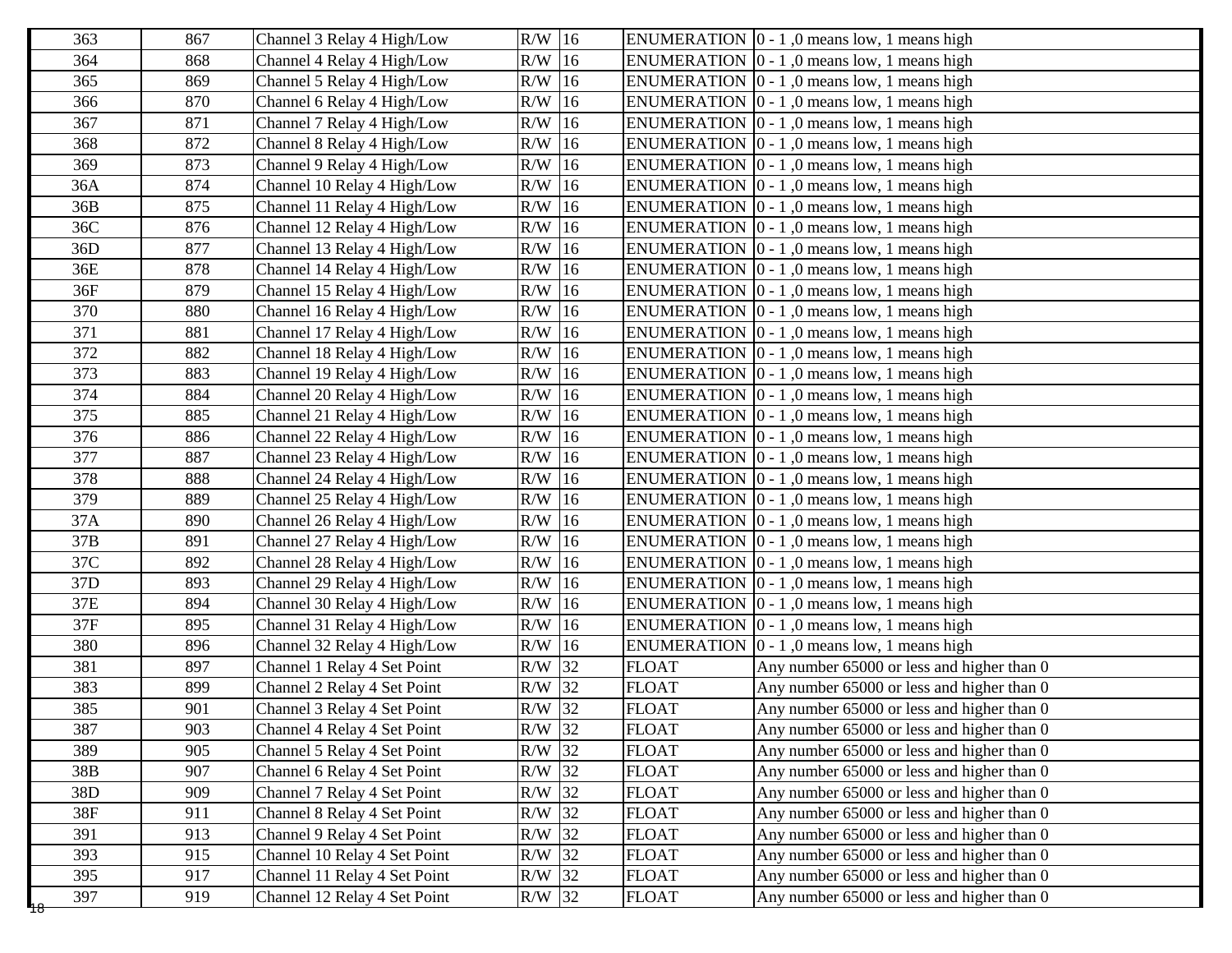| 399             | 921 | Channel 13 Relay 4 Set Point     | R/W 32   | <b>FLOAT</b> | Any number 65000 or less and higher than 0                       |
|-----------------|-----|----------------------------------|----------|--------------|------------------------------------------------------------------|
| 39B             | 923 | Channel 14 Relay 4 Set Point     | $R/W$ 32 | <b>FLOAT</b> | Any number 65000 or less and higher than 0                       |
| 39D             | 925 | Channel 15 Relay 4 Set Point     | $R/W$ 32 | <b>FLOAT</b> | Any number 65000 or less and higher than 0                       |
| 39F             | 927 | Channel 16 Relay 4 Set Point     | $R/W$ 32 | <b>FLOAT</b> | Any number 65000 or less and higher than 0                       |
| 3A1             | 929 | Channel 17 Relay 4 Set Point     | R/W 32   | <b>FLOAT</b> | Any number 65000 or less and higher than 0                       |
| 3A3             | 931 | Channel 18 Relay 4 Set Point     | $R/W$ 32 | <b>FLOAT</b> | Any number 65000 or less and higher than 0                       |
| 3A5             | 933 | Channel 19 Relay 4 Set Point     | R/W 32   | <b>FLOAT</b> | Any number 65000 or less and higher than 0                       |
| 3A7             | 935 | Channel 20 Relay 4 Set Point     | $R/W$ 32 | <b>FLOAT</b> | Any number 65000 or less and higher than 0                       |
| 3A9             | 937 | Channel 21 Relay 4 Set Point     | R/W 32   | <b>FLOAT</b> | Any number 65000 or less and higher than 0                       |
| 3AB             | 939 | Channel 22 Relay 4 Set Point     | $R/W$ 32 | <b>FLOAT</b> | Any number 65000 or less and higher than 0                       |
| 3AD             | 941 | Channel 23 Relay 4 Set Point     | R/W 32   | <b>FLOAT</b> | Any number 65000 or less and higher than 0                       |
| 3AF             | 943 | Channel 24 Relay 4 Set Point     | $R/W$ 32 | <b>FLOAT</b> | Any number 65000 or less and higher than 0                       |
| 3B1             | 945 | Channel 25 Relay 4 Set Point     | R/W 32   | <b>FLOAT</b> | Any number 65000 or less and higher than 0                       |
| 3B3             | 947 | Channel 26 Relay 4 Set Point     | $R/W$ 32 | <b>FLOAT</b> | Any number 65000 or less and higher than 0                       |
| 3B5             | 949 | Channel 27 Relay 4 Set Point     | R/W 32   | <b>FLOAT</b> | Any number 65000 or less and higher than 0                       |
| 3B7             | 951 | Channel 28 Relay 4 Set Point     | $R/W$ 32 | <b>FLOAT</b> | Any number 65000 or less and higher than 0                       |
| 3B9             | 953 | Channel 29 Relay 4 Set Point     | $R/W$ 32 | <b>FLOAT</b> | Any number 65000 or less and higher than 0                       |
| 3BB             | 955 | Channel 30 Relay 4 Set Point     | R/W 32   | <b>FLOAT</b> | Any number 65000 or less and higher than 0                       |
| 3BD             | 957 | Channel 31 Relay 4 Set Point     | $R/W$ 32 | <b>FLOAT</b> | Any number 65000 or less and higher than 0                       |
| 3BF             | 959 | Channel 32 Relay 4 Set Point     | $R/W$ 32 | <b>FLOAT</b> | Any number 65000 or less and higher than 0                       |
| 3C1             | 961 | Channel 1 Relay 4 Latch/Unlatch  | $R/W$ 16 |              | ENUMERATION $\vert 0 - 1 \vert$ , 0 means unlatch, 1 means latch |
| 3C2             | 962 | Channel 2 Relay 4 Latch/Unlatch  | $R/W$ 16 |              | ENUMERATION $\vert 0 - 1 \vert$ , 0 means unlatch, 1 means latch |
| 3C <sub>3</sub> | 963 | Channel 3 Relay 4 Latch/Unlatch  | $R/W$ 16 |              | ENUMERATION $[0 - 1, 0$ means unlatch, 1 means latch             |
| 3C4             | 964 | Channel 4 Relay 4 Latch/Unlatch  | $R/W$ 16 |              | ENUMERATION $\vert 0 - 1 \vert$ , 0 means unlatch, 1 means latch |
| 3C <sub>5</sub> | 965 | Channel 5 Relay 4 Latch/Unlatch  | $R/W$ 16 |              | ENUMERATION $[0 - 1, 0$ means unlatch, 1 means latch             |
| 3C <sub>6</sub> | 966 | Channel 6 Relay 4 Latch/Unlatch  | $R/W$ 16 |              | ENUMERATION $[0 - 1, 0$ means unlatch, 1 means latch             |
| 3C7             | 967 | Channel 7 Relay 4 Latch/Unlatch  | $R/W$ 16 |              | ENUMERATION $[0 - 1, 0$ means unlatch, 1 means latch             |
| 3C8             | 968 | Channel 8 Relay 4 Latch/Unlatch  | $R/W$ 16 |              | ENUMERATION $\vert 0 - 1 \vert$ , 0 means unlatch, 1 means latch |
| 3C9             | 969 | Channel 9 Relay 4 Latch/Unlatch  | R/W 16   |              | ENUMERATION 0 - 1,0 means unlatch, 1 means latch                 |
| 3CA             | 970 | Channel 10 Relay 4 Latch/Unlatch | $R/W$ 16 |              | ENUMERATION $\vert 0 - 1 \vert$ , 0 means unlatch, 1 means latch |
| 3CB             | 971 | Channel 11 Relay 4 Latch/Unlatch | $R/W$ 16 |              | ENUMERATION $[0 - 1, 0$ means unlatch, 1 means latch             |
| 3CC             | 972 | Channel 12 Relay 4 Latch/Unlatch | $R/W$ 16 |              | ENUMERATION $[0 - 1, 0$ means unlatch, 1 means latch             |
| 3CD             | 973 | Channel 13 Relay 4 Latch/Unlatch | $R/W$ 16 |              | ENUMERATION   0 - 1,0 means unlatch, 1 means latch               |
| 3CE             | 974 | Channel 14 Relay 4 Latch/Unlatch | $R/W$ 16 |              | ENUMERATION $\boxed{0 - 1, 0}$ means unlatch, 1 means latch      |
| 3CF             | 975 | Channel 15 Relay 4 Latch/Unlatch | $R/W$ 16 |              | ENUMERATION $\vert 0 - 1 \vert$ , 0 means unlatch, 1 means latch |
| 3D <sub>0</sub> | 976 | Channel 16 Relay 4 Latch/Unlatch | $R/W$ 16 |              | ENUMERATION $[0 - 1, 0$ means unlatch, 1 means latch             |
| 3D1             | 977 | Channel 17 Relay 4 Latch/Unlatch | $R/W$ 16 |              | ENUMERATION $\vert 0 - 1 \vert$ , 0 means unlatch, 1 means latch |
| 3D2             | 978 | Channel 18 Relay 4 Latch/Unlatch | $R/W$ 16 |              | ENUMERATION $\vert 0 - 1 \vert$ , 0 means unlatch, 1 means latch |
| 3D3             | 979 | Channel 19 Relay 4 Latch/Unlatch | $R/W$ 16 |              | ENUMERATION $\vert 0 - 1 \vert$ , 0 means unlatch, 1 means latch |
| 3D4             | 980 | Channel 20 Relay 4 Latch/Unlatch | $R/W$ 16 |              | ENUMERATION $\vert 0 - 1 \vert$ , 0 means unlatch, 1 means latch |
| 3D5             | 981 | Channel 21 Relay 4 Latch/Unlatch | $R/W$ 16 |              | ENUMERATION $\vert 0 - 1 \vert$ , 0 means unlatch, 1 means latch |
| 3D <sub>6</sub> | 982 | Channel 22 Relay 4 Latch/Unlatch | $R/W$ 16 |              | ENUMERATION $\vert 0 - 1 \vert$ , 0 means unlatch, 1 means latch |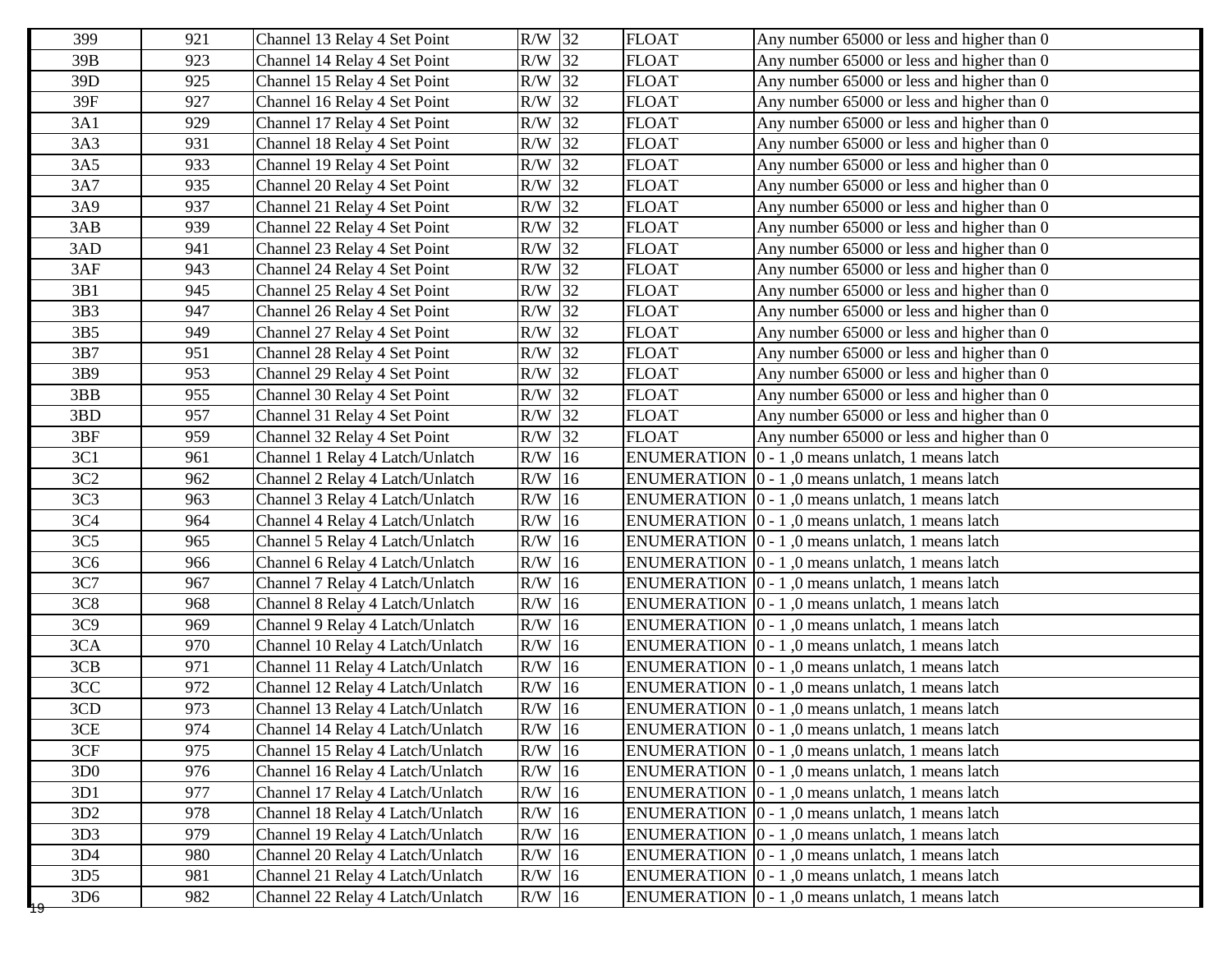| 3D7             | 983  | Channel 23 Relay 4 Latch/Unlatch         | $R/W$ 16                |    |                | ENUMERATION $\vert 0 - 1 \vert$ , 0 means unlatch, 1 means latch |
|-----------------|------|------------------------------------------|-------------------------|----|----------------|------------------------------------------------------------------|
| 3D <sub>8</sub> | 984  | Channel 24 Relay 4 Latch/Unlatch         | $R/W$ 16                |    |                | ENUMERATION  0 - 1,0 means unlatch, 1 means latch                |
| 3D9             | 985  | Channel 25 Relay 4 Latch/Unlatch         | $R/W$ 16                |    |                | ENUMERATION $\vert 0 - 1 \vert$ , 0 means unlatch, 1 means latch |
| 3DA             | 986  | Channel 26 Relay 4 Latch/Unlatch         | $R/W$ 16                |    |                | ENUMERATION $\vert 0 - 1 \vert$ , 0 means unlatch, 1 means latch |
| 3DB             | 987  | Channel 27 Relay 4 Latch/Unlatch         | $R/W$ 16                |    |                | ENUMERATION $[0 - 1, 0$ means unlatch, 1 means latch             |
| 3DC             | 988  | Channel 28 Relay 4 Latch/Unlatch         | R/W                     | 16 |                | ENUMERATION   0 - 1,0 means unlatch, 1 means latch               |
| 3DD             | 989  | Channel 29 Relay 4 Latch/Unlatch         | R/W                     | 16 |                | ENUMERATION  0 - 1,0 means unlatch, 1 means latch                |
| 3DE             | 990  | Channel 30 Relay 4 Latch/Unlatch         | $R/W$ 16                |    |                | ENUMERATION  0 - 1,0 means unlatch, 1 means latch                |
| 3DF             | 991  | Channel 31 Relay 4 Latch/Unlatch         | $R/W$ 16                |    |                | ENUMERATION $[0 - 1, 0$ means unlatch, 1 means latch             |
| 3E0             | 992  | Channel 32 Relay 4 Latch/Unlatch         | $R/W$ 16                |    |                | ENUMERATION $[0 - 1, 0$ means unlatch, 1 means latch             |
| 3E1             | 993  | Channel 29 Select Wired or Radio         | $R/W$ 16                |    |                | ENUMERATION $\vert 0 - 1 \vert$ , 0 means wired, 1 means radio   |
| 3E2             | 994  | Channel 30 Select Wired or Radio         | $R/W$ 16                |    |                | ENUMERATION $\vert 0 - 1 \vert$ , 0 means wired, 1 means radio   |
| 3E3             | 995  | Channel 31 Select Wired or Radio         | $R/W$ 16                |    |                | ENUMERATION $\vert 0 - 1 \vert$ , 0 means wired, 1 means radio   |
| 3E4             | 996  | Channel 32 Select Wired or Radio         | R/W                     | 16 |                | ENUMERATION $\vert 0 - 1 \vert$ , 0 means wired, 1 means radio   |
| 3E5             | 997  | Channel 29 Max Scale                     | $R/W$ 16                |    | <b>INTEGER</b> | $-65000$                                                         |
| 3E <sub>6</sub> | 998  | Channel 30 Max Scale                     | $R/W$ 16                |    | <b>INTEGER</b> | $-65000$                                                         |
| 3E7             | 999  | Channel 31 Max Scale                     | $R/W$ 16                |    | <b>INTEGER</b> | $-65000$                                                         |
| <b>3E8</b>      | 1000 | Channel 32 Max Scale                     | $R/W$ 16                |    | <b>INTEGER</b> | $-65000$                                                         |
| 3E9             | 1001 | Channel 29 Min Scale                     | $R/W$ 16                |    | <b>INTEGER</b> | $-70-0$                                                          |
| 3EA             | 1002 | Channel 30 Min Scale                     | $R/W$ 16                |    | <b>INTEGER</b> | $-70-0$                                                          |
| 3EB             | 1003 | Channel 31 Min Scale                     | $R/W$ 16                |    | <b>INTEGER</b> | $-70-0$                                                          |
| 3EC             | 1004 | Channel 32 Min Scale                     | $R/W$ 16                |    | <b>INTEGER</b> | $-70-0$                                                          |
| 3ED             | 1005 | <b>Channel 1 Time Since Last Nulled</b>  | $\mathbf R$             | 16 | <b>UINT</b>    | Number of days since last nulled. (Added in Firmware 5.1.3)      |
| 3EE             | 1006 | <b>Channel 2 Time Since Last Nulled</b>  | $\mathbf R$             | 16 | <b>UINT</b>    | Number of days since last nulled. (Added in Firmware 5.1.3)      |
| 3EF             | 1007 | Channel 3 Time Since Last Nulled         | $\mathbf R$             | 16 | <b>UINT</b>    | Number of days since last nulled. (Added in Firmware 5.1.3)      |
| 3F <sub>0</sub> | 1008 | <b>Channel 4 Time Since Last Nulled</b>  | $\mathbf R$             | 16 | <b>UINT</b>    | Number of days since last nulled. (Added in Firmware 5.1.3)      |
| 3F1             | 1009 | <b>Channel 5 Time Since Last Nulled</b>  | $\mathbf R$             | 16 | <b>UINT</b>    | Number of days since last nulled. (Added in Firmware 5.1.3)      |
| $3F2$           | 1010 | <b>Channel 6 Time Since Last Nulled</b>  | $\mathbf R$             | 16 | <b>UINT</b>    | Number of days since last nulled. (Added in Firmware 5.1.3)      |
| 3F3             | 1011 | Channel 7 Time Since Last Nulled         | $\mathbf R$             | 16 | <b>UINT</b>    | Number of days since last nulled. (Added in Firmware 5.1.3)      |
| 3F4             | 1012 | <b>Channel 8 Time Since Last Nulled</b>  | $\mathbf R$             | 16 | <b>UINT</b>    | Number of days since last nulled. (Added in Firmware 5.1.3)      |
| 3F <sub>5</sub> | 1013 | <b>Channel 9 Time Since Last Nulled</b>  | $\mathbf R$             | 16 | <b>UINT</b>    | Number of days since last nulled. (Added in Firmware 5.1.3)      |
| 3F <sub>6</sub> | 1014 | Channel 10 Time Since Last Nulled        | $\mathbf R$             | 16 | <b>UINT</b>    | Number of days since last nulled. (Added in Firmware 5.1.3)      |
| $3F7$           | 1015 | Channel 11 Time Since Last Nulled        | $\mathbf R$             | 16 | <b>UINT</b>    | Number of days since last nulled. (Added in Firmware 5.1.3)      |
| 3F8             | 1016 | Channel 12 Time Since Last Nulled        | $\mathbf R$             | 16 | <b>UINT</b>    | Number of days since last nulled. (Added in Firmware 5.1.3)      |
| 3F9             | 1017 | Channel 13 Time Since Last Nulled        | $\mathbf R$             | 16 | <b>UINT</b>    | Number of days since last nulled. (Added in Firmware 5.1.3)      |
| 3FA             | 1018 | Channel 14 Time Since Last Nulled        | $\mathbf R$             | 16 | <b>UINT</b>    | Number of days since last nulled. (Added in Firmware 5.1.3)      |
| 3FB             | 1019 | Channel 15 Time Since Last Nulled        | $\overline{\mathbf{R}}$ | 16 | <b>UINT</b>    | Number of days since last nulled. (Added in Firmware 5.1.3)      |
| 3FC             | 1020 | Channel 16 Time Since Last Nulled        | $\overline{\mathbf{R}}$ | 16 | <b>UINT</b>    | Number of days since last nulled. (Added in Firmware 5.1.3)      |
| 3FD             | 1021 | <b>Channel 17 Time Since Last Nulled</b> | $\mathbf R$             | 16 | <b>UINT</b>    | Number of days since last nulled. (Added in Firmware 5.1.3)      |
| $3FE$           | 1022 | Channel 18 Time Since Last Nulled        | $\mathbf R$             | 16 | <b>UINT</b>    | Number of days since last nulled. (Added in Firmware 5.1.3)      |
| 3FF             | 1023 | Channel 19 Time Since Last Nulled        | $\mathbf R$             | 16 | <b>UINT</b>    | Number of days since last nulled. (Added in Firmware 5.1.3)      |
| 400<br>20       | 1024 | Channel 20 Time Since Last Nulled        | $\mathbf R$             | 16 | <b>UINT</b>    | Number of days since last nulled. (Added in Firmware 5.1.3)      |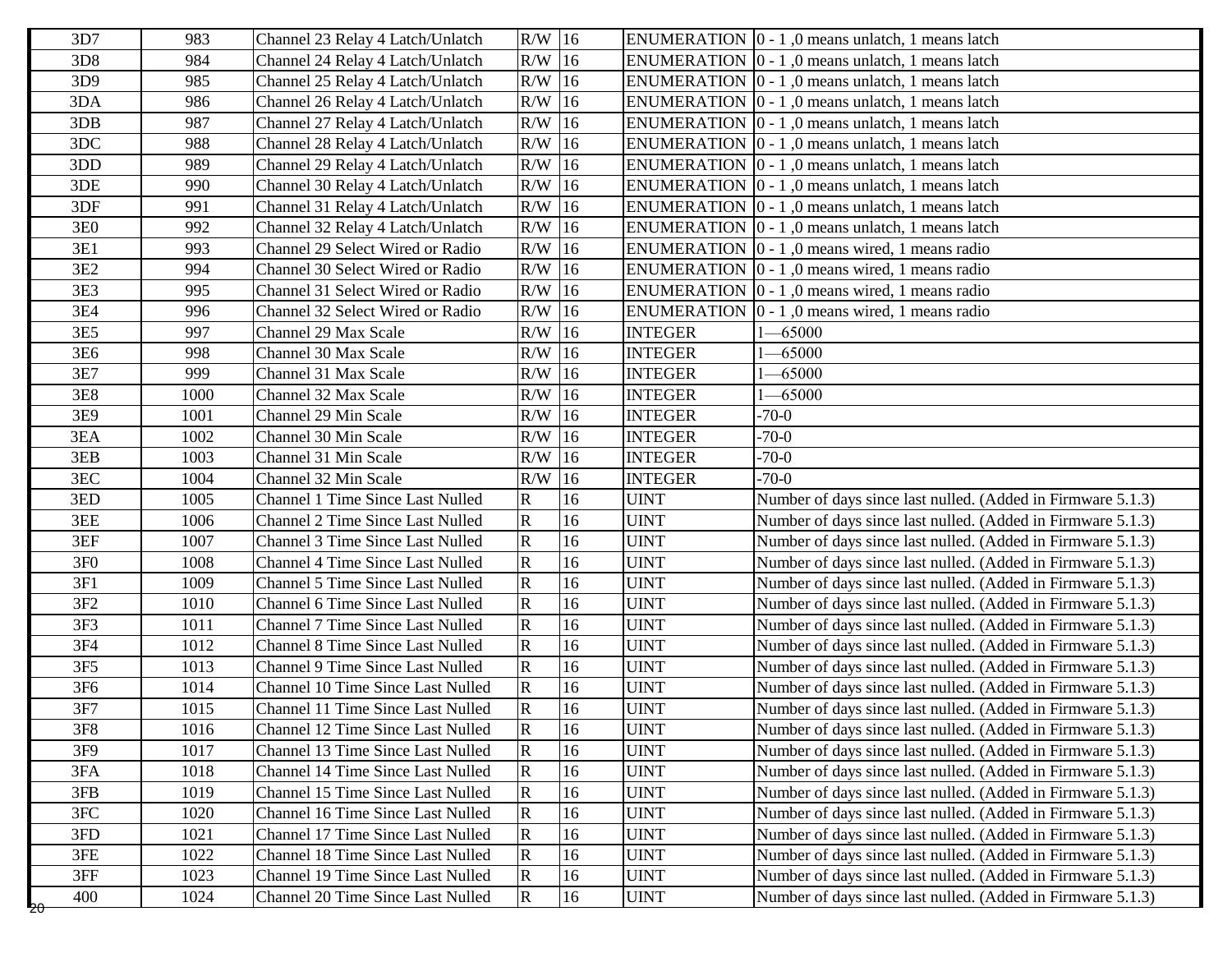| 401      | 1025 | Channel 21 Time Since Last Nulled           | $\overline{\mathbf{R}}$ | 16 | <b>UINT</b> | Number of days since last nulled. (Added in Firmware 5.1.3)     |
|----------|------|---------------------------------------------|-------------------------|----|-------------|-----------------------------------------------------------------|
| 402      | 1026 | Channel 22 Time Since Last Nulled           | $\mathbf R$             | 16 | <b>UINT</b> | Number of days since last nulled. (Added in Firmware 5.1.3)     |
| 403      | 1027 | Channel 23 Time Since Last Nulled           | $\overline{\mathbf{R}}$ | 16 | <b>UINT</b> | Number of days since last nulled. (Added in Firmware 5.1.3)     |
| 404      | 1028 | Channel 24 Time Since Last Nulled           | $\overline{\mathbf{R}}$ | 16 | <b>UINT</b> | Number of days since last nulled. (Added in Firmware 5.1.3)     |
| 405      | 1029 | Channel 25 Time Since Last Nulled           | $\overline{\mathbf{R}}$ | 16 | <b>UINT</b> | Number of days since last nulled. (Added in Firmware 5.1.3)     |
| 406      | 1030 | Channel 26 Time Since Last Nulled           | ${\bf R}$               | 16 | <b>UINT</b> | Number of days since last nulled. (Added in Firmware 5.1.3)     |
| 407      | 1031 | Channel 27 Time Since Last Nulled           | ${\bf R}$               | 16 | <b>UINT</b> | Number of days since last nulled. (Added in Firmware 5.1.3)     |
| 408      | 1032 | Channel 28 Time Since Last Nulled           | ${\bf R}$               | 16 | <b>UINT</b> | Number of days since last nulled. (Added in Firmware 5.1.3)     |
| 409      | 1033 | Channel 29 Time Since Last Nulled           | $\overline{\mathsf{R}}$ | 16 | <b>UINT</b> | Number of days since last nulled. (Added in Firmware 5.1.3)     |
| 40A      | 1034 | Channel 30 Time Since Last Nulled           | $\overline{\mathbf{R}}$ | 16 | <b>UINT</b> | Number of days since last nulled. (Added in Firmware 5.1.3)     |
| 40B      | 1035 | Channel 31 Time Since Last Nulled           | $\mathbf R$             | 16 | <b>UINT</b> | Number of days since last nulled. (Added in Firmware 5.1.3)     |
| 40C      | 1036 | Channel 32 Time Since Last Nulled           | $\overline{\mathbf{R}}$ | 16 | <b>UINT</b> | Number of days since last nulled. (Added in Firmware 5.1.3)     |
| 40D      | 1037 | <b>Channel 1 Time Since Last Calibrated</b> | $\vert$ R               | 16 | <b>UINT</b> | Number of days since last Calibrated. (Added in Firmware 5.1.3) |
| 40E      | 1038 | Channel 2 Time Since Last Calibrated R      |                         | 16 | <b>UINT</b> | Number of days since last Calibrated. (Added in Firmware 5.1.3) |
| 40F      | 1039 | Channel 3 Time Since Last Calibrated        | $\overline{R}$          | 16 | <b>UINT</b> | Number of days since last Calibrated. (Added in Firmware 5.1.3) |
| 410      | 1040 | <b>Channel 4 Time Since Last Calibrated</b> | $\overline{R}$          | 16 | <b>UINT</b> | Number of days since last Calibrated. (Added in Firmware 5.1.3) |
| 411      | 1041 | Channel 5 Time Since Last Calibrated R      |                         | 16 | <b>UINT</b> | Number of days since last Calibrated. (Added in Firmware 5.1.3) |
| 412      | 1042 | Channel 6 Time Since Last Calibrated R      |                         | 16 | <b>UINT</b> | Number of days since last Calibrated. (Added in Firmware 5.1.3) |
| 413      | 1043 | Channel 7 Time Since Last Calibrated        | $\overline{R}$          | 16 | <b>UINT</b> | Number of days since last Calibrated. (Added in Firmware 5.1.3) |
| 414      | 1044 | <b>Channel 8 Time Since Last Calibrated</b> | R                       | 16 | <b>UINT</b> | Number of days since last Calibrated. (Added in Firmware 5.1.3) |
| 415      | 1045 | Channel 9 Time Since Last Calibrated R      |                         | 16 | <b>UINT</b> | Number of days since last Calibrated. (Added in Firmware 5.1.3) |
| 416      | 1046 | Channel 10 Time Since Last Calibrated R     |                         | 16 | <b>UINT</b> | Number of days since last Calibrated. (Added in Firmware 5.1.3) |
| 417      | 1047 | Channel 11 Time Since Last Calibrated R     |                         | 16 | <b>UINT</b> | Number of days since last Calibrated. (Added in Firmware 5.1.3) |
| 418      | 1048 | Channel 12 Time Since Last Calibrated R     |                         | 16 | <b>UINT</b> | Number of days since last Calibrated. (Added in Firmware 5.1.3) |
| 419      | 1049 | Channel 13 Time Since Last Calibrated R     |                         | 16 | <b>UINT</b> | Number of days since last Calibrated. (Added in Firmware 5.1.3) |
| 41A      | 1050 | Channel 14 Time Since Last Calibrated R     |                         | 16 | <b>UINT</b> | Number of days since last Calibrated. (Added in Firmware 5.1.3) |
| 41B      | 1051 | Channel 15 Time Since Last Calibrated R     |                         | 16 | <b>UINT</b> | Number of days since last Calibrated. (Added in Firmware 5.1.3) |
| 41C      | 1052 | Channel 16 Time Since Last Calibrated R     |                         | 16 | <b>UINT</b> | Number of days since last Calibrated. (Added in Firmware 5.1.3) |
| 41D      | 1053 | Channel 17 Time Since Last Calibrated R     |                         | 16 | <b>UINT</b> | Number of days since last Calibrated. (Added in Firmware 5.1.3) |
| 41E      | 1054 | Channel 18 Time Since Last Calibrated R     |                         | 16 | <b>UINT</b> | Number of days since last Calibrated. (Added in Firmware 5.1.3) |
| 41F      | 1055 | Channel 19 Time Since Last Calibrated R     |                         | 16 | <b>UINT</b> | Number of days since last Calibrated. (Added in Firmware 5.1.3) |
| 420      | 1056 | Channel 20 Time Since Last Calibrated R     |                         | 16 | <b>UINT</b> | Number of days since last Calibrated. (Added in Firmware 5.1.3) |
| 421      | 1057 | Channel 21 Time Since Last Calibrated R     |                         | 16 | <b>UINT</b> | Number of days since last Calibrated. (Added in Firmware 5.1.3) |
| 422      | 1058 | Channel 22 Time Since Last Calibrated R     |                         | 16 | <b>UINT</b> | Number of days since last Calibrated. (Added in Firmware 5.1.3) |
| 423      | 1059 | Channel 23 Time Since Last Calibrated R     |                         | 16 | <b>UINT</b> | Number of days since last Calibrated. (Added in Firmware 5.1.3) |
| 424      | 1060 | Channel 24 Time Since Last Calibrated R     |                         | 16 | <b>UINT</b> | Number of days since last Calibrated. (Added in Firmware 5.1.3) |
| 425      | 1061 | Channel 25 Time Since Last Calibrated R     |                         | 16 | <b>UINT</b> | Number of days since last Calibrated. (Added in Firmware 5.1.3) |
| 426      | 1062 | Channel 26 Time Since Last Calibrated R     |                         | 16 | <b>UINT</b> | Number of days since last Calibrated. (Added in Firmware 5.1.3) |
| 427      | 1063 | Channel 27 Time Since Last Calibrated R     |                         | 16 | <b>UINT</b> | Number of days since last Calibrated. (Added in Firmware 5.1.3) |
| 428      | 1064 | Channel 28 Time Since Last Calibrated R     |                         | 16 | <b>UINT</b> | Number of days since last Calibrated. (Added in Firmware 5.1.3) |
| 429      | 1065 | Channel 29 Time Since Last Calibrated R     |                         | 16 | <b>UINT</b> | Number of days since last Calibrated. (Added in Firmware 5.1.3) |
| 42A<br>z | 1066 | Channel 30 Time Since Last Calibrated R     |                         | 16 | <b>UINT</b> | Number of days since last Calibrated. (Added in Firmware 5.1.3) |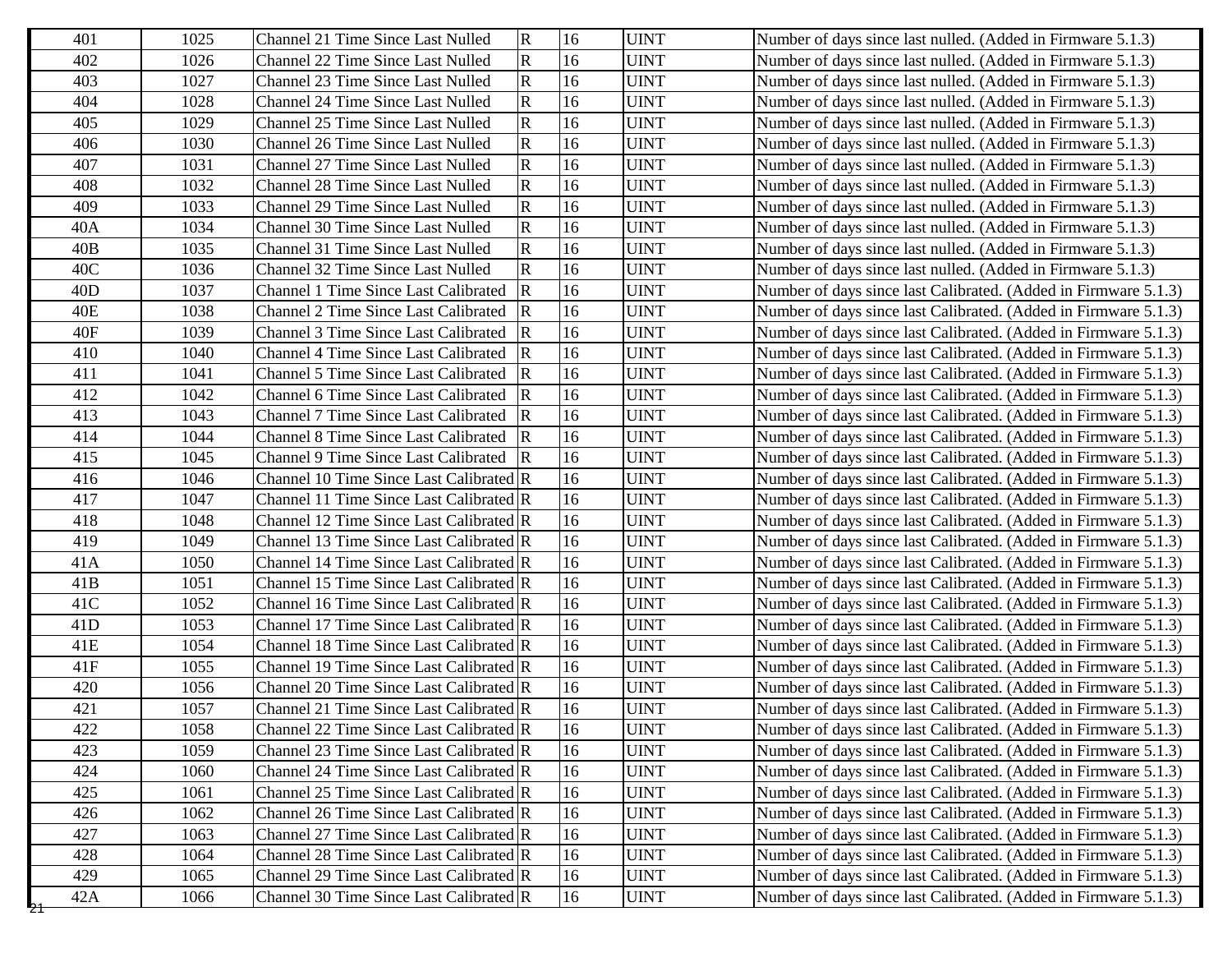| 42B        | 1067 | Channel 31 Time Since Last Calibrated R  |                         | 16              | <b>UINT</b>                                       | Number of days since last Calibrated. (Added in Firmware 5.1.3)                           |
|------------|------|------------------------------------------|-------------------------|-----------------|---------------------------------------------------|-------------------------------------------------------------------------------------------|
| 42C        | 1068 | Channel 32 Time Since Last Calibrated R  |                         | 16              | <b>UINT</b>                                       | Number of days since last Calibrated. (Added in Firmware 5.1.3)                           |
|            |      |                                          |                         |                 | <b>Modbus and Build Data</b>                      |                                                                                           |
| 1771       | 6001 | <b>Modbus Address</b>                    | $R/W$ 16                |                 | <b>INTEGER</b>                                    | $1 - 247$                                                                                 |
| 1772       | 6002 | <b>Modbus Baud Rate</b>                  | R/W                     | 16              | <b>INTEGER</b>                                    | Any Valid Baud Rate. See Below.                                                           |
| 1773       | 6003 | Month                                    | $\mathbf R$             | 16              | <b>INTEGER</b>                                    | $1 - 12$                                                                                  |
| 1774       | 6004 | Day                                      | $\overline{\mathsf{R}}$ | 16              | <b>INTEGER</b>                                    | $-31$                                                                                     |
| 1775       | 6005 | Year                                     | $\mathbf R$             | 16              | <b>INTEGER</b>                                    | $2009 -$                                                                                  |
| 1776       | 6006 | Serial Number Character                  | $\mathsf{R}$            | 16              | <b>ENUMERATION</b>                                | $0 - 52$ See Serial Number below                                                          |
| 1777       | 6007 | Serial Number                            | $\overline{\mathsf{R}}$ | $\overline{32}$ | <b>LONG INT</b>                                   | $1 - 99999$                                                                               |
|            |      |                                          |                         |                 | <b>Settings in Startup Menu</b>                   |                                                                                           |
| 177A       | 6010 | Can Change Startup Menu Options          | $\mathbf R$             | 16              |                                                   | ENUMERATION $\vert 0 - 1$ , 1 can change startup menu items. 0 cannot change.             |
| 177B       | 6011 | <b>Restore to Factory Default</b>        | $R/W$ 16                |                 |                                                   | ENUMERATION When read will be 0. When you want to restore write a 1.                      |
| 177C       | 6012 | Relay 4 as Fault Relay                   | R/W                     | 16              |                                                   | ENUMERATION $\vert 0 - 1, 0 \rangle$ means normal relay, 1 means Fault Relay              |
| 177D       | 6013 | Relay 1 Fail Safe                        | R/W                     | $\overline{16}$ |                                                   | ENUMERATION $\vert 0 - 1$ , 0 means not Fail Safe, 1 means Fail Safe                      |
| 177E       | 6014 | Relay 2 Fail Safe                        | $R/W$ 16                |                 |                                                   | ENUMERATION $\vert 0 - 1$ , 0 means not Fail Safe, 1 means Fail Safe                      |
| 177F       | 6015 | Relay 3 Fail Safe                        | $R/W$ 16                |                 |                                                   | ENUMERATION $\vert 0-1, 0 \vert$ means not Fail Safe, 1 means Fail Safe                   |
| 1780       | 6016 | Relay 4 Fail Safe                        | $R/W$ 16                |                 |                                                   | ENUMERATION $\vert 0-1, 0 \vert$ means not Fail Safe, 1 means Fail Safe                   |
| 1781       | 6017 | <b>Fault Terminal Fail Safe</b>          | $R/W$ 16                |                 |                                                   | ENUMERATION $\vert 0-1, 0 \vert$ means not Fail Safe, 1 means Fail Safe                   |
| 1782       | 6018 | Radio Timeout                            | $R/W$ 16                |                 | <b>INTEGER</b>                                    | 6-255. This is the timeout in minutes.                                                    |
| 1783       | 6019 | Network Channel                          | $R/W$ 16                |                 | <b>INTEGER</b>                                    | $1 - 78$                                                                                  |
| 1784       | 6020 | <b>Primary Secondary</b>                 | $R/W$ 16                |                 |                                                   | ENUMERATION $ 0 - 1, 0 $ means Primary, 1 means Secondary.                                |
|            |      |                                          |                         |                 | <b>Relays in Alarm State</b>                      |                                                                                           |
| 1785       | 6021 | Relay 1 is in Alarm                      | $\mathbb R$             | 16              |                                                   | ENUMERATION $ 0 - 1, 0$ means not in Alarm, 1 means in Alarm                              |
| 1786       | 6022 | Relay 2 is in Alarm                      | $\mathbf R$             | 16              |                                                   | ENUMERATION $\vert 0-1, 0 \vert$ means not in Alarm, 1 means in Alarm                     |
| 1787       | 6023 | Relay 3 is in Alarm                      | $\overline{\text{R}}$   | 16              |                                                   | ENUMERATION $\vert 0-1, 0 \vert$ means not in Alarm, 1 means in Alarm                     |
| 1788       | 6024 | Relay 4 is in Alarm                      | $\overline{\text{R}}$   | 16              |                                                   | ENUMERATION $\vert 0 - 1$ , 0 means not in Alarm, 1 means in Alarm                        |
| 1789       | 6025 | Fault Relay is in Alarm                  | $\mathbf R$             | 16              |                                                   | ENUMERATION $\vert 0-1, 0 \vert$ means not in Alarm, 1 means in Alarm                     |
| 178A       | 6026 | Channels 1-32 in Alarm                   | $\mathbf R$             | 32              |                                                   | ENUMERATION Each bit corresponds to a Channel. 1 means in Alarm                           |
| 178C       | 6028 | Not used on 32 Channel 7010              |                         | 32              |                                                   |                                                                                           |
| 178E       | 6030 | <b>Reset Relays</b>                      | R/W                     | 16              |                                                   | ENUMERATION Reads always a 0. Write 1 to reset the relays.                                |
| 178F       | 6031 | Channels in Fault                        | R                       | 16              |                                                   | ENUMERATION $\vert 0-3, 0 \rangle$ no fault, 1 fault 1-16, 2 fault 17-32, 3 fault on both |
| 1790       | 6032 | Not used on 32 Channel 7010              |                         | 16              |                                                   |                                                                                           |
| 1791       | 6033 | Fault: There is another Primary MonitorR |                         | 16              |                                                   | ENUMERATION $[0-1, 0$ means no fault, 1 means there is another Primary                    |
| 1792       | 6034 | Put into Cal Mode                        | $R/W$  1                |                 |                                                   | ENUMERATION $[0-1, 0$ means not in Cal Mode (Added in Firmware 5.1.6)                     |
| 17A5       | 6053 | Monitor supply voltage                   | $\mathbf R$             | 32              | <b>FLOAT</b>                                      | Supply voltage in volts, only accurate up to about 12 volts<br>(Added in Firmware 5.1.3)  |
|            |      |                                          |                         |                 | Signal Strength (Section Added in Firmware 5.1.5) |                                                                                           |
| 1839       | 6201 | Channel 1 RSSI                           | $\mathbf R$             | 16              | <b>INTEGER</b>                                    | 0-100% Receive Signal Strength                                                            |
| 183A       | 6202 | Channel 2 RSSI                           | $\mathbf R$             | 16              | <b>INTEGER</b>                                    | 0-100% Receive Signal Strength                                                            |
| 183B       | 6203 | Channel 3 RSSI                           | ${\bf R}$               | 16              | <b>INTEGER</b>                                    | 0-100% Receive Signal Strength                                                            |
| 183C<br>22 | 6204 | Channel 4 RSSI                           | $\mathbf R$             | 16              | <b>INTEGER</b>                                    | 0-100% Receive Signal Strength                                                            |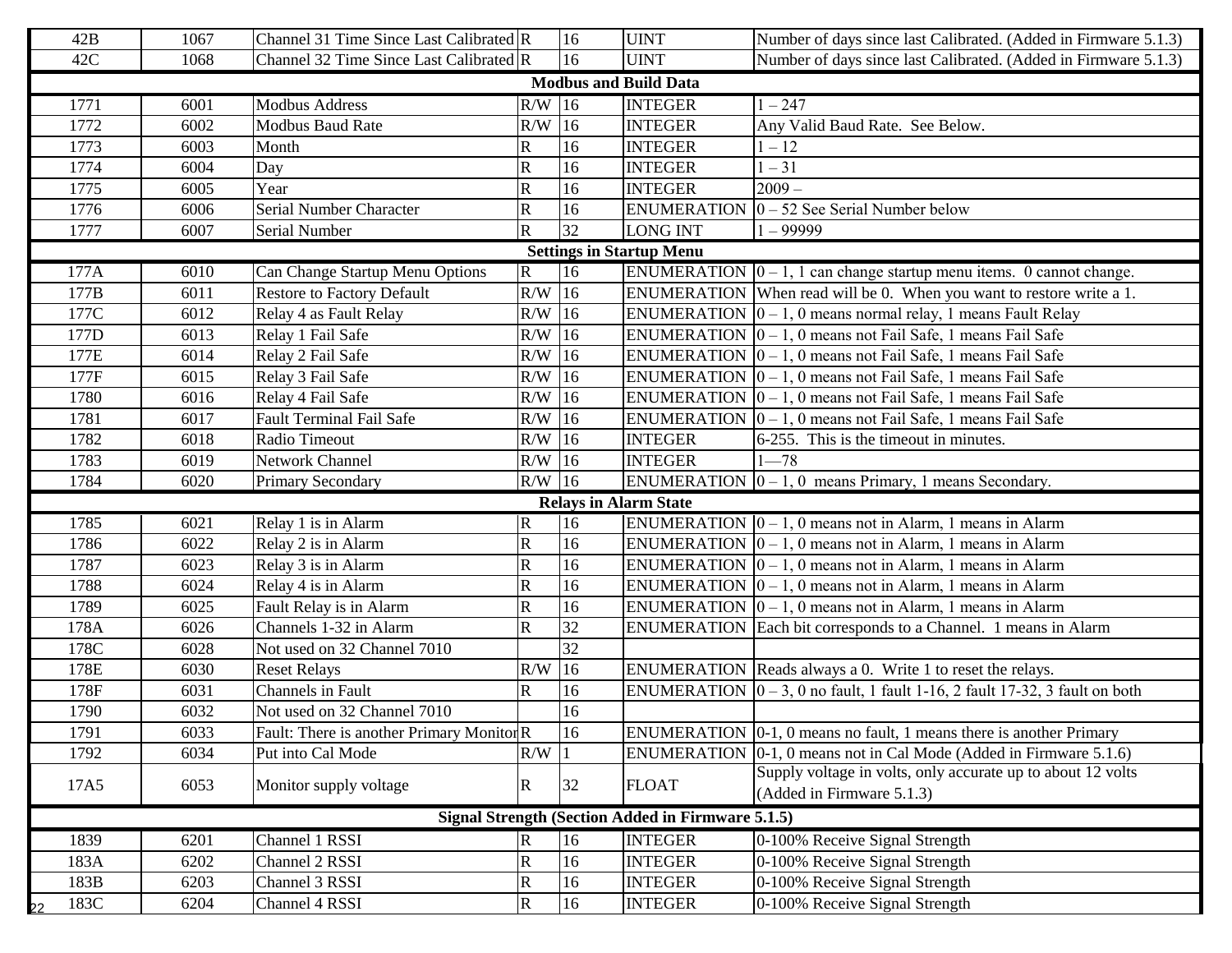| 183D | 6205 | Channel 5 RSSI              | $\mathbf R$             | 16                      | <b>INTEGER</b> | 0-100% Receive Signal Strength              |
|------|------|-----------------------------|-------------------------|-------------------------|----------------|---------------------------------------------|
| 183E | 6206 | Channel 6 RSSI              | $\mathsf{R}$            | 16                      | <b>INTEGER</b> | 0-100% Receive Signal Strength              |
| 183F | 6207 | Channel 7 RSSI              | R                       | 16                      | <b>INTEGER</b> | 0-100% Receive Signal Strength              |
| 1840 | 6208 | Channel 8 RSSI              | $\mathbf R$             | 16                      | <b>INTEGER</b> | 0-100% Receive Signal Strength              |
| 1841 | 6209 | Channel 9 RSSI              | R                       | 16                      | <b>INTEGER</b> | 0-100% Receive Signal Strength              |
| 1842 | 6210 | Channel 10 RSSI             | $\overline{\mathsf{R}}$ | 16                      | <b>INTEGER</b> | 0-100% Receive Signal Strength              |
| 1843 | 6211 | Channel 11 RSSI             | $\mathsf{R}% _{T}$      | 16                      | <b>INTEGER</b> | 0-100% Receive Signal Strength              |
| 1844 | 6212 | Channel 12 RSSI             | $\overline{\mathsf{R}}$ | 16                      | <b>INTEGER</b> | 0-100% Receive Signal Strength              |
| 1845 | 6213 | Channel 13 RSSI             | R                       | 16                      | <b>INTEGER</b> | 0-100% Receive Signal Strength              |
| 1846 | 6214 | Channel 14 RSSI             | $\mathbf R$             | 16                      | <b>INTEGER</b> | 0-100% Receive Signal Strength              |
| 1847 | 6215 | Channel 15 RSSI             | $\mathsf{R}% _{T}$      | 16                      | <b>INTEGER</b> | 0-100% Receive Signal Strength              |
| 1848 | 6216 | Channel 16 RSSI             | R                       | 16                      | <b>INTEGER</b> | 0-100% Receive Signal Strength              |
| 1849 | 6217 | Channel 17 RSSI             | R                       | 16                      | <b>INTEGER</b> | 0-100% Receive Signal Strength              |
| 184A | 6218 | Channel 18 RSSI             | R                       | 16                      | <b>INTEGER</b> | 0-100% Receive Signal Strength              |
| 184B | 6219 | Channel 19 RSSI             | R                       | 16                      | <b>INTEGER</b> | 0-100% Receive Signal Strength              |
| 184C | 6220 | Channel 20 RSSI             | R                       | 16                      | <b>INTEGER</b> | 0-100% Receive Signal Strength              |
| 184D | 6221 | Channel 21 RSSI             | R                       | 16                      | <b>INTEGER</b> | 0-100% Receive Signal Strength              |
| 184E | 6222 | Channel 22 RSSI             | R                       | 16                      | <b>INTEGER</b> | 0-100% Receive Signal Strength              |
| 184F | 6223 | Channel 23 RSSI             | $\mathsf{R}$            | 16                      | <b>INTEGER</b> | 0-100% Receive Signal Strength              |
| 1850 | 6224 | Channel 24 RSSI             | R                       | 16                      | <b>INTEGER</b> | 0-100% Receive Signal Strength              |
| 1851 | 6225 | Channel 25 RSSI             | R                       | 16                      | <b>INTEGER</b> | 0-100% Receive Signal Strength              |
| 1852 | 6226 | Channel 26 RSSI             | R                       | 16                      | <b>INTEGER</b> | 0-100% Receive Signal Strength              |
| 1853 | 6227 | Channel 27 RSSI             | $\mathsf{R}$            | 16                      | <b>INTEGER</b> | 0-100% Receive Signal Strength              |
| 1854 | 6228 | Channel 28 RSSI             | R                       | 16                      | <b>INTEGER</b> | 0-100% Receive Signal Strength              |
| 1855 | 6229 | Channel 29 RSSI             | $\overline{\mathsf{R}}$ | 16                      | <b>INTEGER</b> | 0-100% Receive Signal Strength              |
| 1856 | 6230 | Channel 30 RSSI             | R                       | 16                      | <b>INTEGER</b> | 0-100% Receive Signal Strength              |
| 1857 | 6231 | Channel 31 RSSI             | $\overline{\mathsf{R}}$ | 16                      | <b>INTEGER</b> | 0-100% Receive Signal Strength              |
| 1858 | 6232 | Channel 32 RSSI             | $\mathbf R$             | 16                      | <b>INTEGER</b> | 0-100% Receive Signal Strength              |
|      |      |                             |                         | <b>Diagnostics Data</b> |                |                                             |
| 2704 | 9988 | Reset                       | $R/W$ 16                |                         | <b>INTEGER</b> | Read 0. If user sets to 1, resets the unit. |
| 2705 | 9989 | Serial Receive Good Count   | R                       | 16                      | <b>UINT</b>    | $0 - 65535$                                 |
| 2706 | 9990 | Serial Receive Error Count  | $\mathsf{R}$            | 16                      | <b>UINT</b>    | $0 - 65535$                                 |
| 2707 | 9991 | Serial Transmit Good Count  | R                       | 16                      | <b>UINT</b>    | $0 - 65535$                                 |
| 2708 | 9992 | Serial Transmit Error Count | $\overline{\mathbb{R}}$ | 16                      | <b>UINT</b>    | $0 - 65535$                                 |
| 2709 | 9993 | Radio Receive Good Count    | ${\bf R}$               | 16                      | <b>UINT</b>    | $0 - 65535$                                 |
| 270A | 9994 | Radio Receive Error Count   | $\mathbf R$             | 16                      | <b>UINT</b>    | $0 - 65535$                                 |
| 270B | 9995 | Radio Transmit Good Count   | ${\bf R}$               | 16                      | <b>UINT</b>    | $0 - 65535$                                 |
| 270C | 9996 | Radio Transmit Error Count  | $\mathbf R$             | 16                      | <b>UINT</b>    | $0 - 65535$                                 |
| 270D | 9997 | <b>Uptime Days</b>          | ${\bf R}$               | 16                      | <b>UINT</b>    | $0 - 65535$                                 |
| 270E | 9998 | <b>Uptime Hours</b>         | $\mathbf R$             | 16                      | <b>UINT</b>    | $0 - 65535$                                 |
| 270F | 9999 | <b>Uptime Minutes</b>       | $\mathbf R$             | 16                      | <b>UINT</b>    | $0 - 65535$                                 |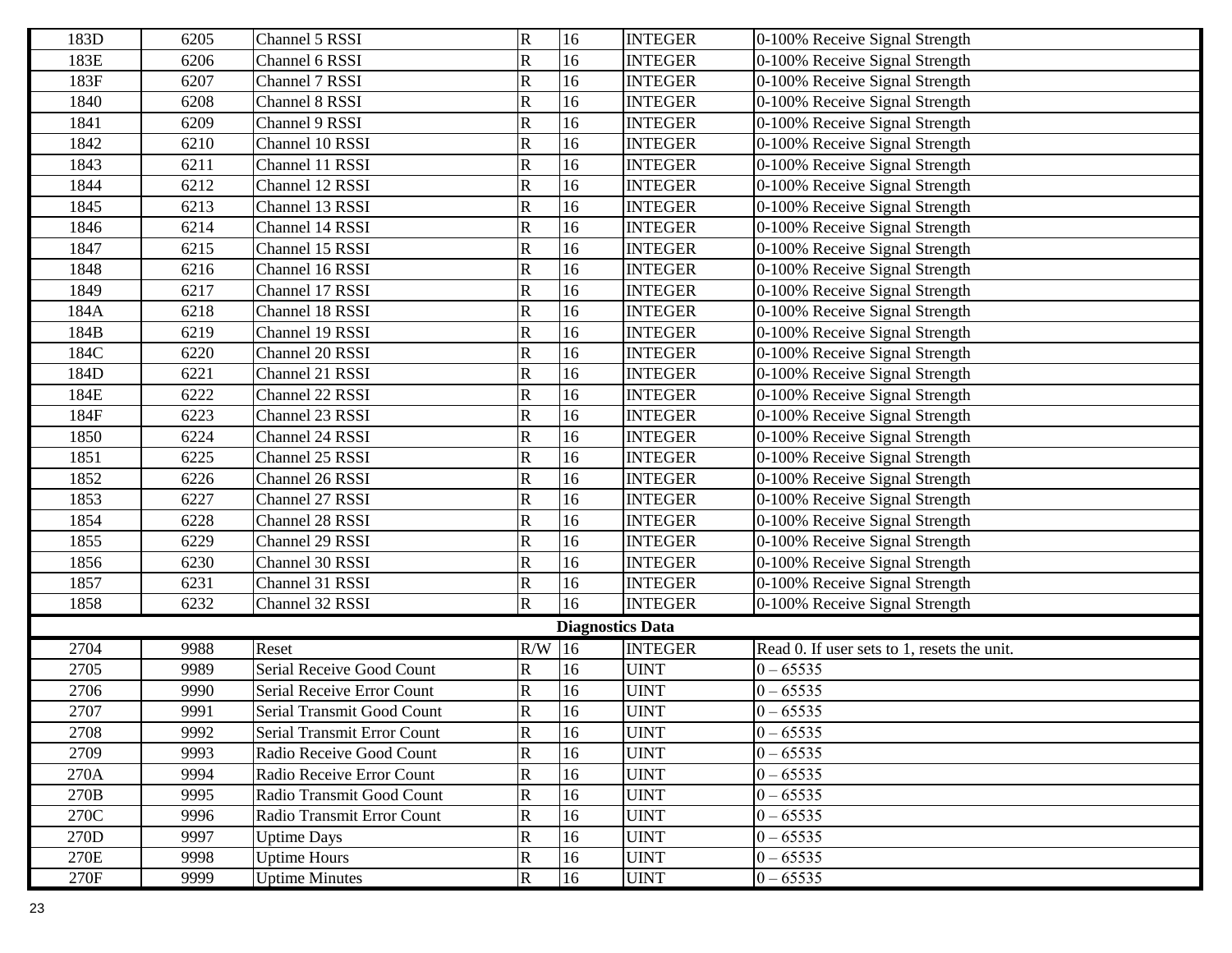| MODE SENSOR MODE<br>0 NORMAL<br>$1$ NULL<br>2 CALIBRATION<br>3RELAY<br>4 Radio ADD<br><b>NUM</b><br>$0$ EC<br>5 Diagnostic/ Batt<br>$1$ IR<br>6 Advanced Menu<br>7 Admin Menu<br>$2$ CB<br>$3$ MOS<br>4 PID<br>Char<br>$5$ TANK<br>$6 4-20$<br>A<br>1<br>7 SWITCH<br>$\sf B$<br>2<br>C<br>3<br>8Unknown<br>D<br>30 WF190<br>4<br>E<br>31 None Selected<br>5<br>F<br>6<br>G<br><b>FAULT</b><br>$\overline{\mathcal{I}}$<br>0 None<br>8<br>Н<br>1 Sensor Timeout<br>9<br>2 Sensor reading b<br>10<br>J<br>Κ<br>3 Replace sensor e<br>11<br>12<br>4 ADC not respond<br>L<br>${\sf M}$<br>5 Null Failed<br>13<br>6 Cal Failed<br>14<br>${\sf N}$<br>7 Low pump flow (C<br>15<br>$\mathsf O$<br>$\sf P$<br>8 Two Sensors Sar<br>16<br>9 Sensor Radio Tin<br>Q<br>17<br>${\sf R}$<br>10 When Sensor is v<br>18<br>$\mathbb S$<br>11 Rapid temperatur<br>19<br>$\bar{T}$<br>20<br>12 Sensor Element F<br>21<br>U<br>13 Unspecified Error<br>22<br>$\mathsf V$<br>14 No Primary Monit<br>23<br>W<br>15 Monitor Fault<br>24<br>X<br><b>GAS TYPE NUM</b><br>Y<br>25<br>$0$ H <sub>2</sub> S<br>Z<br>26<br>$1$ SO <sub>2</sub><br>AA<br>27<br>2 O2<br>28<br>AB<br>3 CO<br>29<br>AC<br>$4$ CL <sub>2</sub><br>30<br><b>AD</b><br>5 CO2<br>AE<br>31<br>6 LEL<br>32 |    |
|-------------------------------------------------------------------------------------------------------------------------------------------------------------------------------------------------------------------------------------------------------------------------------------------------------------------------------------------------------------------------------------------------------------------------------------------------------------------------------------------------------------------------------------------------------------------------------------------------------------------------------------------------------------------------------------------------------------------------------------------------------------------------------------------------------------------------------------------------------------------------------------------------------------------------------------------------------------------------------------------------------------------------------------------------------------------------------------------------------------------------------------------------------------------------------------------------------------------------------------------------------|----|
| Serial Number<br>Char                                                                                                                                                                                                                                                                                                                                                                                                                                                                                                                                                                                                                                                                                                                                                                                                                                                                                                                                                                                                                                                                                                                                                                                                                                 |    |
|                                                                                                                                                                                                                                                                                                                                                                                                                                                                                                                                                                                                                                                                                                                                                                                                                                                                                                                                                                                                                                                                                                                                                                                                                                                       |    |
|                                                                                                                                                                                                                                                                                                                                                                                                                                                                                                                                                                                                                                                                                                                                                                                                                                                                                                                                                                                                                                                                                                                                                                                                                                                       |    |
|                                                                                                                                                                                                                                                                                                                                                                                                                                                                                                                                                                                                                                                                                                                                                                                                                                                                                                                                                                                                                                                                                                                                                                                                                                                       |    |
|                                                                                                                                                                                                                                                                                                                                                                                                                                                                                                                                                                                                                                                                                                                                                                                                                                                                                                                                                                                                                                                                                                                                                                                                                                                       |    |
|                                                                                                                                                                                                                                                                                                                                                                                                                                                                                                                                                                                                                                                                                                                                                                                                                                                                                                                                                                                                                                                                                                                                                                                                                                                       |    |
|                                                                                                                                                                                                                                                                                                                                                                                                                                                                                                                                                                                                                                                                                                                                                                                                                                                                                                                                                                                                                                                                                                                                                                                                                                                       |    |
|                                                                                                                                                                                                                                                                                                                                                                                                                                                                                                                                                                                                                                                                                                                                                                                                                                                                                                                                                                                                                                                                                                                                                                                                                                                       |    |
|                                                                                                                                                                                                                                                                                                                                                                                                                                                                                                                                                                                                                                                                                                                                                                                                                                                                                                                                                                                                                                                                                                                                                                                                                                                       |    |
|                                                                                                                                                                                                                                                                                                                                                                                                                                                                                                                                                                                                                                                                                                                                                                                                                                                                                                                                                                                                                                                                                                                                                                                                                                                       |    |
|                                                                                                                                                                                                                                                                                                                                                                                                                                                                                                                                                                                                                                                                                                                                                                                                                                                                                                                                                                                                                                                                                                                                                                                                                                                       |    |
|                                                                                                                                                                                                                                                                                                                                                                                                                                                                                                                                                                                                                                                                                                                                                                                                                                                                                                                                                                                                                                                                                                                                                                                                                                                       |    |
|                                                                                                                                                                                                                                                                                                                                                                                                                                                                                                                                                                                                                                                                                                                                                                                                                                                                                                                                                                                                                                                                                                                                                                                                                                                       |    |
|                                                                                                                                                                                                                                                                                                                                                                                                                                                                                                                                                                                                                                                                                                                                                                                                                                                                                                                                                                                                                                                                                                                                                                                                                                                       |    |
|                                                                                                                                                                                                                                                                                                                                                                                                                                                                                                                                                                                                                                                                                                                                                                                                                                                                                                                                                                                                                                                                                                                                                                                                                                                       |    |
|                                                                                                                                                                                                                                                                                                                                                                                                                                                                                                                                                                                                                                                                                                                                                                                                                                                                                                                                                                                                                                                                                                                                                                                                                                                       |    |
|                                                                                                                                                                                                                                                                                                                                                                                                                                                                                                                                                                                                                                                                                                                                                                                                                                                                                                                                                                                                                                                                                                                                                                                                                                                       |    |
|                                                                                                                                                                                                                                                                                                                                                                                                                                                                                                                                                                                                                                                                                                                                                                                                                                                                                                                                                                                                                                                                                                                                                                                                                                                       |    |
|                                                                                                                                                                                                                                                                                                                                                                                                                                                                                                                                                                                                                                                                                                                                                                                                                                                                                                                                                                                                                                                                                                                                                                                                                                                       |    |
|                                                                                                                                                                                                                                                                                                                                                                                                                                                                                                                                                                                                                                                                                                                                                                                                                                                                                                                                                                                                                                                                                                                                                                                                                                                       |    |
|                                                                                                                                                                                                                                                                                                                                                                                                                                                                                                                                                                                                                                                                                                                                                                                                                                                                                                                                                                                                                                                                                                                                                                                                                                                       |    |
|                                                                                                                                                                                                                                                                                                                                                                                                                                                                                                                                                                                                                                                                                                                                                                                                                                                                                                                                                                                                                                                                                                                                                                                                                                                       |    |
|                                                                                                                                                                                                                                                                                                                                                                                                                                                                                                                                                                                                                                                                                                                                                                                                                                                                                                                                                                                                                                                                                                                                                                                                                                                       |    |
|                                                                                                                                                                                                                                                                                                                                                                                                                                                                                                                                                                                                                                                                                                                                                                                                                                                                                                                                                                                                                                                                                                                                                                                                                                                       |    |
|                                                                                                                                                                                                                                                                                                                                                                                                                                                                                                                                                                                                                                                                                                                                                                                                                                                                                                                                                                                                                                                                                                                                                                                                                                                       |    |
|                                                                                                                                                                                                                                                                                                                                                                                                                                                                                                                                                                                                                                                                                                                                                                                                                                                                                                                                                                                                                                                                                                                                                                                                                                                       |    |
|                                                                                                                                                                                                                                                                                                                                                                                                                                                                                                                                                                                                                                                                                                                                                                                                                                                                                                                                                                                                                                                                                                                                                                                                                                                       |    |
|                                                                                                                                                                                                                                                                                                                                                                                                                                                                                                                                                                                                                                                                                                                                                                                                                                                                                                                                                                                                                                                                                                                                                                                                                                                       |    |
|                                                                                                                                                                                                                                                                                                                                                                                                                                                                                                                                                                                                                                                                                                                                                                                                                                                                                                                                                                                                                                                                                                                                                                                                                                                       |    |
|                                                                                                                                                                                                                                                                                                                                                                                                                                                                                                                                                                                                                                                                                                                                                                                                                                                                                                                                                                                                                                                                                                                                                                                                                                                       |    |
|                                                                                                                                                                                                                                                                                                                                                                                                                                                                                                                                                                                                                                                                                                                                                                                                                                                                                                                                                                                                                                                                                                                                                                                                                                                       |    |
|                                                                                                                                                                                                                                                                                                                                                                                                                                                                                                                                                                                                                                                                                                                                                                                                                                                                                                                                                                                                                                                                                                                                                                                                                                                       |    |
|                                                                                                                                                                                                                                                                                                                                                                                                                                                                                                                                                                                                                                                                                                                                                                                                                                                                                                                                                                                                                                                                                                                                                                                                                                                       |    |
|                                                                                                                                                                                                                                                                                                                                                                                                                                                                                                                                                                                                                                                                                                                                                                                                                                                                                                                                                                                                                                                                                                                                                                                                                                                       |    |
|                                                                                                                                                                                                                                                                                                                                                                                                                                                                                                                                                                                                                                                                                                                                                                                                                                                                                                                                                                                                                                                                                                                                                                                                                                                       |    |
|                                                                                                                                                                                                                                                                                                                                                                                                                                                                                                                                                                                                                                                                                                                                                                                                                                                                                                                                                                                                                                                                                                                                                                                                                                                       |    |
|                                                                                                                                                                                                                                                                                                                                                                                                                                                                                                                                                                                                                                                                                                                                                                                                                                                                                                                                                                                                                                                                                                                                                                                                                                                       |    |
|                                                                                                                                                                                                                                                                                                                                                                                                                                                                                                                                                                                                                                                                                                                                                                                                                                                                                                                                                                                                                                                                                                                                                                                                                                                       |    |
|                                                                                                                                                                                                                                                                                                                                                                                                                                                                                                                                                                                                                                                                                                                                                                                                                                                                                                                                                                                                                                                                                                                                                                                                                                                       |    |
|                                                                                                                                                                                                                                                                                                                                                                                                                                                                                                                                                                                                                                                                                                                                                                                                                                                                                                                                                                                                                                                                                                                                                                                                                                                       |    |
|                                                                                                                                                                                                                                                                                                                                                                                                                                                                                                                                                                                                                                                                                                                                                                                                                                                                                                                                                                                                                                                                                                                                                                                                                                                       |    |
|                                                                                                                                                                                                                                                                                                                                                                                                                                                                                                                                                                                                                                                                                                                                                                                                                                                                                                                                                                                                                                                                                                                                                                                                                                                       |    |
|                                                                                                                                                                                                                                                                                                                                                                                                                                                                                                                                                                                                                                                                                                                                                                                                                                                                                                                                                                                                                                                                                                                                                                                                                                                       |    |
|                                                                                                                                                                                                                                                                                                                                                                                                                                                                                                                                                                                                                                                                                                                                                                                                                                                                                                                                                                                                                                                                                                                                                                                                                                                       | AF |

| <b>Valid Baud Rates</b> |  |  |  |
|-------------------------|--|--|--|
| 4800                    |  |  |  |
| 9600                    |  |  |  |
| 9200                    |  |  |  |

| 3 RELAY            |  |  |
|--------------------|--|--|
| 4 Radio ADD        |  |  |
| 5 Diagnostic/ Batt |  |  |
| 6 Advanced Menu    |  |  |
| 7 Admin Menu       |  |  |
|                    |  |  |
|                    |  |  |
| Char               |  |  |
| Α                  |  |  |
| B                  |  |  |
| C                  |  |  |
| D                  |  |  |
| Е                  |  |  |

| $\overline{7}$  | G  |
|-----------------|----|
| 8               | н  |
| 9               |    |
| 10              |    |
| 11              | K. |
| 12              |    |
| 13              | M  |
| 14              | N  |
| 15              | O  |
| 16              | P  |
| 17              | Q  |
| 18              | R  |
| 19              | S  |
| 20              |    |
| 21              | U  |
| $\overline{22}$ |    |
| 23              | W  |

| 25 |    |
|----|----|
| 26 |    |
| 27 | AA |
| 28 | AB |
| 29 | AC |
| 30 | AD |
| 31 | AE |
| 32 | AF |